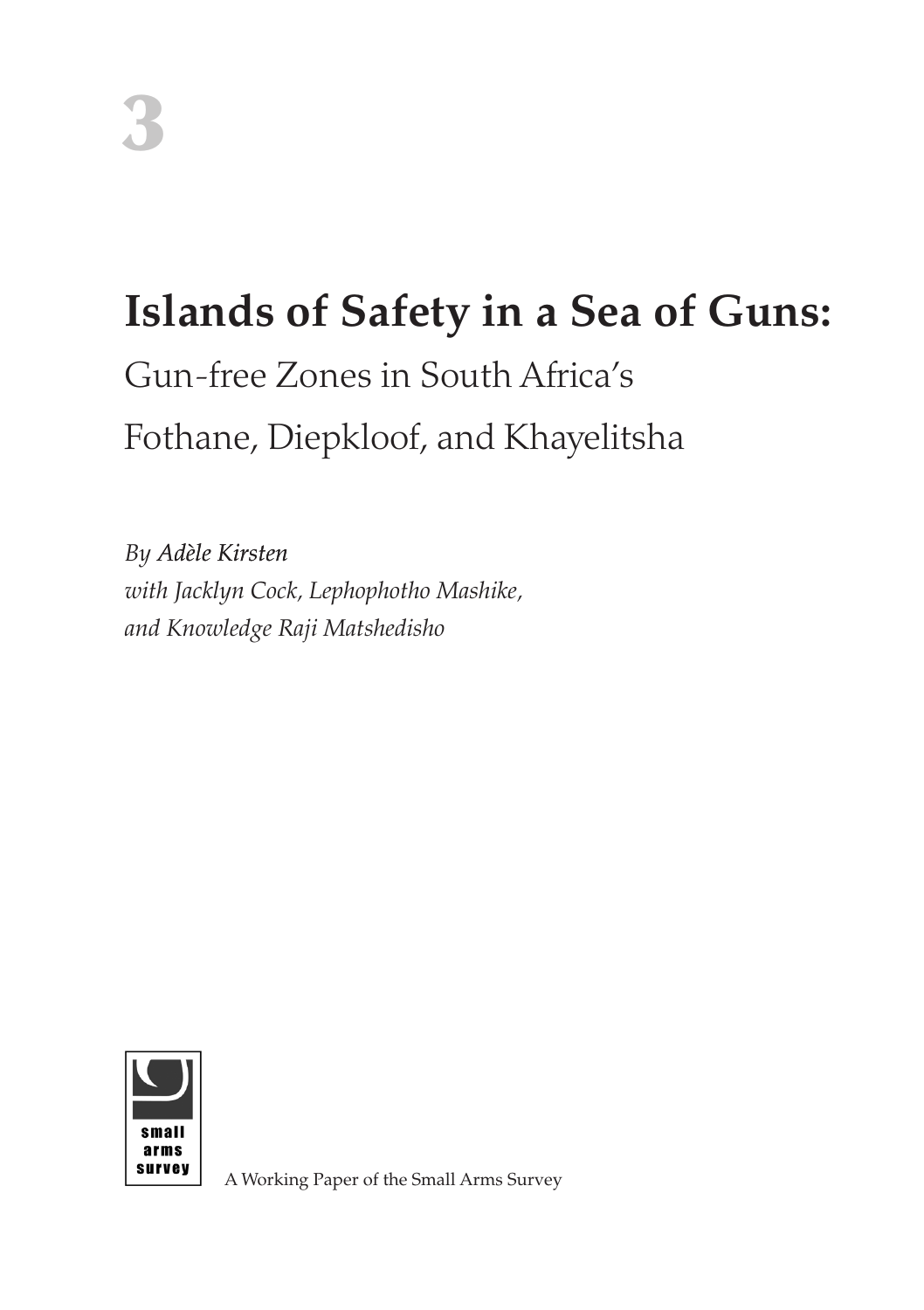## The Small Arms Survey

The Small Arms Survey is an independent research project located at the Graduate Institute of International Studies in Geneva, Switzerland. It is also linked to the Graduate Institute's Programme for Strategic and International Security Studies.

Established in 1999, the project is supported by the Swiss Federal Department of Foreign Affairs, and by contributions from the Governments of Canada, Finland, France, the Netherlands, Norway, Sweden, and the United Kingdom. The Survey is also grateful for past and current project-specific support received from Australia, Belgium, Denmark, and New Zealand. Further funding has been provided by the United Nations Development Programme, the United Nations Institute for Disarmament Research, the Geneva International Academic Network, and the Geneva International Centre for Humanitarian Demining. The Small Arms Survey collaborates with research institutes and non-governmental organizations in many countries, including Brazil, Canada, Georgia, Germany, India, Israel, Jordan, Norway, the Russian Federation, South Africa, Sri Lanka, Sweden, Thailand, the United Kingdom, and the United States.

The Small Arms Survey Occasional Paper series presents new and substantial research findings by project staff and commissioned researchers on data, methodological, and conceptual issues related to small arms, or detailed country and regional case studies. The series is published periodically and is available in hard copy and on the project's Web site.

Small Arms Survey

Graduate Institute of International Studies 47 Avenue Blanc, 1202 Geneva, Switzerland

*Phone:* +41 22 908 5777 *Fax:* +41 22 732 2738 *Email:* smallarm@hei.unige.ch *Web site:* www.smallarmssurvey.org

## **Contents**

| Acronyms and abbreviations <b>contract and abbreviations</b> 6                                                                                                                                                                       |  |
|--------------------------------------------------------------------------------------------------------------------------------------------------------------------------------------------------------------------------------------|--|
| About the authors <b>contained a set of the authors 2</b>                                                                                                                                                                            |  |
| Acknowledgements 38                                                                                                                                                                                                                  |  |
| Map of South Africa <u>Electron Communist Communist Communist Communist Communist Communist Communist Communist Communist Communist Communist Communist Communist Communist Communist Communist Communist Communist Communist Co</u> |  |
|                                                                                                                                                                                                                                      |  |
| A note on methodology <u>expressions</u> and the note on methodology and the number of the number of the number of the number of the number of the number of the number of the number of the number of the number of the number of   |  |
| The research context <b>context</b> 15                                                                                                                                                                                               |  |
| The history of violence in South Africa <b>Election 2018</b> 15                                                                                                                                                                      |  |
| Violence, crime, and security in South Africa <b>manually 10</b> 16                                                                                                                                                                  |  |
| Firearms ownership and murder rates <b>ACCONTAGE 27</b> Times and the state of the state of the state of the state of the state of the state of the state of the state of the state of the state of the state of the state of the s  |  |
|                                                                                                                                                                                                                                      |  |
| I. A national strategy: GFSA's GFZ project <b>EXALLES</b> 21                                                                                                                                                                         |  |
|                                                                                                                                                                                                                                      |  |
| The GFZ: Theory and process <b>EXECUTE:</b> 23                                                                                                                                                                                       |  |
| History 23                                                                                                                                                                                                                           |  |
| $The model$ $24$                                                                                                                                                                                                                     |  |
|                                                                                                                                                                                                                                      |  |
|                                                                                                                                                                                                                                      |  |
| Nature and types of GFZs <b>manufacture and types</b> 26                                                                                                                                                                             |  |
| Enforcement of GFZs <b>manually contained a set of the set of GFZs</b> 28                                                                                                                                                            |  |
|                                                                                                                                                                                                                                      |  |
|                                                                                                                                                                                                                                      |  |
| Impact on public policy and violence reduction initiatives <b>manually 1231</b>                                                                                                                                                      |  |
| Public policy 21                                                                                                                                                                                                                     |  |
|                                                                                                                                                                                                                                      |  |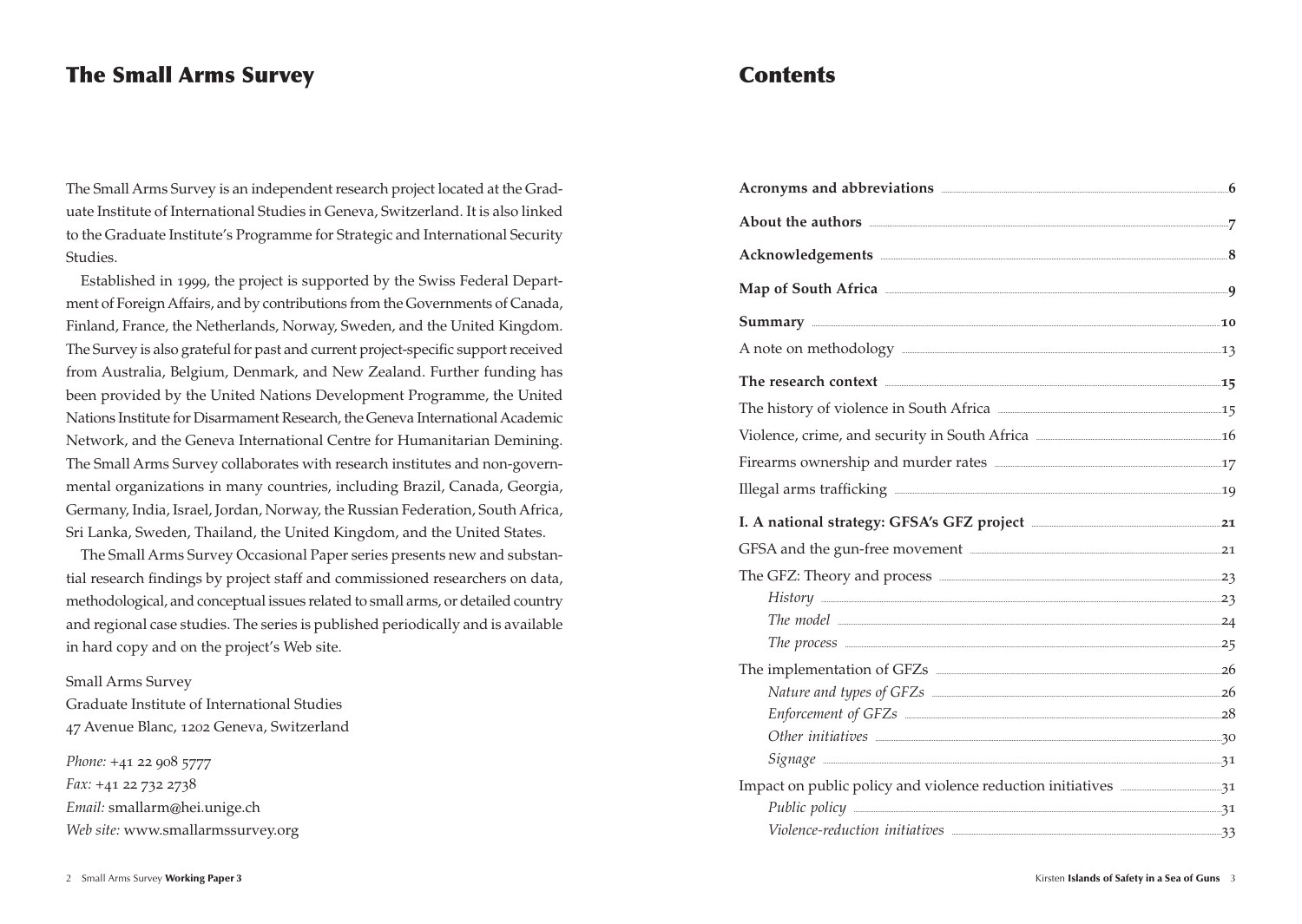| Introduction 25                                                                                                                                                                                                                                                                                                                                                                                                                                                                                                                      |  |
|--------------------------------------------------------------------------------------------------------------------------------------------------------------------------------------------------------------------------------------------------------------------------------------------------------------------------------------------------------------------------------------------------------------------------------------------------------------------------------------------------------------------------------------|--|
|                                                                                                                                                                                                                                                                                                                                                                                                                                                                                                                                      |  |
| Background 35                                                                                                                                                                                                                                                                                                                                                                                                                                                                                                                        |  |
|                                                                                                                                                                                                                                                                                                                                                                                                                                                                                                                                      |  |
|                                                                                                                                                                                                                                                                                                                                                                                                                                                                                                                                      |  |
| Diepkloof in Soweto, Gauteng Province <b>Engineering and Southern 39</b>                                                                                                                                                                                                                                                                                                                                                                                                                                                             |  |
| Background 39                                                                                                                                                                                                                                                                                                                                                                                                                                                                                                                        |  |
|                                                                                                                                                                                                                                                                                                                                                                                                                                                                                                                                      |  |
|                                                                                                                                                                                                                                                                                                                                                                                                                                                                                                                                      |  |
|                                                                                                                                                                                                                                                                                                                                                                                                                                                                                                                                      |  |
|                                                                                                                                                                                                                                                                                                                                                                                                                                                                                                                                      |  |
| Policing and crime <b>contained a set of the set of the set of the set of the set of the set of the set of the set of the set of the set of the set of the set of the set of the set of the set of the set of the set of the set</b>                                                                                                                                                                                                                                                                                                 |  |
| Gun-free Zones 44                                                                                                                                                                                                                                                                                                                                                                                                                                                                                                                    |  |
| III. Appraising GFZs at the local level: Key findings <b>Manual</b> 2014-19                                                                                                                                                                                                                                                                                                                                                                                                                                                          |  |
| Types of GFZs implemented <b>EXALLER 1999</b> 47                                                                                                                                                                                                                                                                                                                                                                                                                                                                                     |  |
| GFSA-initiated GFZs <b>manually contained</b> 47                                                                                                                                                                                                                                                                                                                                                                                                                                                                                     |  |
| Individualist 274                                                                                                                                                                                                                                                                                                                                                                                                                                                                                                                    |  |
| $\textit{Statist} \quad \textcolor{red}{\textbf{18}} \quad \textcolor{red}{\textbf{18}} \quad \textcolor{red}{\textbf{19}} \quad \textcolor{red}{\textbf{19}} \quad \textcolor{red}{\textbf{19}} \quad \textcolor{red}{\textbf{19}} \quad \textcolor{red}{\textbf{19}} \quad \textcolor{red}{\textbf{19}} \quad \textcolor{red}{\textbf{19}} \quad \textcolor{red}{\textbf{19}} \quad \textcolor{red}{\textbf{19}} \quad \textcolor{red}{\textbf{19}} \quad \textcolor{red}{\textbf{19}} \quad \textcolor{red}{\textbf{19}} \quad \$ |  |
|                                                                                                                                                                                                                                                                                                                                                                                                                                                                                                                                      |  |
| Reasons for becoming a GFZ <b>Exercise 2008</b> 49                                                                                                                                                                                                                                                                                                                                                                                                                                                                                   |  |
| Participatory vs. top-down processes <b>manually contained and the set of 1</b>                                                                                                                                                                                                                                                                                                                                                                                                                                                      |  |
| Participatory approach <b>manufacture and the contract of the contract of the contract of the contract of the contract of the contract of the contract of the contract of the contract of the contract of the contract of the co</b>                                                                                                                                                                                                                                                                                                 |  |
| Top-down approach manufactured and 54                                                                                                                                                                                                                                                                                                                                                                                                                                                                                                |  |
| Limitations in the process <b>Example 25</b> and 25                                                                                                                                                                                                                                                                                                                                                                                                                                                                                  |  |
| Enforcement policies 275                                                                                                                                                                                                                                                                                                                                                                                                                                                                                                             |  |
| Impact of GFZs on security:                                                                                                                                                                                                                                                                                                                                                                                                                                                                                                          |  |
| Feelings of safety and community perceptions <b>manually</b> 1 61                                                                                                                                                                                                                                                                                                                                                                                                                                                                    |  |
| Perceptions of crime and police <b>manually contained</b> by the 61                                                                                                                                                                                                                                                                                                                                                                                                                                                                  |  |
|                                                                                                                                                                                                                                                                                                                                                                                                                                                                                                                                      |  |
| Perceptions of security inside GFZs [1994] [1995] [1996] [1996] [1996] [1996] [1996] [1996] [1996] [1996] [199                                                                                                                                                                                                                                                                                                                                                                                                                       |  |
| Perceptions and experiences of security outside GFZs <b>manual contract of the Security</b>                                                                                                                                                                                                                                                                                                                                                                                                                                          |  |

| De-normalization of gun use and ownership:                                                                                                                                                                                           |  |
|--------------------------------------------------------------------------------------------------------------------------------------------------------------------------------------------------------------------------------------|--|
| Demand factors, masculine identity, and women and guns <b>manually 1980</b> , 70                                                                                                                                                     |  |
| Guns possession/use as a norm <b>contract to the contract of the contract of the contract of the contract of the contract of the contract of the contract of the contract of the contract of the contract of the contract of the</b> |  |
|                                                                                                                                                                                                                                      |  |
| Gender and guns 24                                                                                                                                                                                                                   |  |
| Challenging the norm <b>container and the manufacture of the set of the set of the set of the set of the set of the set of the set of the set of the set of the set of the set of the set of the set of the set of the set of th</b> |  |
| Impact on social cohesion: Changes in community practice <b>Election</b> 27                                                                                                                                                          |  |
| IV. Conclusion 29                                                                                                                                                                                                                    |  |
|                                                                                                                                                                                                                                      |  |
| Annexe 2: List of people interviewed <b>container and the set of people</b> interviewed                                                                                                                                              |  |
| Annexe 3: GFSA's GFZ model <b>CONSERVERSITY CONSERVERSITY</b> 86                                                                                                                                                                     |  |
| Annexe 4: Church synod resolutions <b>Example 2018</b> 7                                                                                                                                                                             |  |
| Annexe 5: Cape Town City Council proposed policy relating                                                                                                                                                                            |  |
| to declaring certain Council premises Gun-free Zones <b>Acceleration</b> 90                                                                                                                                                          |  |
|                                                                                                                                                                                                                                      |  |
| Bibliography 2018-01-120-2012 37                                                                                                                                                                                                     |  |
|                                                                                                                                                                                                                                      |  |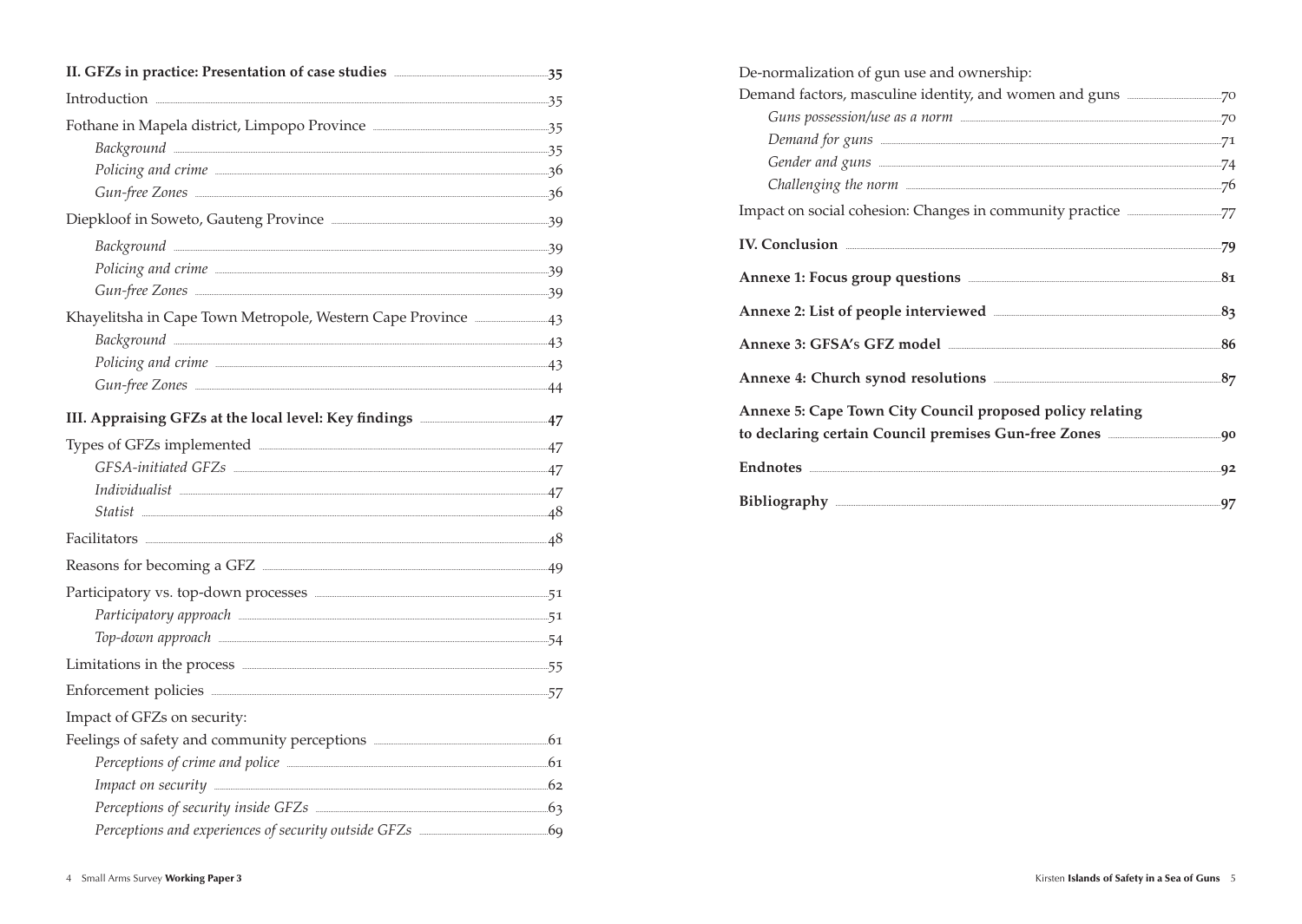## Acronyms and abbreviations

| <b>ANC</b>  | <b>African National Congress</b>                    |
|-------------|-----------------------------------------------------|
| <b>CPSA</b> | Church of the Province of Southern Africa           |
| <b>CSVR</b> | Centre for the Study of Violence and Reconciliation |
| <b>GFSA</b> | Gun-free South Africa                               |
| <b>GFZ</b>  | Gun-free Zone                                       |
| FCA         | Firearms Control Act                                |
| <b>FFZ</b>  | Firearm Free Zone                                   |
| <b>SAPS</b> | South African Police Services                       |
| <b>USD</b>  | US dollar                                           |
| ZAR         | South African rand                                  |

## About the authors

## **Principal author**

Adèle Kirsten is an independent researcher who is currently writing a book on the history of the organization Gun-free South Africa. A long-standing antiapartheid and GFSA activist, she was the director of GFSA between 1995 and 2002. She is currently an Advisory Board member for the UK government's Armed Violence and Poverty Initiative and a research associate at the Institute of Security Studies in Pretoria, South Africa.

## **Contributing authors**

Jacklyn Cock is professor of Sociology at the University of the Witwatersrand, Johannesburg, South Africa. She researches and has written extensively on gender issues, militarization, and environmental issues.

Lephophotho Mashike teaches sociology at the University of the Witwatersrand, Johannesburg, South Africa. His main area of interest is militarization and development. He is currently completing his Ph.D. on the process of demobilization in South Africa.

Raji Matshedisho is a lecturer in the Sociology Department at the University of the Witwatersrand, Johannesburg, South Africa. He is currently researching the impact of minimum wages on informal enterprises.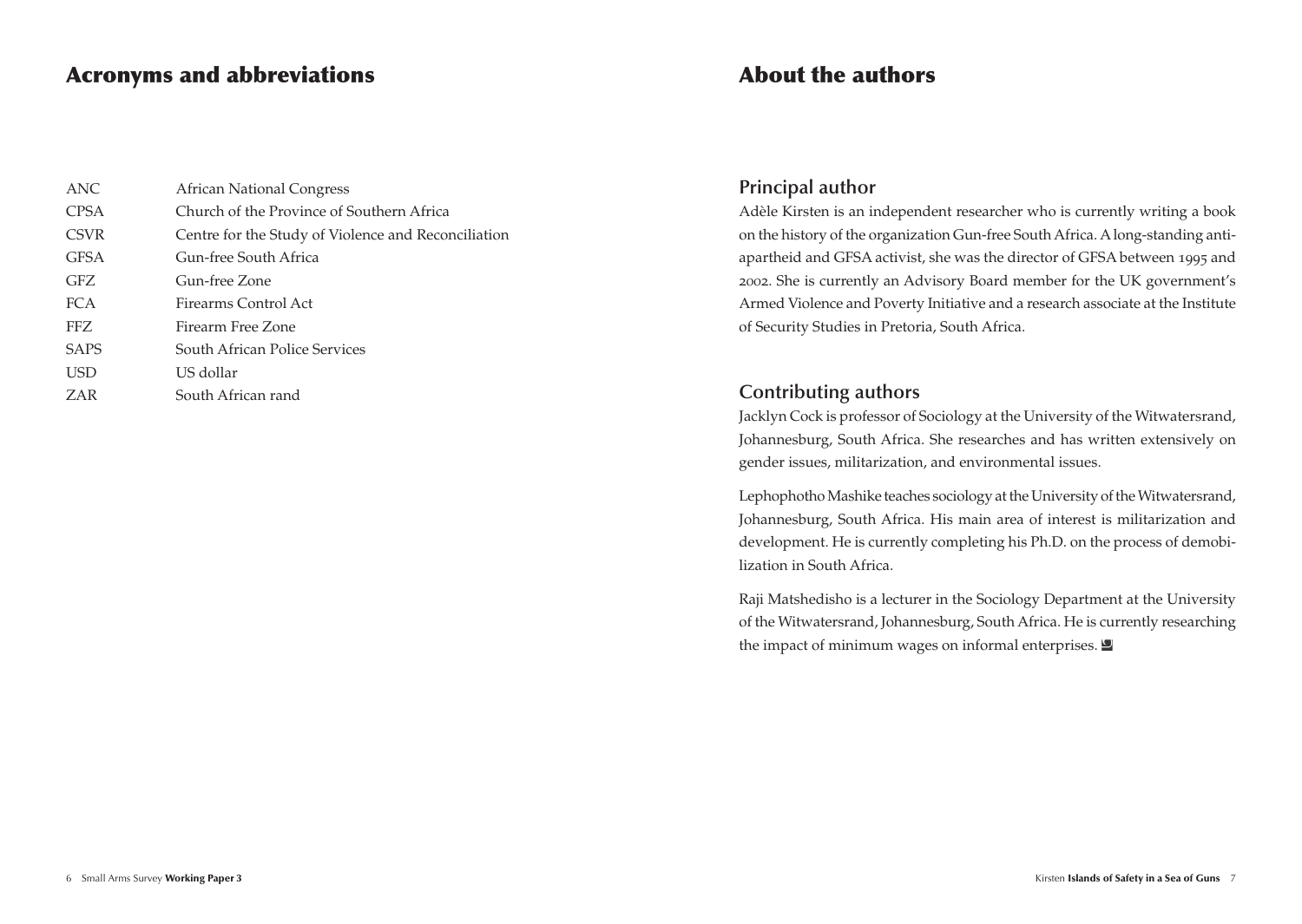## Acknowledgements

The author and researchers wish to thank all community residents and activists who participated in this research by agreeing to be interviewed. In particular, we would like to thank Samuel Kobela, Thabiso Mollo, and Thembani Dyule. They played a key role in identifying the Gun-free Zone sites in the three case studies and assisted with setting up interviews. Thanks are due also to Hilda Magubane and Maureen Mosselson of the Gun-free South Africa national office for their assistance in sourcing materials.

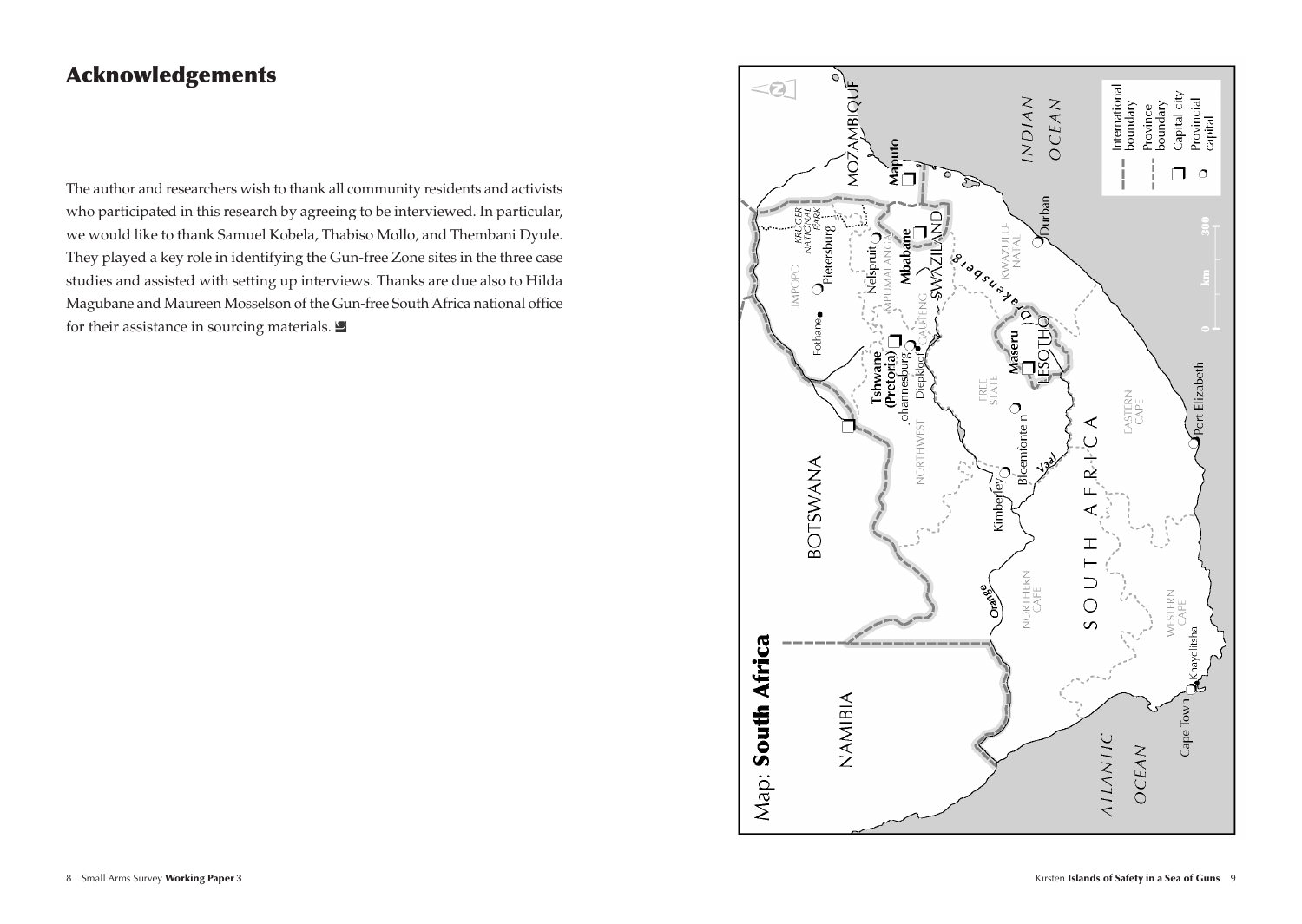## Summary

On 27 April 1994, millions of South Africans cast their votes in the country's first fully democratic general elections, signalling an end to more than 350 years of political rule by a white minority over the black majority. South Africa's history is one of colonial conquest, dispossession, segregation, and repression; one in which firearms played an important role in maintaining the border between the oppressed and the oppressor, between the colonized and the colonizer. With the state's implementation of apartheid policies after 1948, which further entrenched white rule, the military expanded its influence into all areas of social life, becoming a pervasive element in South African society. In response to the increased repression by the apartheid state, resistance organizations turned to armed violence as one strand in the strategy for national liberation. Many members of the military wing of the African National Congress (ANC) regarded themselves as soldiers fighting in a people's war. Although many held that South Africa was at war, it was generally accepted that the conflict was a low-level civil war, commonly referred to as 'low intensity conflict' (Cock and Nathan, 1989). As a result of several factors, such as internal mass mobilization against apartheid and increasing international pressure for a political solution to the South African conflict, negotiations for a new political dispensation started in 1990, culminating in a democratic constitution and the 1994 elections.

After these elections, South Africa continued to experience high levels of gun violence. Religious organizations and civil society began to express their concern that easy access to firearms and the excessive number of guns in South Africa constituted one of the biggest threats to the fledgling multiracial society. The response to this threat was the emergence of a national gun-free movement in South Africa.

A major component of this social movement was the creation of Gun-free Zones (GFZs)—social spaces where guns are prohibited—across South Africa. Today, there are hundreds of GFZs across the country. These are in educational

institutions, such as schools and universities; churches; community centres; health facilities, such as hospitals and local community clinics; NGOs; taverns and *shebeens* (unlicensed bars); banks; corporate buildings; local, provincial, and national government buildings; and in some public spaces such as sports stadiums. GFZs emerged, not just as a response to the high levels of armed violence that had marked the four years of negotiations prior to the 1994 general elections, but also because of people's experience of decades of structural and state-sponsored violence during the apartheid era.

This report looks both at the process whereby GFZs were set up and at the impact they have had to date. Quantitative data such as crime and firearms data, as well as a GFZ audit carried out in 2000, provide some broad insights, particularly at the national level. The qualitative data represents the more important part of this assessment because it highlights the nuanced processes and diverse impact of GFZs within different social contexts, identifying some of their unintended consequences. This qualitative data was gathered from three case studies in three provinces: Fothane in Mapela district, Limpopo Province; Diepkloof in Soweto, Gauteng Province; and Khayelitsha in the Cape Town metropolitan area, Western Cape Province. The case studies involved in-depth interviews and focus group discussions. The three sites were chosen because all of them were known to have set up some form of GFZs in response to requests from community leaders to assist both in reducing gun violence and in creating a safer environment (see **A note on methodology,** below).

The study draws the following conclusions.

• The flexibility of the GFZ process means that GFZs are implemented in **a variety of forms depending on local needs and context.** This enables anyone to declare his or her premises a GFZ, making it difficult to determine the exact number of GFZs in South Africa. Although the proliferation of guns is an indicator of historic and current levels of violent conflict in South African society, GFZs are indicators of the commitment to an alternative vision of a peaceful social order. GFZs can be important innovations that play a critical role in some communities, enhancing social cohesion and providing residents with a tangible means through which to express their commitment to a more safe and secure society.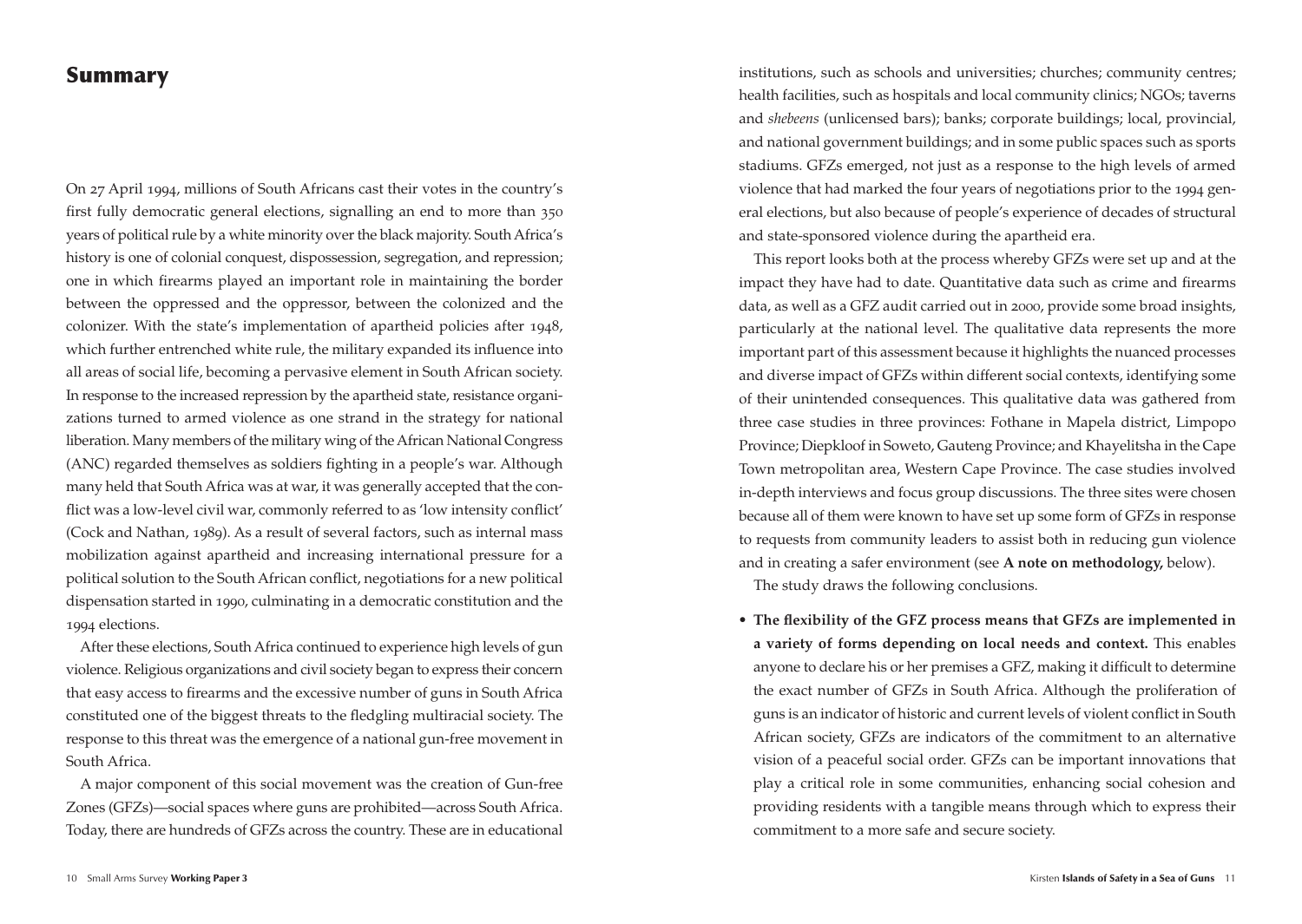- • **GFZs give people feelings of increased security and lead to real increases in safety, primarily, but not exclusively, within the GFZ venue.** This was most evident in the reported reduction of gunshots heard across all three case studies. This does not necessarily mean a direct reduction in the number of guns either in circulation or in use, but rather is an indication of how GFZs contribute to increased feelings of safety. This may primarily be influenced by the process of actively engaging in crime-prevention interventions, thereby empowering residents to do something about violence in their communities. In one particular community, the reported reduction in the number of gunshot victims presenting at a health facility and the reduction in the public carrying of firearms were further examples of the positive impact of GFZs.
- • **Given the proliferation of firearms in contemporary South Africa, these 'islands of safety' may allow maximum grass-roots participation in building more secure social arenas.** The GFZ vision has been successful in mobilizing individuals and communities across South Africa to challenge gun ownership as normative behaviour and in support of the vision of a society in which people are free from the fear of gun violence. But the success of GFZs has been uneven and their impact limited because of several factors, such as the climate of crime and the high demand for guns, as well as the lack of resources and insufficient attention given to involving all role players in a participatory process during implementation of GFZs.
- • **In almost all areas, regardless of context, the GFZ project has had a positive impact at the individual level.** It has changed individuals' lives: in some instances it has given people, mostly young unemployed men, an opportunity to play a role in contributing to a more secure environment within their immediate communities. It has also given them meaning and status in their communities. The GFZ project has contributed to other violence-reduction projects such as the Centre for the Study of Violence and Reconciliation's 40 schools project combined with the Tiisa Thuto project in Soweto.<sup>1</sup> These projects have contributed to a climate where guns are seen as unacceptable in some public spaces such as schools.
- • **The GFZ project had a direct influence on the provision of Firearm-free Zones (FFZs) in the Firearms Control Act (FCA) of 2000, which was largely attributable to the innovative and public nature of the GFZ campaign.**

There have been long delays in finalizing the regulations attached to this Act, which were only completed in mid-2004, with the law coming into effect in July of that year. There has, therefore, not been a lot of practical experience with the law, and none that could be discussed in this paper.

- • **An inclusive and participatory process in the implementation of GFZs is key to their success.** This is further enhanced by the presence of well-trained and well-motivated local community activists with good communication strategies enacted through the use of materials and workshops. Realizing the potential of GFZs depends on socially inclusive processes conducted in socially cohesive communities.
- People expressed their dissatisfaction and frustration at the lack of stand**ardized implementation and enforcement procedures, which they regarded as weakening the potential of the project.** The lack of a systematic enforcement policy or practice, which includes communication about the GFZ status of a particular area, weakens its impact and can lead to feelings of insecurity within the GFZ site. This contributes to the GFZ sign losing its meaning and capacity to challenge the norms of public gun carrying.
- • **GFZs' potential is not always realized because of the weakness and limited resources of the gun-free movement, in the sense of a grass-roots mobilization against the proliferation of firearms, led by Gun-free South Africa (GFSA), at both the local and national levels.** GFZs require high maintenance in the sense that for the gun-free sign to sustain its meaning and impact, residents need ongoing input and information on the gun debates in the country, not just on GFZs. This requires high levels of energy and resources, which raises a question about the sustainability of GFZs and therefore also of their replicability, either within the country or elsewhere.

## **A note on methodology**

The field research was conducted by four researchers from July to October 2004, using semi-structured informant interviews, focus group discussions, and participant observation based on two researchers' experience with GFSA. GFSA is a small NGO founded in 1994 that has been a leading force in the guncontrol movement in South Africa. The two GFSA researchers played a crucial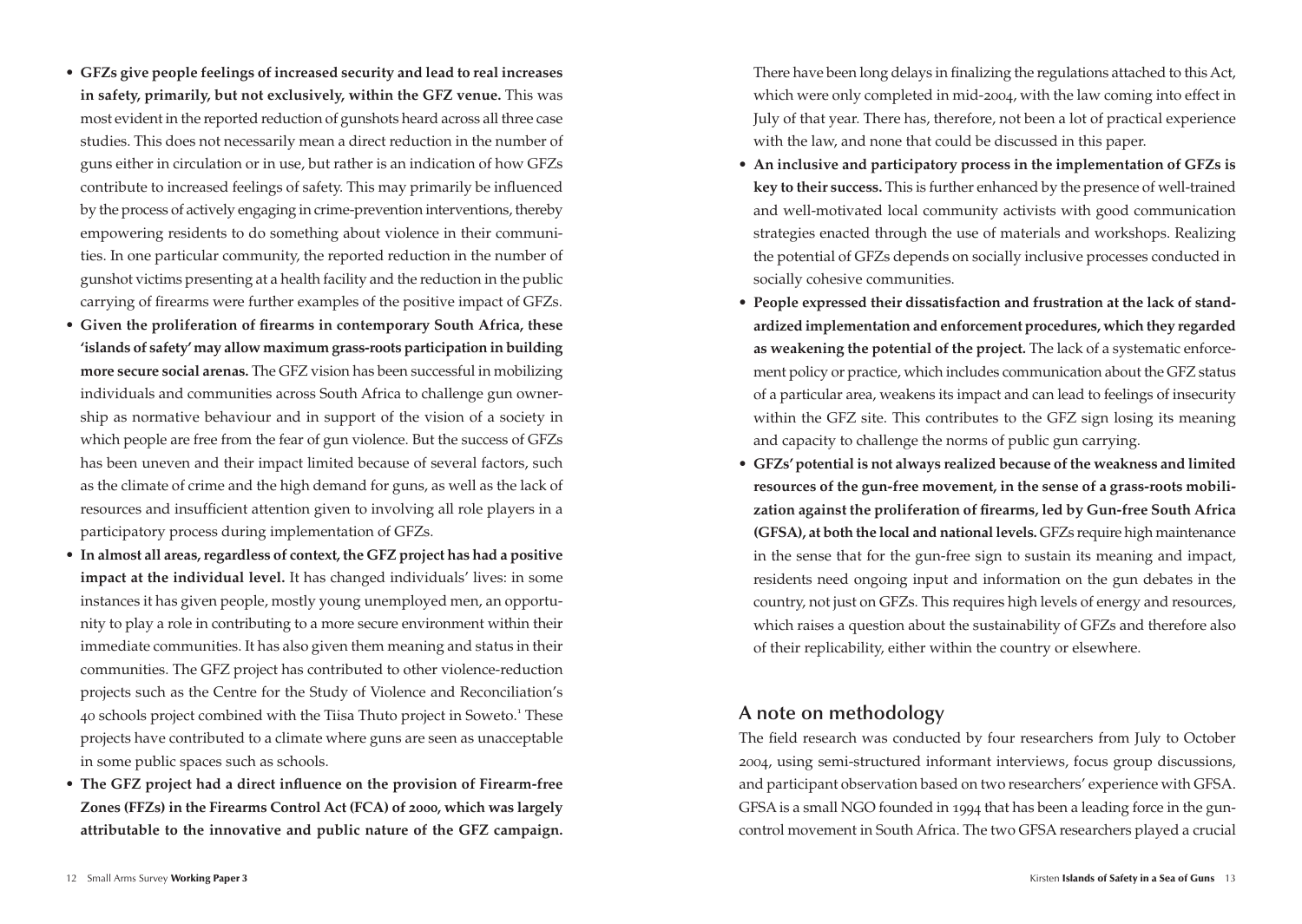role in conceptualizing and implementing GFSA's GFZ campaign, and this report draws on this experience and insight. Research also involved informant interviews and analysis of primary and secondary sources on the proliferation of guns in South Africa. Crime and firearms data was sourced primarily through national statistics released by the South African Police Services (SAPS, 2004).

Although all three case studies shared common characteristics, there are also significant differences between them, such as location (i.e. urban or rural), population density, and levels of violent crime. The GFZs across the three study sites were also implemented at different phases of the GFSA-led project. The research report analyses the similarities and differences among the three case studies, with particular reference to the process of establishing GFZs, their enforcement policies, and their impact—whether it be on perceptions and experiences of safety and security, challenging gun carrying and ownership as a norm, enhancing social cohesion, or influencing public policy.

In each case study, four GFZ types were chosen: a health clinic, a tavern (bar), a public community space such as a community hall or library, and a governmentrun secondary high school. Key informants were selected to illustrate the range of motivation and involvement of key social actors in the process. A sample of both the administrators or managers and the consumers or users of each of these social spaces was interviewed. Informant interviews were also held with the main initiators of the GFZ in each community: a police officer, a local town councillor, a GFSA activist, and a community-based social justice activist. Nine focus groups, consisting of between eight and ten participants each, were held with consumers and users in three of the GFZ sites across all three case studies (see Annexe 1 for focus group questions). A total of 53 interviews were conducted (see Annexe 2 for a list of people interviewed).

## The research context

## **The history of violence in South Africa**

South Africa has inherited a 'culture of violence' embodied both in the violence of colonialism and apartheid, and a romanticization of the armed struggle and mythologizing of the AK-47 assault rifle (Cock, 1997). Guns have always been a feature of life in South Africa, especially over the last 50 years: whether they were small arms and light weapons distributed by the apartheid government to the young white conscripts used to defend the nation, or those in the hands of the white commandos spread throughout the country as the civilian– military arm of apartheid state protection, or those issued to the police and security forces of the semi-autonomous black homelands.

The response of members of the anti-apartheid liberation movements to this highly militarized and well-armed state and citizenry was to arm themselves, and so, especially in the latter years of apartheid, weapons in the hands of the country's black youth—as members of self-defence or self-protection units became more common. This led to the generic term 'youth' being used in the townships to describe young men and women between the ages of 15 and 25. The term came to signify a culturally and politically separate identity, often associated with violence. Guns have also been an 'important weapon in maintaining the border between the oppressed and the oppressor, between the colonized and the colonizer' (Kirsten, 2001). The perceived masculine identity of colonizer and gun owner reinforced the racial dimension of gun ownership in South Africa, where, for most of the apartheid era, private firearm ownership was restricted to whites only. In the new dispensation, therefore, for some black South Africans, owning a firearm is thus one expression of having attained full citizenship rights under the new democratic government. This means that in the current context guns are highly related to race and linked to a militarized conception of citizenship.

South Africa experienced high levels of armed violence during the four years of the negotiated settlement (1990–94). Guns were no longer just in the hands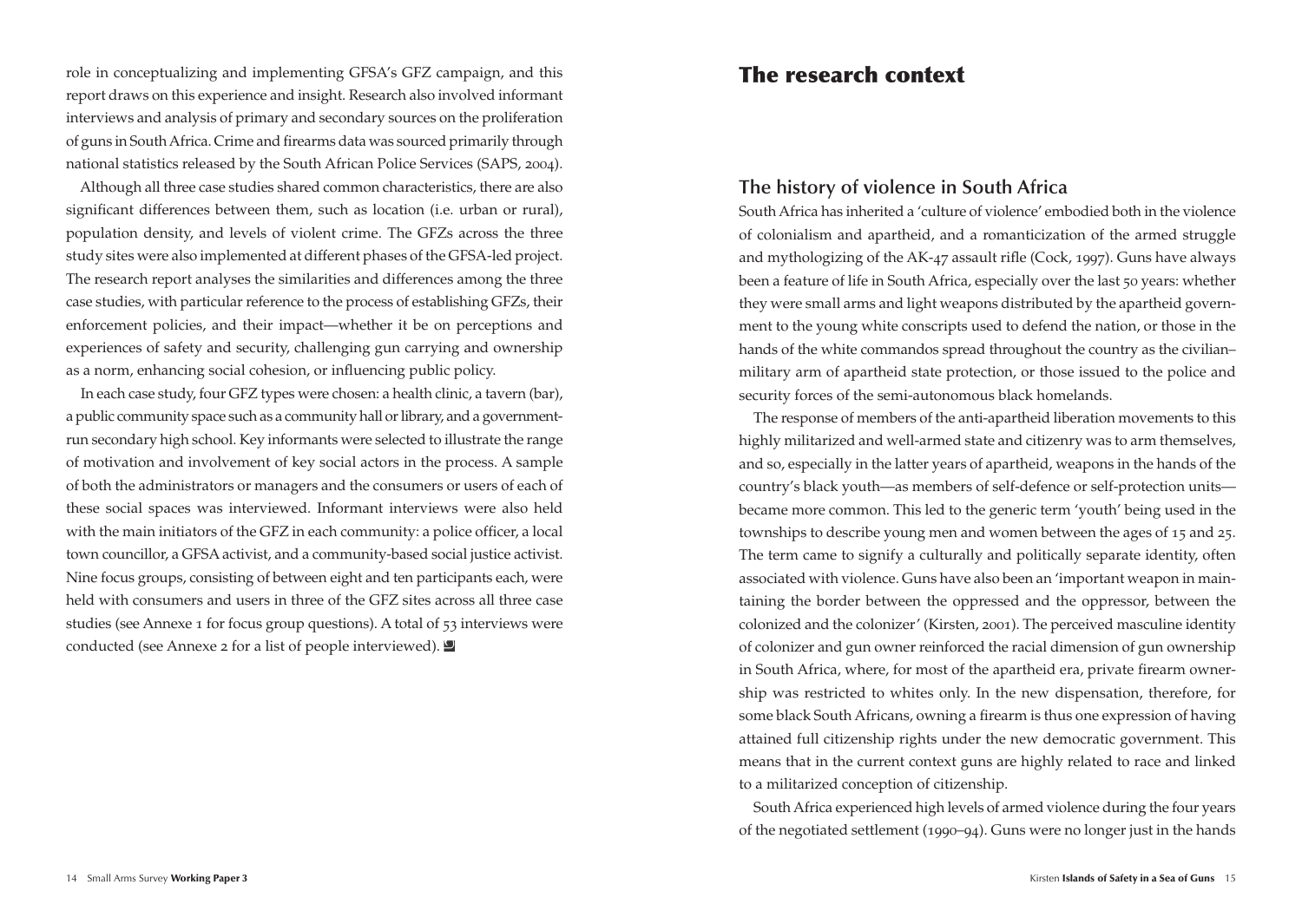of the state and became increasingly available across all sectors of society, altering the nature of conflicts in the home and within and between communities. This legacy of violence continues to affect the new economic, social, and political relations being forged in South Africa's relatively recent post-apartheid democracy (Kirsten, 2004).

## **Violence, crime, and security in South Africa**

During the political transition from apartheid to an inclusive multiracial society, South Africa experienced a dramatic increase in violent crime and in its reporting. Between 1994 and 1999, violent crime (murder, attempted murder, rape, and all forms of robbery and assault) increased by 22 per cent. There has been a gradual stabilization and downward trend in most violent crime categories since 2000. Nevertheless, violent crime as a percentage of overall crime remains high and this 'sets South Africa apart from other crime-ridden societies' (Landman, 2003, p. 14). Multiple factors have contributed to high levels of violent crime in South Africa over the last ten years. These include the social tensions generated by the transition from an authoritarian regime to a democracy, a culture of violence, inequality and the increasing wealth gap, and the proliferation of firearms.

The scale of violence and crime in South Africa means that these phenomena have become '"routinized" or "normalized" into the functional reality of everyday life' (Moser, 2003). Violence is related to a complex set of economic, political, social, and institutional processes that contribute to making it a means of resolving conflict and gaining power, which in turn is related to the existence of so-called 'cultures of violence', in which society accepts violence as a legitimate solution to conflict. Winton refers to this as the 'democratization of violence', which is

most often associated with countries that have recently undergone political trans*formation, or with those currently in transition, [where] increasingly arbitrary and random violence hassignificanteffects both in terms of insecurity and in terms of the perpetuation of violence as a means of expression and defence (Winton, 2004).* 

It also acts as a development constraint, negatively affecting people's livelihoods, well-being, and security.

Despite a dramatic shift of personnel and budgetary resources from the military to the police since 1994, increasing numbers of citizens have lost confidence in the capacity of the state to protect them. The loss of citizens' confidence in the police to provide protection, expressed by some informants, as well as the inadequate allocation of resources, which contributes to very ineffective policing, will be shown in all of the case studies. 'Feeling insecure' is one of the most common factors that contribute to individuals wanting to buy or own a firearm. However, owning a firearm is not just about feeling secure, but more importantly, and especially among young men, it is also about their notion of masculine identity and power. This was clearly articulated by key informants and focus group participants and was most strongly expressed by the students at the GFZ schools in the two urban case studies. Guns offer a real and powerful alternative to young males excluded from educational opportunities, the legitimate economy, and other socially acceptable networks, such as sports and leisure activities.

## **Firearms ownership and murder rates**

South Africa is a heavily armed society. In 1994 there were 3.5 million licensed firearms in the hands of 2.4 million individuals.<sup>2</sup> Although licensed firearms ownership has increased in the last ten years, the rate of firearms ownership applications has slowed down considerably. South African civilians now own 3.7 million firearms, while the police and the army have 567,000 guns between them. South African civilians thus have more than six times as many firearms as those held by the state security forces (Gould and Lamb, 2004). In 1994, there were 26,832 murders in South Africa, of which 11,134 were committed with firearms. This equates to 28.8 firearms murders per 100,000 people (Chetty, 2000, p. 19). Although the number of murders in South Africa since 1994 has declined, the percentage of people killed by firearms increased from 41 per cent of all murders in 1994 to 49.3 per cent in 2000 (SAPS, 2004; Figure 1).

Most of the firearms are owned by men—whether in state structures, such as the police force or the military; for leisure or sport activities such as hunting; or for self-defence in the home. Likewise, the majority of firearms murder victims in South Africa are men. In 2003, 27.9 per cent of the 22,248 non-natural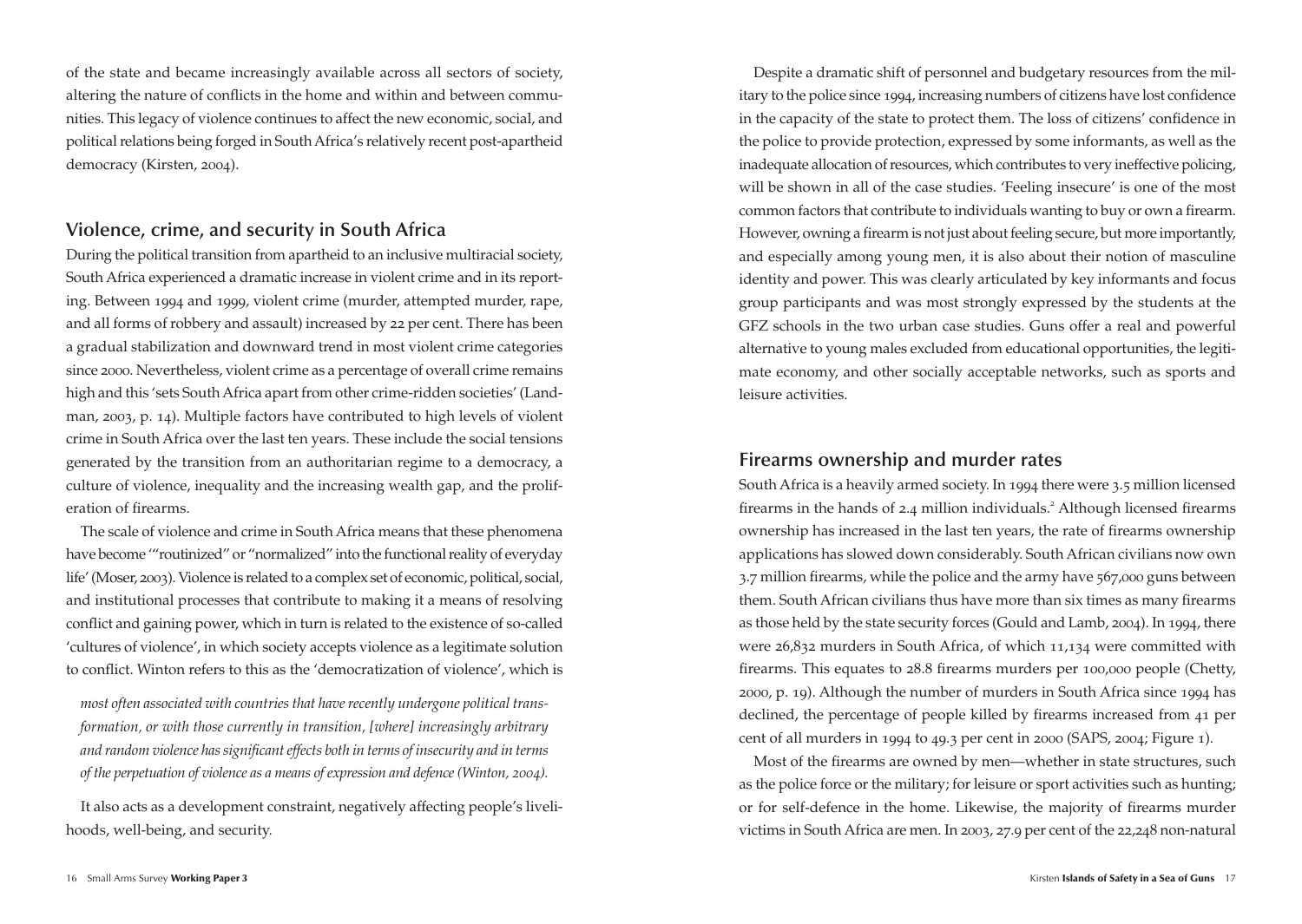#### Figure 1 Murders in South Africa, 1994–2000



**Source:** SAPS (2004)

deaths recorded that year were firearms-related. For every female death from violence and injury, 4.4 male deaths were reported. Of the 17,932 male fatalities in 2003, the leading external cause of death was firearms at 31 per cent. Deaths attributed to violence and suicide are particularly high in the 15–44 year age group, peaking in the 25–29 year age group (Matzopoulos, 2004).<sup>3</sup>

Crime statistics show a significant drop in several violent crime categories. For example, murders peaked in 1995 at 26,877, staying at roughly this level for several years. Since 2000, the murder rate has been decreasing each year, with a total of 19,824 murders recorded in 2003–04. This represents a drop of more than 23 per cent since 1994. Despite this decrease, an average of 54 people are murdered every day in South Africa. Since 2000, no breakdown of the murder figures has been released by type of weapon/cause of death. However, 11,176 murders were committed with guns in 2000 and there were more than 21,000

attempted firearms murders. The data shows a decrease in actual numbers but an increase in the ratio of gun use to other murder weapons, both for murders committed with guns and for attempted firearms murders. In both the murder and attempted murder categories for 2000, handguns (pistols or revolvers) were the most commonly used weapons, with assault rifles used in 151 murder cases. Armed robbery (a category that covers firearms and other weapons) reached a high of 88,178 cases in 2000. Another firearms-related offence relevant to this study, and which is high compared to other countries for the period for which statistics are available (1994–2000), is that of 'pointing of a firearm'. There have always been at least 20,000 such offences reported per year, peaking in 2000 at 27,933 (SAPS, 2004). The significance of this offence is that it demonstrates how firearms are often part of threatening behaviour in South Africa.

## **Illegal arms trafficking**

The Illegal Firearms Unit, which is part of the Serious and Violent Crime division of the SAPS, is the unit responsible for tracking the criminal use of firearms in South Africa. According to a senior officer in the unit, Superintendent Joubert, the majority of new weapons currently entering the illegal firearms market in South Africa come from theft and loss from licensed sources, such as state security officers in the police and the military, and from individual civilian owners, typically through house burglaries or direct theft.<sup>4</sup> Thefts and leakage from existing security stocks are also a source of illegally owned firearms. More than 200,000 firearms were reported stolen or lost by licensed private owners between 1994 and 2003. There is very little illegal arms trade across South Africa's borders. When and if this does occur, it is usually undertaken by individuals bringing in arms, rather than by organized crime syndicates.<sup>5</sup> One of the reasons for the limited cross-border trade is that there is sufficient internal supply. Joubert argued that the cross-border trade in firearms was more likely to be from South Africa to neighbouring countries, rather than the other way around. The average price for a handgun is just below ZAR 500 (USD 76.50), with the highest price, approximately ZAR 800 (USD 122.40), reported in Soweto in Gauteng Province.<sup>6</sup> Handgun prices differ across the country but not significantly, as in the case of assault rifles. The price for an assault rifle is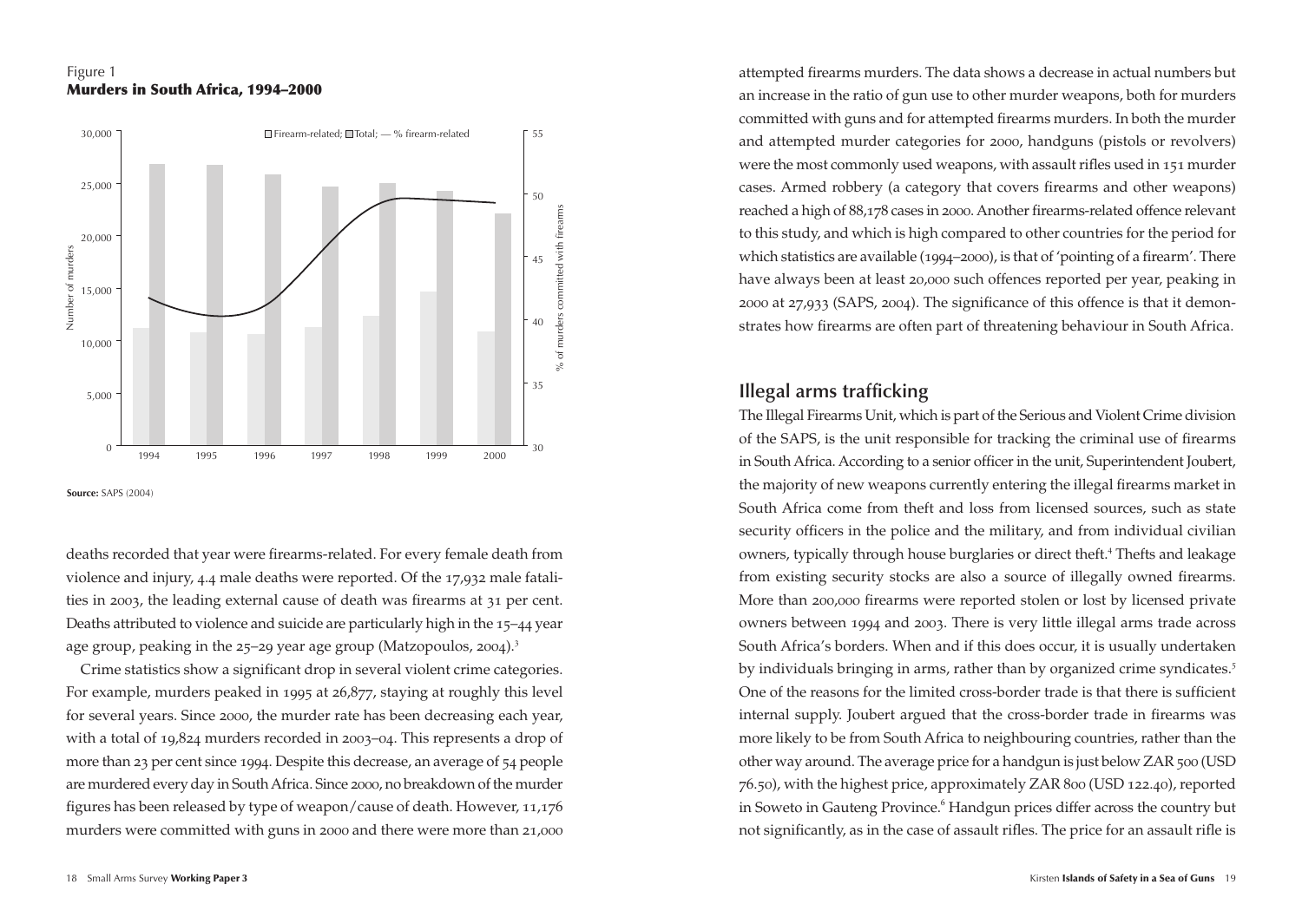much higher, reaching up to ZAR 3,500 (USD 53.55) in Durban, with the lowest price at ZAR 800 (USD 122.40) on the East Rand in Gauteng Province. The most-sought-after assault rifles are AK-47s and the apartheid military issue of R4s and R5s, which are very similar to the AK-47. Ammunition, which is increasingly hard to come by, is also sold on the illegal market. One round for an AK-47 costs from ZAR 1 (USD 0.15) to ZAR 10 (USD 1.53).<sup>7</sup>

## I. A national strategy: GFSA's GFZ project

This section looks at the Gun-free Zone model as developed by Gun-free South Africa, and at the theory, planning, and processes undertaken to facilitate maximum community participation and optimal compliance with that model. GFSA recognized that the flexibility of the GFZ project would enable anyone to participate, declaring GFZs according to local needs and contexts. At the same time, and as the case studies will demonstrate, this flexibility also gave rise to GFZs taking on many different forms, with varying degrees of enforcement, compliance, and community participation.

## **GFSA and the gun-free movement**

The gun-free movement in South Africa dates back to 1994. This was a key year in the history of South Africa. On 27 April 1994, millions of South Africans cast their vote for the first post-apartheid democratically elected government. In the months leading up to the elections, Peter Storey, $^8$  then a bishop of the Methodist Church of Southern Africa and the initiator of the gun-free movement in South Africa, began to articulate his concern that the easy access to and excess of guns in South Africa was one of the biggest threats to the emerging democracy: 'We weren't basing our thinking on any statistics, on any research at all. Just the gut feeling that guns were beginning to dominate the scene in every way. That's all.'<sup>9</sup>

The response to this threat was the call for a 'gun-free' South Africa. It emerged not just as a response to the high levels of armed violence that had marked the four years of negotiations prior to the 1994 general election, but also because of people's experience of decades of structural and state-sponsored violence during the apartheid era. Although the threat of violence was present primarily through the structural violence of apartheid and the repressive violence of its security forces, it was also present in the anti-apartheid forces. According to a leading trade unionist at the time, there was a loss of control over the young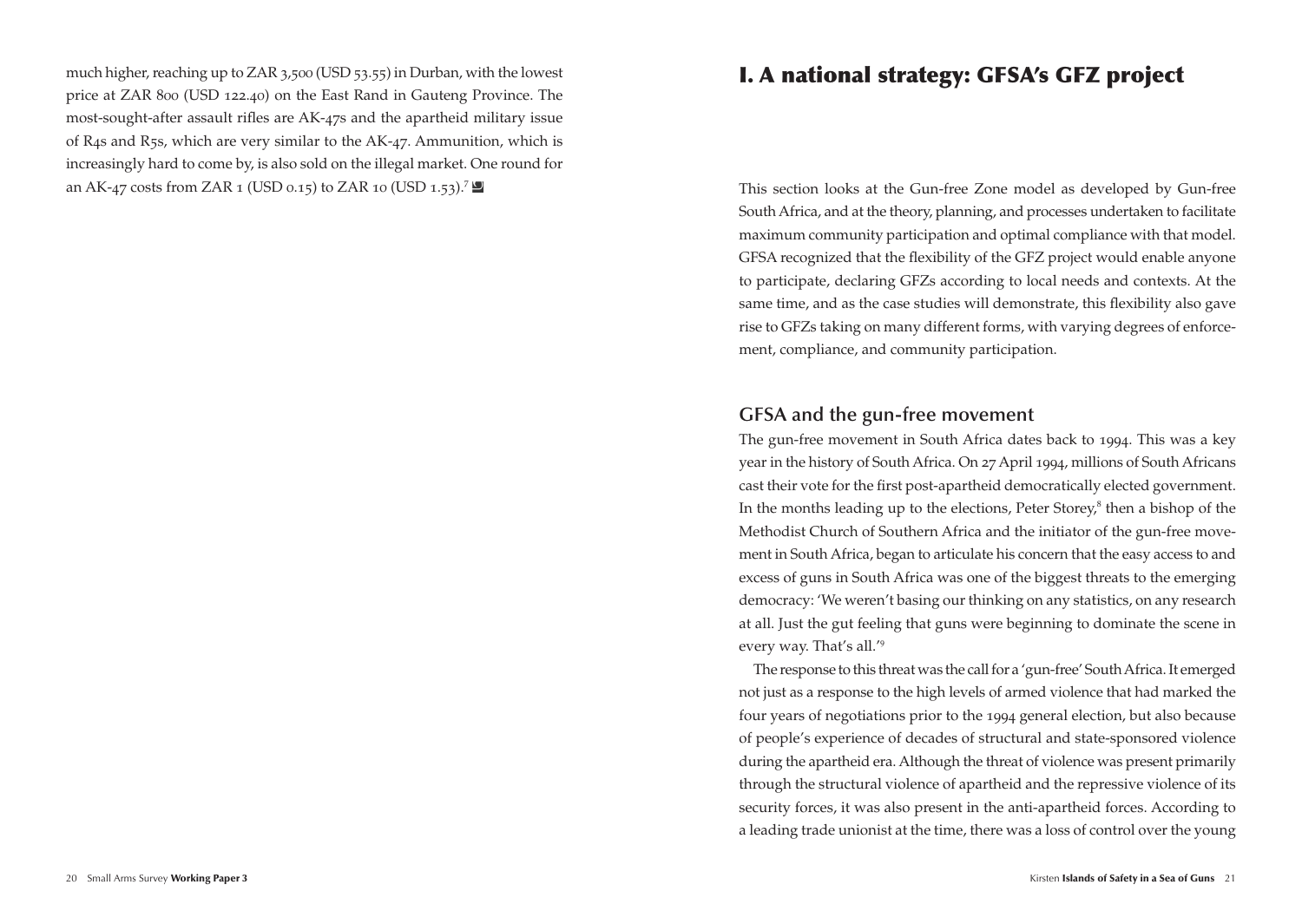

A sign at a youth centre designates it a gun-free zone. © Pep Bonet/Panos Pictures

anti-apartheid cadres known as youth, especially in the self-defence units.<sup>10</sup> In the 1980s, some of these engaged in some forms of criminal activity not for political ends. This contributed to the demand for guns and accelerated the movement of weapons into black communities.<sup>11</sup> This phenomenon was widely understood but not publicly acknowledged. Storey articulated it as:

*A growth of criminal violence which took place almost unnoticed underthe mantle of political strife . . . Under the surface was an organized criminal campaign to establish violence as the main arbiter of social conduct so that the line between criminal and political violence is no longer clear at all.* 12

On 16 December 1994, the minister of safety and security declared a 24-hour national amnesty on the handing in of weapons. Civil society, in particular religious institutions and gun-free South Africa activists, in partnership with government, set up 167 'hand-in' points across the country where firearms could be handed in. A total of 900 firearms and explosive devices, including 199 pistols, 42 AK-47s, 72 hand grenades, and more than 7,000 rounds of ammunition, were handed in across the country (Meek, 1998). Although this number was disappointing, the gun-free South Africa campaign had succeeded in putting the issue of national gun control on the political and social agenda.

A small NGO with a broad reach across the country, GFSA has three offices: a national office in Johannesburg; one in Cape Town, which plays a key role in maintaining links with the country's parliament; and a field office in Pietermaritzburg, KwaZulu-Natal province. It currently employs six people: a director, a national advocacy manager, one administrator, one regional organizer, and two field workers. Several of the NGO's functions, such as fundraising, media and communications, and research, are carried out by outside consultants. GFSA has a ten-person management board consisting of academics, activists, religious leaders, and grass-roots leadership. It has more than 30 voluntary committees organized into branches in eight of the country's nine provinces.

## **The GFZ: Theory and process**

#### *History*

The idea for a GFZ campaign was first mooted at a GFSA national committee meeting in May 1995, at the same time as the organization decided to embark on a strategy to advocate for the bringing in of new national firearms legislation. The activists at the time were aware that pursuing this strategy at the expense of building a grass-roots movement could result in the organization remaining a small and isolated lobby group. A campaign was needed that was able to link the policy process with grass-roots mobilization. The GFZ was seen as an ideal vehicle through which to do this: it could involve communities directly in contributing to increasing their safety, as well as affecting government policy. Through this vehicle, GFSA was able to reach up into national policy-making levels and down into grass-roots communities.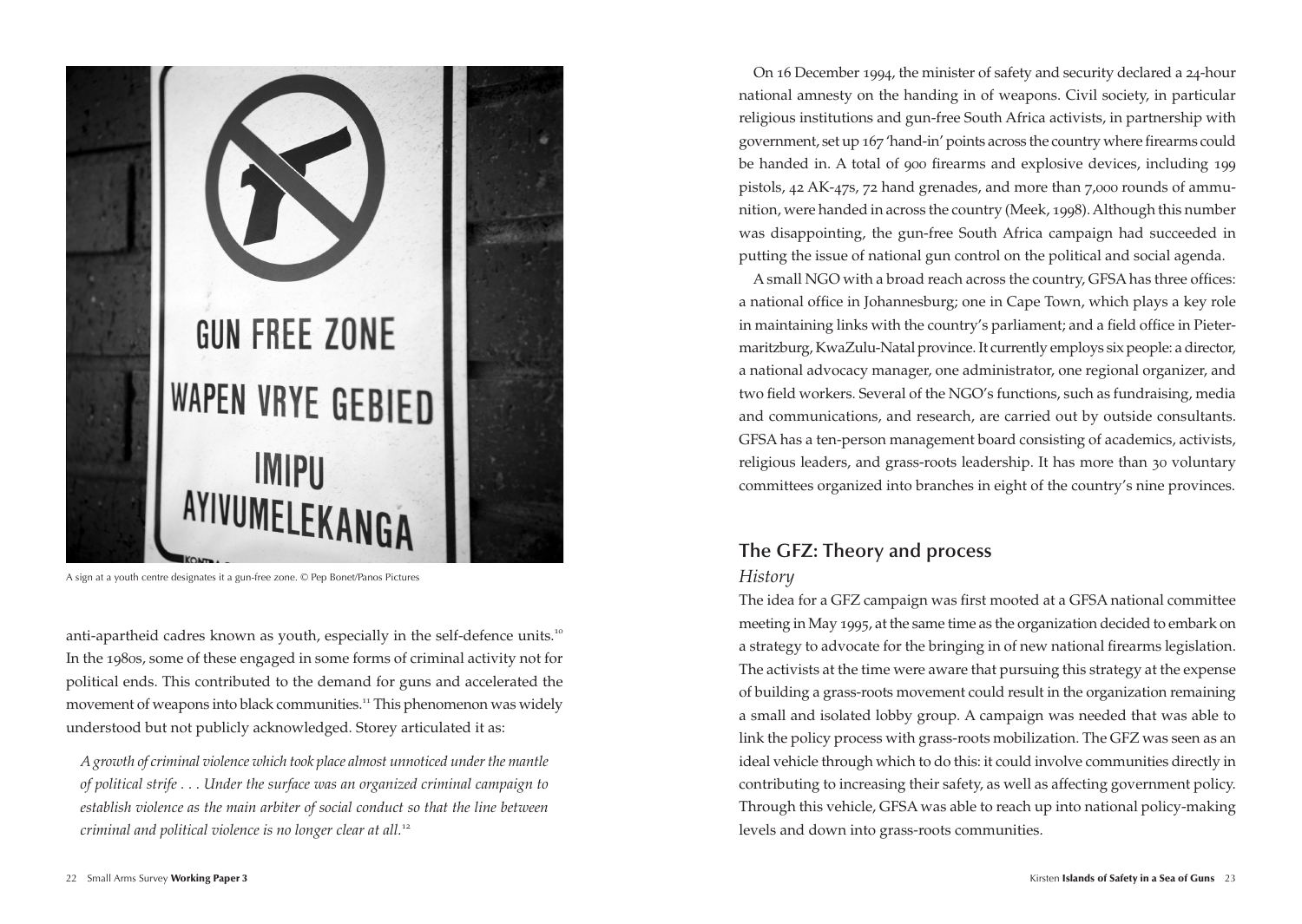Prior to GFSA initiating the GFZ campaign, there were some commercial institutions, such as banks and large corporations, that prohibited the carrying of firearms on their premises. However, these initiatives were simply a security measure and lacked any normative content. They were not, as in the case of GFSA's GFZ campaign, part of a community building agenda with the intention of transforming South Africa from a violence-ridden society into a gun-free society.

When GFSA started its campaign there were no similar campaigns anywhere else in the world, as far as could be ascertained (GFSA, 1996a). The GFZ campaign had two main objectives:

- in the short term to create space(s) in which people felt safe, as a practical immediate measure; and
- in the long term to shift public attitudes to guns by challenging the notion that guns bring security, thereby helping to reduce the demand for guns (GFSA, 1995a; 1995b).

One of the aims of the GFZ campaign was to enable people to do something practical about gun violence in their own communities and to make visible their support for and demonstrate their commitment to the vision of a gun-free South Africa. The GFZ campaign became an important entry point to working with communities on the issue of gun violence because it encouraged debate about the dangers of firearms and was the beginning of the process of mobilizing people at the grass-roots level. $^{13}$ 

#### *The model*

A GFZ is a space in which firearms and ammunition are not welcome and this is denoted by the 'no-gun' or 'gun-free' sign: a plastic sign showing a crossedout gun and the inscription 'This is a gun-free zone.'

GFSA developed a participatory model, aimed primarily at residential communities, but which is also appropriate for institutions and organizations. The GFSA model relies on community participation to establish and maintain a GFZ.

The participatory GFZ model is based on three principles (Taylor and Dube, 2001) (see Annexe 3):

- **1***. Facilitation*. An individual or group of people who live in a community or work for an organization run the GFZ process. GFSA acts as a resource for the facilitators—brainstorming ideas with them, giving them advice, and providing them with materials such as signs and pamphlets.
- **2***. Participation and consultation*. Facilitators encourage different stakeholders to get together and discuss the issue of gun control and the implementation of GFZs. Partnerships between different stakeholders are promoted and cooperation is encouraged. These partnerships are essential for the maintenance and sustainability of GFZs, as different people take responsibility for making sure a GFZ remains gun-free.
- **3.** Flexibility. The ideas and experiences of the people who are involved in turning a given space into a GFZ shape the process. The model used by GFSA is flexible enough to be used in different settings, turning schools, clinics, churches, and even *shebeens* into GFZs.

### *The process*

GFSA developed a workshop pack for community leaders and activists, providing them with the tools that equipped them to run workshops, and thus preparing people to declare public spaces such as church buildings, recreation centres, and health clinics GFZs. This was often done without any direct involvement of GFSA officers. This approach enabled communities to interpret the campaign according to their local needs and to implement accordingly. The pack included copies of GFZ signs for easy reproduction, as well as plastic signs displaying the gun-free logo: a red circle around a gun with a diagonal slash through the gun. This simple visual image transmitted a clear message: 'no guns allowed'. It required few words to explain its meaning. Restricting the use of firearms was central to the GFZ message. The process of becoming a GFZ was integral to the campaign and was based on the idea that if those who had ownership of the building (not necessarily materially, but in the social sense of using the space) agreed to become gun-free, it made it far easier to implement, monitor, and maintain the policy (GFSA, 1996b). It must be emphasized that these were guidelines, not a rigid blueprint for implementation. The key to the entire GFSA approach was its flexible, non-prescriptive nature, rooted in responsiveness to specific community needs.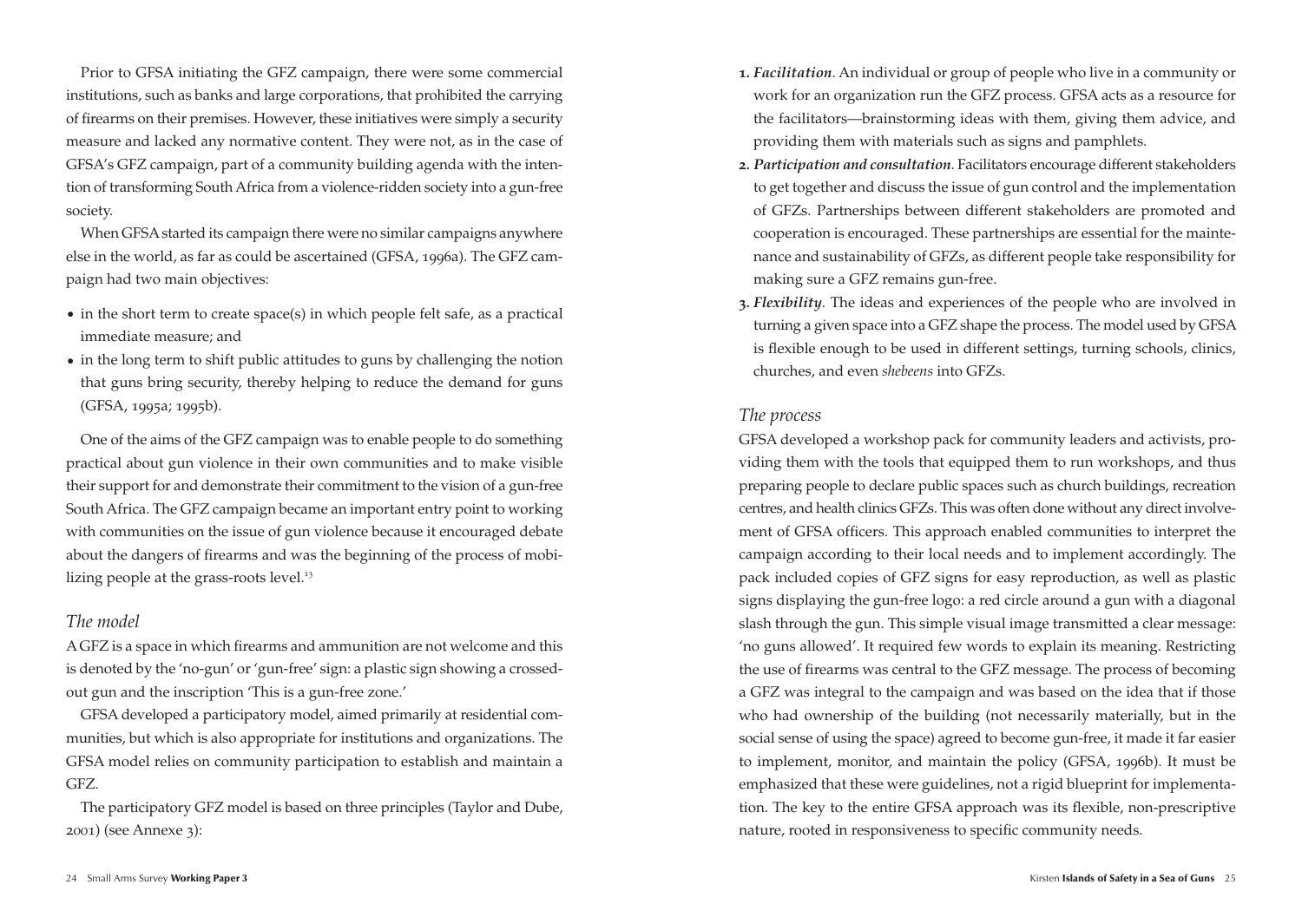One of the underlying purposes of the campaign was to build community support and solidarity around the call for a gun-free South Africa. It was also seen as a peace-building tool that could 'metre by metre' help to reclaim a land 'awash with guns', thereby acting as an instrument of transformation (Newby, 2000). As the campaign got off the ground and the gun-free signs became visible in a variety of settings such as the Alexandra Health Clinic, the Central Methodist Missions in Johannesburg and Cape Town, the Gauteng Province legislature, and almost all the public buildings in the rural village of Fothane, GFSA realized the strength of the signs' visual impact. Without using many words, a powerful message was being conveyed to South Africans as they went about their daily business, whether it was going to work, dropping their children off at school, or visiting a clinic. GFSA held that, just as the 'no-smoking' signs placed in lifts and some public buildings had slowly embedded themselves in the public's consciousness, the gun-free signs could begin to have the same impact in changing the meaning of guns for South Africans.

## **The implementation of GFZs**

#### *Nature and types of GFZs*

GFZs are now widespread throughout South Africa.<sup>14</sup> They are found in educational institutions such as schools and universities; in churches; in community centres; in health facilities such as hospitals and local community clinics; at NGOs; in taverns and *shebeens*; at banks and other corporate buildings; in local, provincial, and national government buildings; and at some public spaces such as sports stadiums. Examples of GFZs include the Quaker Peace Centre, St. Mary's Cathedral in central Johannesburg, the Mangaung Community Development Centre and Cancer Association of South Africa in Bloemfontein, the Gauteng Education Department, and the national headquarters of corporations such as BP and Anglo-American.

The most commonly identified types of GFZs are:

- corporates such as BP, the banking sector, and other big businesses;
- municipal and provincial government buildings, in particular those used by the public, including libraries, local property tax and electricity offices, and hospitals;
- national government buildings, in particular those such as the Union Buildings in Tshwane (previously Pretoria) (the seat of national government), Parliament in Cape Town, and any other building considered a national strategic point;
- NGOs;
- religious institutions;
- educational institutions such as schools and universities; and
- taverns.

GFSA made strategic choices about the types of venues and institutions to target for the GFZ campaign. These were based on several factors such as a sympathetic leadership (i.e. religious institutions), the link between gun deaths and alcohol abuse (i.e. health facilities and taverns), and a common-sense approach to public safety, for example in the case of children in schools.

Several mainstream religious institutions have endorsed the GFZ campaign. In 1996, the Executive Committee of the Methodist Church of Southern Africa passed a resolution that stated: '[N]o firearms be brought to worship services and other meetings of our Church, encouraging all our churches to display gun-free zone signs and to inform and educate our people in regard of this policy' (Methodist Church of Southern Africa, 1996, p. 7, resolution 7). The Provincial Synod of the Church of the Province of Southern Africa (CPSA) went a step further in its 1995 resolution, where it not only called for the abolition of civilian firearms possession, but also declared that all CPSA churches should be designated GFZs (see Annexe 4). Both the Southern Africa Catholic Bishops' Conference and the Office of the Chief Rabbi encouraged their members to participate in and support the activities of the gun-free campaign, including the GFZ project.

On the one hand, the adoption of these types of resolutions by the country's mainstream religious bodies demonstrated the high degree of support at an institutional and social level for a more peaceful society. The GFZ was seen as a symbol of that support and commitment. On the other hand, the Zionist Christian Church, the largest indigenous religious body in the country, has been cautious in providing any overt support, largely because it sees the campaign as political.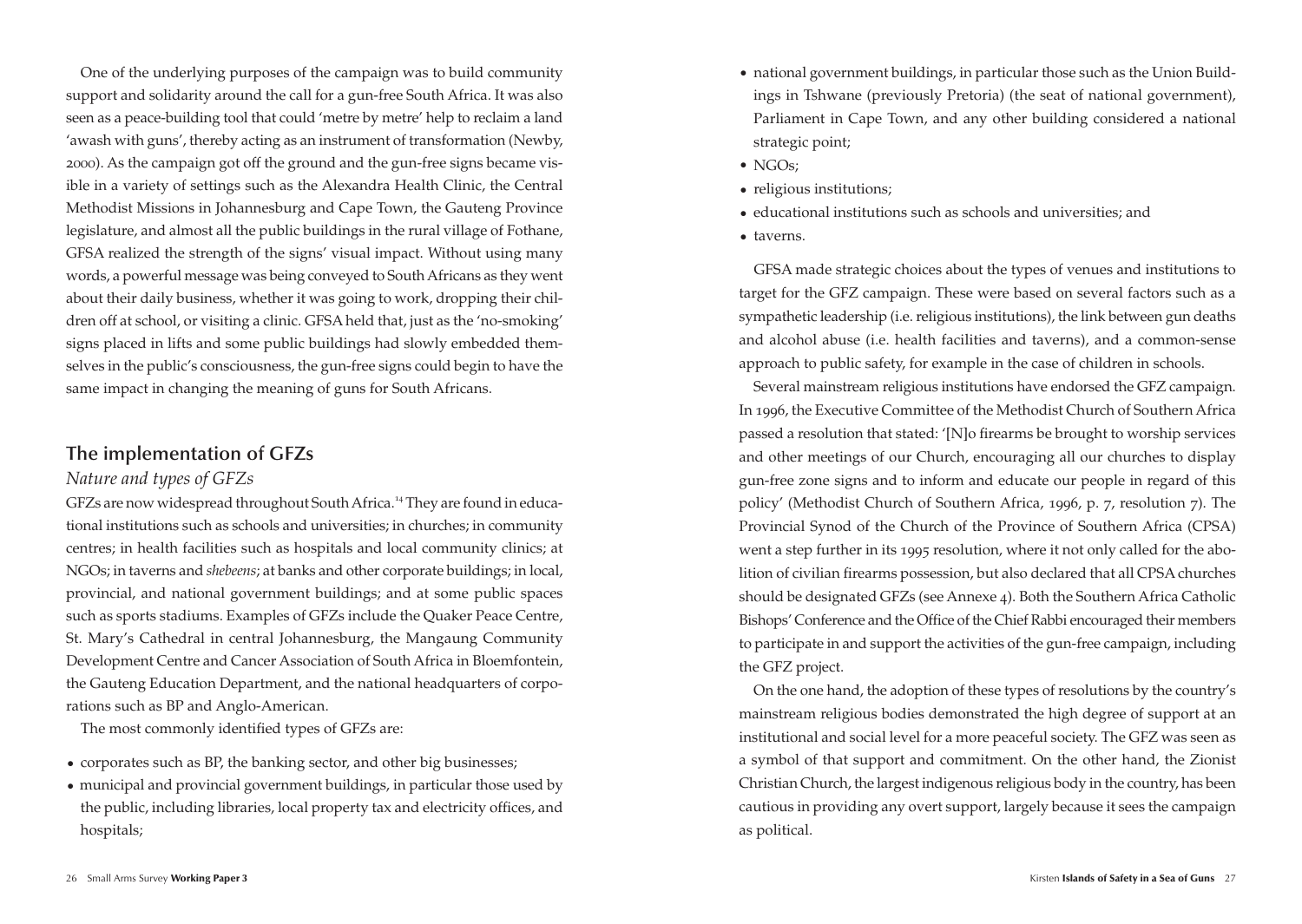In the process of creating GFZs, communities have been able to debate issues of public safety and have developed a platform for discussion of gun violence in general. So a campaign that began with a limited focus on one aspect of public safety, namely firearms control, broadened into a discussion on other issues of general public safety, such as street lighting, public policing, and community– police relations. It also became a mobilizing tool for involving people in the public policy process, primarily through the formal submissions process for the Firearms Control Bill. The bill, published in December 1999, was the culmination of years of policy advocacy by civil society and by organizations such as GFSA. The call for stricter firearms regulation started soon after the national firearms amnesty in late 1994. The government responded by establishing a Firearms Policy Committee whose job was to develop a framework to assist government in developing a comprehensive firearms control strategy. The committee developed an initial framework for the legislation. The SAPS then hired an external lawyer and an NGO to draft the bill. The committee was dissolved after it delivered its report to the minister in charge of the bill.<sup>15</sup>

Although the GFZ campaign was not explicit with regard to its potential as a crime-reduction measure, it became clear through the implementation process that, by talking about their experiences and fears of crime and exploring ways in which they could address this, the GFZ campaign gave communities the power and confidence to challenge crime through concrete actions, which in turn contributed to building a safer environment. This is one example of how the flexibility of the campaign enabled participants to shape GFZ implementation according to their specific local needs and contexts. The GFZ campaign was constantly evolving, with new objectives added during the process of consultation and implementation. It also brought people together, building trust and confidence in local initiatives and enhancing existing social networks, all of which are important components of social crime prevention (Moser, 2004; Pelser, 2002).

### *Enforcement of GFZs*

The GFZ audit conducted in 1999 and 2000 included a survey of more than 700 institutions across the country's nine provinces, looking at the number and type of GFZs. The study focused on the 20 police stations in South Africa

that reported the highest crime incidents. Of those 700 institutions, 61 per cent had declared themselves GFZs. The GFZs selected were not specifically GFSA-initiated, but included those that had implemented a 'no-guns' policy without any intervention from GFSA. Businesses were more likely to be GFZs (120 out of 168) and were also more likely to enforce their GFZ status through security measures such as guards and metal detectors. Government institutions were the least likely to be GFZs, despite the pending new firearms legislation and the government's repeated rhetorical commitment to reducing violent crime.

The authors of the audit reported that there were various ways in which GFZs were implemented, particularly with regard to enforcement. Differences in both process and enforcement were also identified in this study (given the flexibility of the GFSA model, the mechanisms for enforcement inevitably differ). The GFZ audit identified two types of enforcement procedures: those enforced through security measures such as metal detectors (as is the case in many businesses and government facilities); and those based on trust (as is the case in many villages, communities, and neighbourhoods).

#### **Enforcement based on trust**

Enforcement based on trust expects regular users and visitors to respect premises' GFZ status. The GFZ audit reported that many GFZs, especially schools, failed to inform the users of their GFZ status, with few or no mechanisms in place for monitoring or ensuring compliance. This form of GFZ was found to be very common in South Africa and was seen primarily as an attempt by communities to challenge the acceptance of firearms as a norm by declaring their space a GFZ and, in particular, by displaying the gun-free sign. This research confirms this finding.

Buildings such as schools, NGO offices, and churches are less likely to adhere to a security-based enforcement of their gun-free status, for several reasons:

- the fact that the model is based on trust and the expectation that all users will adhere to the GFZ status;
- a lack of resources for installing sophisticated security equipment; and
- the desire of such organizations not to erect barriers between themselves and the communities they serve.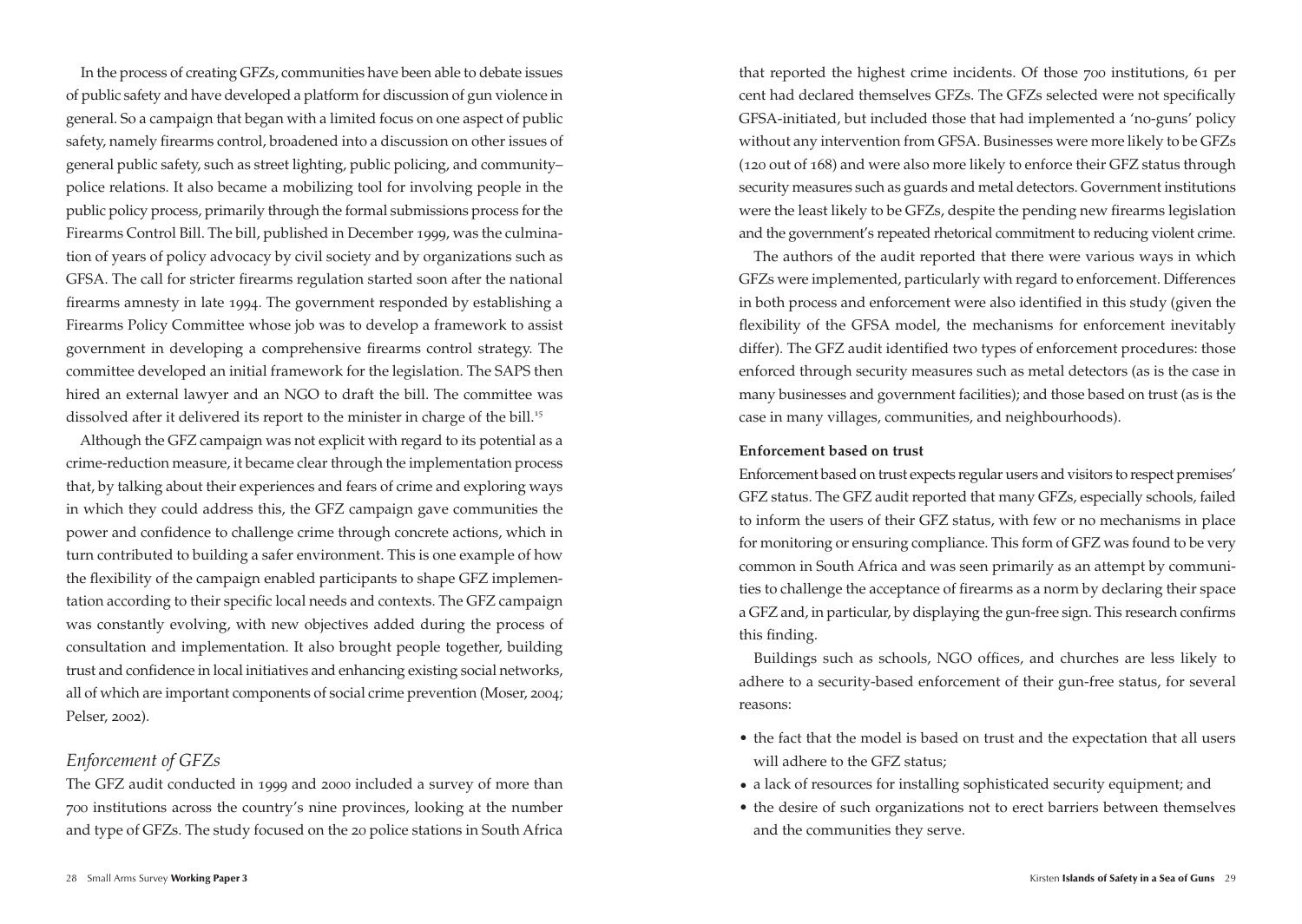The preferred enforcement strategy among these groups was simply getting people entering the premises to declare their firearms. The least-preferred option was any form of searching, either body or electronic searches. This was partly influenced by cost factors, but primarily by the desire not to erect barriers between the organization and members of the community.

The enforcement of the GFZ based on trust is central to the GFZ campaign, especially at the grass-roots level, as will be seen in the Diepkloof and Fothane case studies below.

#### **Enforcement based on security checks**

Companies and banks used more formal mechanisms to enforce GFZs, such as searching visitors, providing safes for the storage of weapons, and prohibiting entry to people carrying firearms. Compliance was thus ensured through enforcement. In these GFZs, one or more of the following procedures were followed. Visitors were:

- asked if they had a firearm to declare; and/or
- asked to place their firearm in a safe; and/or
- subjected to an electronic search; and/or
- subjected to a body search.

#### *Other initiatives*

The GFZ project has also spawned many other responses. In instances where local youth groups heard about the project, but had no building to declare a GFZ, they developed innovative and creative ways to respond to the issue of addressing gun violence in their communities. For example, in Tladi, Soweto, the Ekhaya youth group, under the leadership of Kgosana Thekwane, produced a short play showing the dangers of guns, calling on young people to explore alternatives to gun possession and use. This play was then performed in schools in Soweto and at several local and provincial cultural events. A poetry group from Taung in North West Province wrote several poems on the same theme. In schools where the students wanted to go beyond just putting up a GFZ sign at the school's entrance, they developed a school safety pledge, pledging to keep their classrooms gun-free. In 1999, at Mmantutule High School (one of the GFZs in Fothane: see below), the English teacher set an English

comprehension test on GFZs for grade 10 (average age 15) students. All of these initiatives contributed to raising awareness and challenging the idea of gun ownership being normal.

#### *Signage*

Contrary to expectations, signage did not play as important a role in informing people about the GFZ status of a building, as was originally thought. The audit found that only 15 per cent of its GFZ sample used GFZ signs. Verbally informing visitors seemed to be the preferred option. Graphic signs communicate a message without words and can be useful, especially in under-resourced communities and institutions and particularly in multilingual communities. Across the three case studies in this research there were a variety of responses to the meaning and efficacy of the gun-free sign. Some interviewees saw the sign as sacrosanct, i.e. having the power to ensure that all those coming into a GFZ would adhere to it. Others regarded it as having little power, comparing it to the lack of compliance with no-smoking signs in South Africa. Signs also help to standardize a message. For some users, especially school students, the sign had little meaning, mainly because they felt that it did not speak their language, both literally (for example, if they spoke isiZulu or seSotho) and figuratively. Many of these students preferred the use of slang in describing their attitude to guns and the gun-free zone idea, wanting to use the slang expression *igun iflop* wording with the no-gun sign, which roughly translates as 'guns suck'.<sup>16</sup>

## **Impact on public policy and violence-reduction initiatives** *Public policy*

The GFZ campaign has influenced the development of new policy, such as new firearms regulations, and has enhanced the implementation of existing policy, such as the enforcement of municipal by-laws prohibiting the carrying of weapons into taverns or pubs. It has also had a positive effect on shifting attitudes away from accepting gun possession and use as norms.

The media played an important role in the latter change. Because introducing GFZs was an innovative idea, it received relatively positive and widespread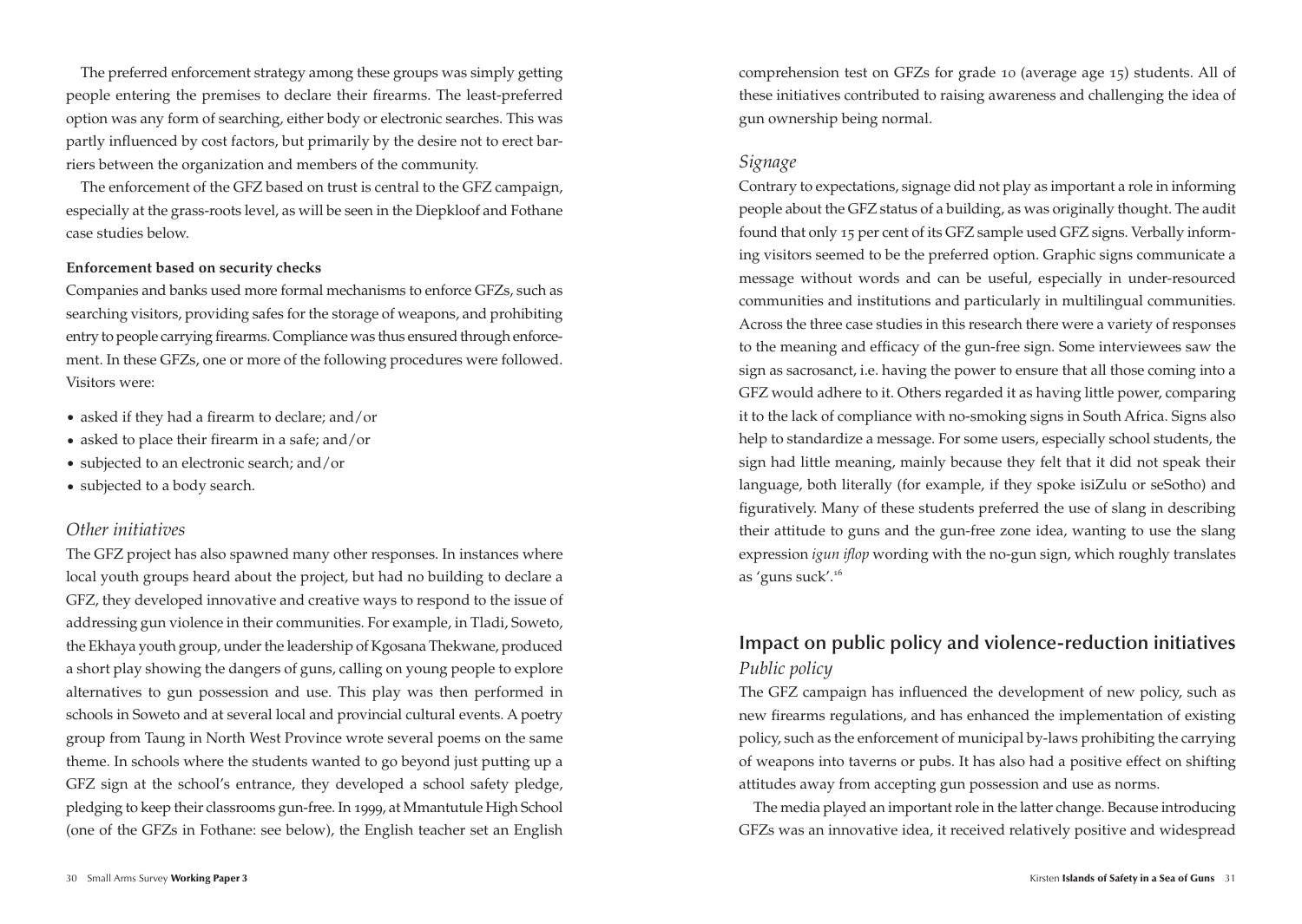media coverage. For example, in 1999 the British actress Helen Mirren, in her role as an ambassador for the UK-based charity OXFAM, visited South Africa to campaign against the arms trade. Fothane was one of the communities she visited. Mirren was extensively interviewed on local and national radio, on television, and in the print media. OXFAM made a ten-minute documentary on GFZs in Fothane.

The state also recognized the need to develop an integrated response to crime and violence. In 1996 the government developed the National Crime Prevention Strategy, with an emphasis on social crime prevention and building partnerships between the police and local communities. Within this national framework, several priority crimes were identified, one of which was firearms crime. The minister of safety and security developed a comprehensive firearms control strategy that included establishing a policy committee to review the existing national firearms legislation (the Arms and Ammunition Act of 1969), forging regional links to combat illegal trafficking of firearms (e.g. Operation Rachel with Mozambique), and developing partnerships with other ministries to tackle the problem of gun crime.

Through implementing GFZs, communities were able to engage in the broader debate about guns in South Africa, which included the need for new firearms legislation. In June 2000, several community representatives went to Parliament during the public hearings on the Firearms Control Bill. They spoke with members of the parliamentary Safety and Security Portfolio Committee, which was holding hearings on the proposed new bill. The community representatives lobbied in favour of enacting a bill that would introduce tough measures on gun ownership and gave the committee examples from GFZs of how it was possible to live a gun-free existence.

The end result was the Firearms Control Act, which raised the barrier for citizens' firearms ownership through a number of provisions, such as increasing the age limit on ownership from 16 to 21 years, requiring a competency certificate to demonstrate fitness to possess a gun prior to being able to apply for a firearms licence, and imposing limits on the number of firearms that any one individual can own, including only one handgun for self-defence. The new law also introduced greater administrative controls, such as regular licence renewals and stricter penalties for offences committed under the Act.

An important innovation of the FCA was the provision that certain buildings or categories of buildings be declared Firearm-free Zones (FFZs).<sup>17</sup> This article of the Act (section 140) was included partly as a result of lobbying on the part of GFSA community activists who had experience in the GFZ campaign, although it also arose from the government's desire to restrict the widespread carrying of weapons in public.

Only a few sections of the Act, such as the FFZ provision, were promulgated into law in June 2001, but there were long delays in finalizing the attached regulations, which were only completed in mid-2004. As a result, the complete law did not come into effect until July 2004.

Following enactment of the FCA, the government developed a more focused strategy to combat the proliferation of firearms in South Africa. This included developing and maintaining firearms-related regulations such as the FCA; reducing and eradicating the illegal pool and criminal use of firearms, including the reduction and management of state-owned guns; and developing cooperation between different state sectors such as the police and customs authorities (Meek and Stott, 2004).

#### *Violence-reduction initiatives*

The GFZ project was implemented at the grass-roots level through local partnerships and in conjunction with other NGOs and private sector–public sector initiatives to reduce violence, particularly in schools. In the late 1990s, GFSA entered into a strategic partnership with the Centre for the Study of Violence and Reconciliation (CSVR) to address a range of issues affecting young people, such as violence, substance abuse, and HIV/AIDS. The project was launched as a pilot in 40 schools in Soweto, Gauteng Province.

GFSA participated in the project by developing a teaching module on exploring attitudes towards guns, raising awareness about the dangers of guns, and posing alternatives such as the GFZ project. The GFSA–CSVR project was so successful that it was extended, becoming a joint partnership involving the government, NGOs, and the business coalition Business Against Crime. A project known as the We Strengthen Education project, now known as the Tiisa Thuso project, will build on the lessons learned through the pilot and was to be introduced to schools in the Tshwane area in 2005.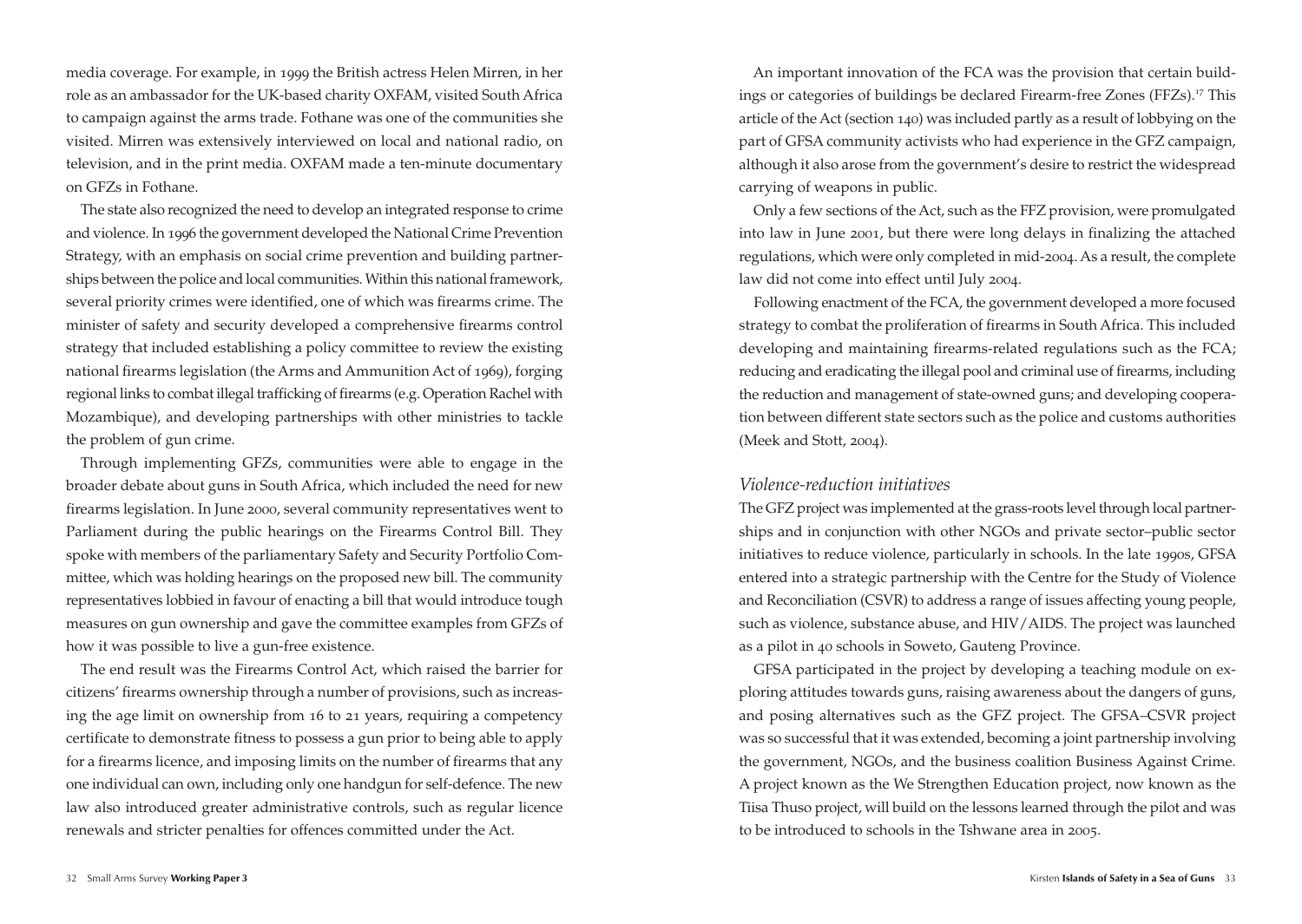Mr Mchunu, the principal of Emndeni Secondary School, one of the schools in the pilot scheme, said that 'the project has been a resounding success. We had serious problems with pupils taking drugs and openly carrying guns and knives to school, but thanks to this programme that has changed' (*Sunday Times*, 2004). The school has become a model institution, with its school-leaving pass rate rising from 20 per cent to 60 per cent. In the Western Cape, GFSA and the Western Cape Education Department worked together to integrate a gun-safety training module into the department's life skills training curriculum. All of these initiatives are unintended consequences of the GFZ campaign. Our case study material illustrates some of the points made above.

## II. GFZs in practice: Presentation of case studies

## **Introduction**

This section looks at the three case studies of Fothane, Diepkloof, and Khayelitsha and includes background information such as location, population levels, and crime statistics. It also identifies and describes each of the GFZ sites. It is important to emphasize the variety and flexibility in both the establishment and enforcement of these social spaces. The main findings of the research are then discussed in terms of the impact of GFZs on perceptions of crime and security, the demand for guns, and changes in community practice.

In analysing the impact of GFZs, it is important to distinguish among the different levels of change that occur, particularly at the individual, social, and institutional levels. Change at the individual level can be described as altering behaviour, such as no longer carrying a gun, whereas at the social level it can be seen as changes in behaviour within members of a group who choose, for example, to frequent a GFZ bar and comply with the bar's restrictions and thus leave their guns at home. The institutional impact can be expressed in terms of changes in the law. It is important to remember that these are public spaces where robust social interactions often take place. Changes in the quality of these interactions cannot be described in terms of isolated variables or cause-and-effect relations. This paper thus approaches social impact in terms of broad social forces, focusing on the qualitative suggestions of change, such as people feeling more secure, and on the processes that lead to change, instead of trying to isolate particular factors.

## **Fothane in Mapela district, Limpopo Province**

#### *Background*

Mapela is a poor rural district of approximately 40,000 people located west of the town of Mokopane (formerly Potgietersrust) in Limpopo Province, the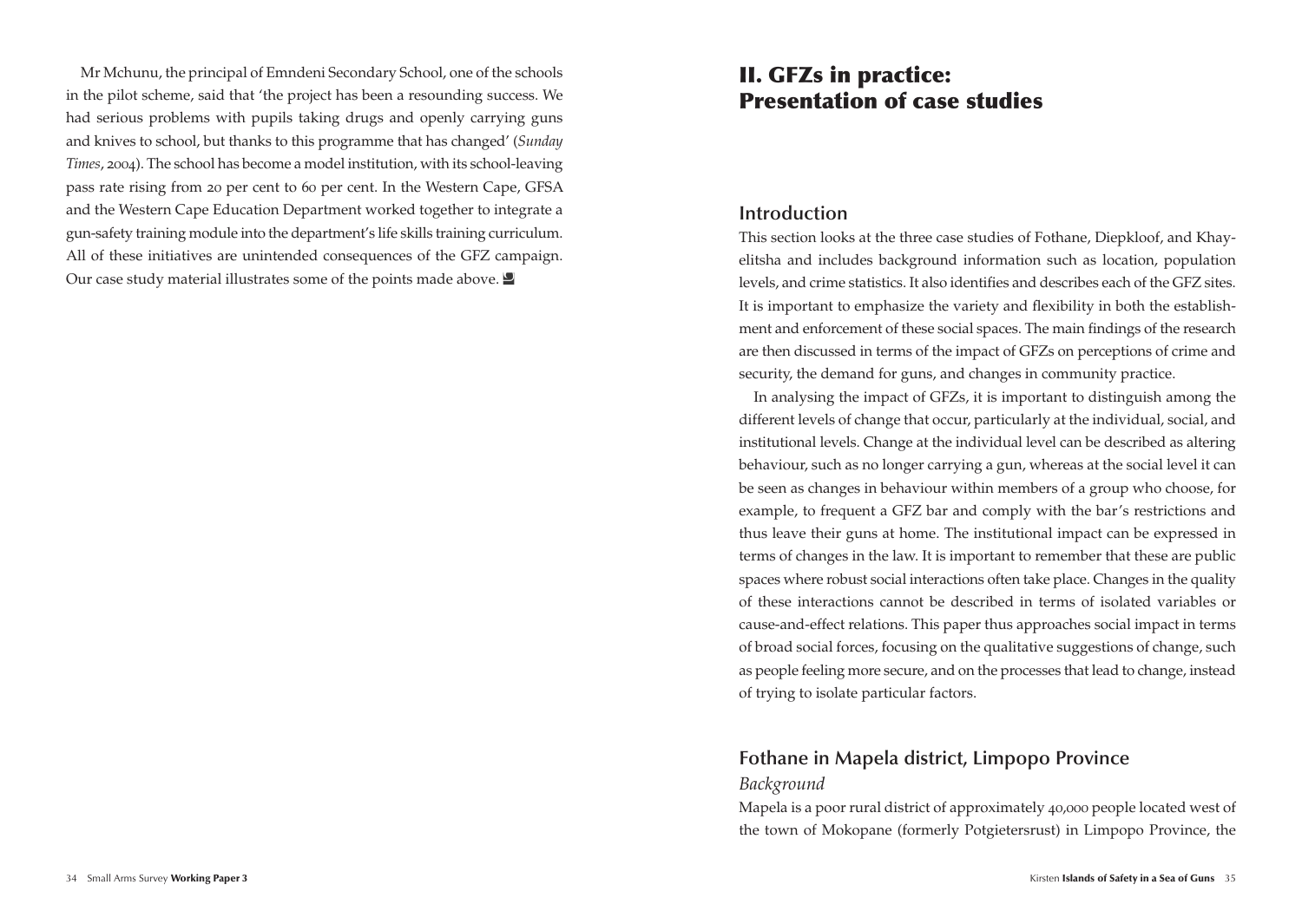most northern of South Africa's nine provinces. It comprises 20 villages, one of which is Fothane. Mapela is governed both by a tribal authority and by a democratically elected local government councillor (the elected municipal representative). In terms of the tribal authority, each section of the district that is large enough to be a separate village is under the rule of a *letona* (a minor traditional leader) who reports to the head of the tribal authority, currently Chief Nkosinathi Langa, who lives in Fothane. Chief Langa is also a member of the provincial legislature. Like most of the Mapela district, Fothane has dirt roads and little public transport apart from minibus taxis.

### *Policing and crime*

The Mahwelereng police station serves more than 300,000 people, spread across 37 villages. This area includes the entire Mapela district, as well as several other villages and districts, such as Moshate.<sup>18</sup> The police station, which has 311 employees, is on the outskirts of Mokopane and is 35 km from Fothane. It has a Firearms Unit, and is one of the designated stations for dealing with issues relating to firearms, in particular with the implementation of the new FCA. The murder rate in Mahwelereng precinct has remained low over the last ten years, with an average of 35 to 50 murders a year. The most recent figure of 25 reported murders for the 2003–04 period is the lowest recorded in the last ten years. The most common crimes committed in this area are common assault and assault with intent to inflict grievous bodily harm (SAPS, 2004).

### *Gun-free Zones*

The following GFZs in Fothane were selected for study: Mapela Clinic, Quick Motel, Mapela Community Centre, and Mmantutule High School. In all of the GFZ sites, GFSA volunteer committee member Samuel Kobela played an important role in introducing the idea of a GFZ and facilitating the process through running workshops and providing materials such as the GFZ toolkit and the GFZ signs. There are 33 GFZs in the Mapela district, the majority of which are schools.

#### **Mapela Clinic**

The clinic is on the main road, on a large fenced property that contains several buildings, most, but not all, of which are used by the clinic. It was declared a

## Figure 2

## Crime trends in Mahwelereng precinct, 1994–2004

Aggravated assault (A);  $\blacksquare$  Aggravated robbery (B);  $\blacksquare$  Rape (C);  $\blacksquare$  Murder (D);  $\blacksquare$  Illegal possession of firearms (E)



**Source:** SAPS (2004)

GFZ by the clinic staff in March 1997 and has a GFZ sign clearly displayed on the gate, which is the only entrance to the clinic. It is therefore unlikely that visitors would not notice the sign. The clinic is staffed by 27 nurses, four cleaners, and one security officer (from a private security firm). Sister Onica Sebola, who is in charge of the clinic, started working there in 1996. The clinic is open 24 hours a day and provides a wide range of health-related services. Although the clinic is based in Fothane, it serves all 19 adjacent villages in the Mapela district and also provides a mobile clinic service to the more remote villages. On average, the clinic has approximately 1,500 patients a month. There is no resident medical doctor, but one visits the clinic once or twice a month. This means that the nurses have to carry out some of the tasks that are normally performed by qualified physicians.<sup>19</sup> The nurses refer the more serious medical cases to Mokopane Hospital.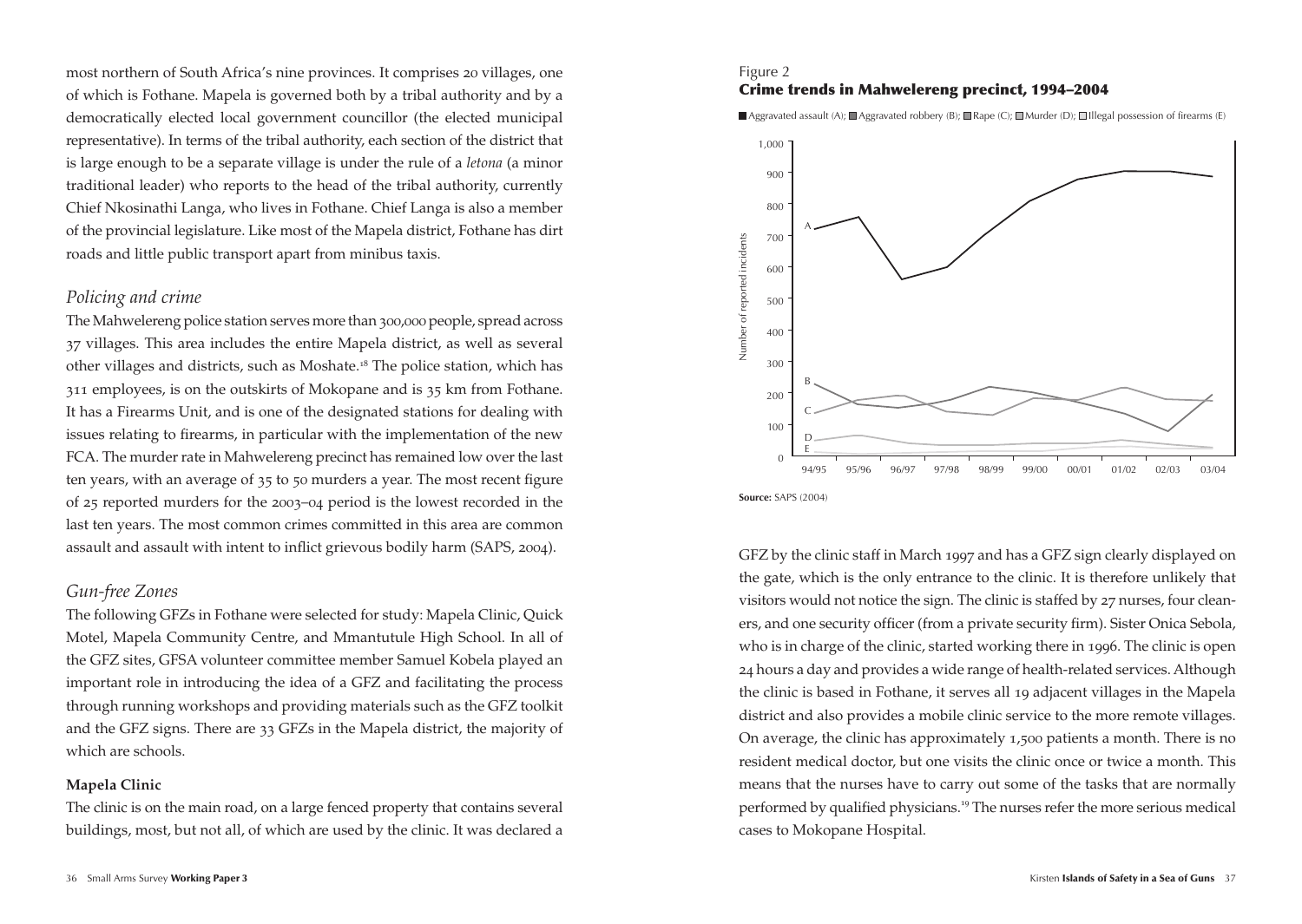#### **Quick Motel**

Quick Motel is a local tavern on the main road linking Fothane, Backenberg, and Mokopane. It was declared a GFZ in March 1997 and a GFZ sign is displayed on the front entrance.

The current owner/manager, George Thage, is the third since it was established, having taken over at the beginning of 2004, which means he was not part of the initial GFZ process. The tavern is staffed by the owner, two male assistants, and two female cleaners. The patrons of Quick Motel range from teenagers to pensioners.

Both men and women frequent the tavern, although females are mostly present on Saturday evenings. Approximately 50 patrons visit the tavern each working day, increasing to more than 200 on weekends, with a further significant increase of up to 1,000 patrons during the last weekend of the month (most workers in South Africa receive their pay on the last Friday of the month). The main attractions at the tavern are a jukebox and a pool table.

#### **Mapela Community Centre**

The centre incorporates a small administrative office and the tribal community hall. The centre was declared a GFZ in March 1997. It comprises several buildings, with each building's door displaying a GFZ sign. The centre has three employees: one full-time administrator and two volunteers. The office provides a range of services such as organizing meetings of all community stakeholders for development projects and handling enquiries about local government services. Local councillors whose offices are in Mokopane also use the centre when in Mapela. On average, 40 people a day visit the centre.

#### **Mmantutule High School**

The school is in Fothane and, like all the other GFZs in the area, was declared a GFZ in March 1997. The GFZ sign is displayed on the wall at the entrance to the administration centre of the school. The school comprises a single-storey brick structure and several prefabricated buildings arranged around a courtyard. It is one of seven high schools in the Mapela district. It currently has 693 students and employs 23 educators, including the principal and several administrators. In addition, the school employs one security guard.

## **Diepkloof in Soweto, Gauteng Province** *Background*

Diepkloof is one of 27 sections that make up Soweto, one of the largest townships in South Africa. Diepkloof, with a population of 160,000, consists of several divisions called Zones. The GFZs reviewed here were mainly in Zones 3 and 4. Zone 2 is regarded as one of the more dangerous areas of Diepkloof, apparently because a higher percentage of young people live there, mostly in informal settlements, than in the other zones.<sup>20</sup>

### *Policing and crime*

Diepkloof police station is situated in Zone 1. It is has 253 staff and its remit covers Diepkloof and several other areas in Soweto, such as the shanty town of Motsoeledi. The police station has a specialist Firearms Unit. The 2003–04 SAPS annual report shows a downward trend for murders in the Diepkloof area.<sup>21</sup> There was a pronounced decrease to  $85$  murders in 1999, down from a high of 169 in 1997. A further decrease was noted in 2003, when 46 murders were reported for the area. As in Mahwelereng, other serious crimes with a high rate of incidence include common assault (989) and assault with intent to inflict grievous bodily harm (534). Other significant crimes in the area include robbery with aggravating circumstances, burglary at residential premises, and malicious damage to property (see Figure  $3$ ).<sup>22</sup>

### *Gun-free Zones*

The following GFZs in Diepkloof were selected for study: Diepkloof Poly Clinic, the Kwa-Stadig Tavern, Ekhaya Community Centre, and Namedi High School. In most of the GFZ sites, GFSA volunteer committee members, in particular Thabiso Mollo, played a central role in introducing the idea and facilitating the process through informal discussions and providing materials such as the GFZ signs. There are 21 GFZs in Diepkloof, the majority of which are schools, established between 2001 and 2004.

#### **Diepkloof Poly Clinic**

The Diepkloof Poly Clinic in Zone 3 consists of several buildings surrounded by a concrete wall, with a security guard stationed at the entrance to the clinic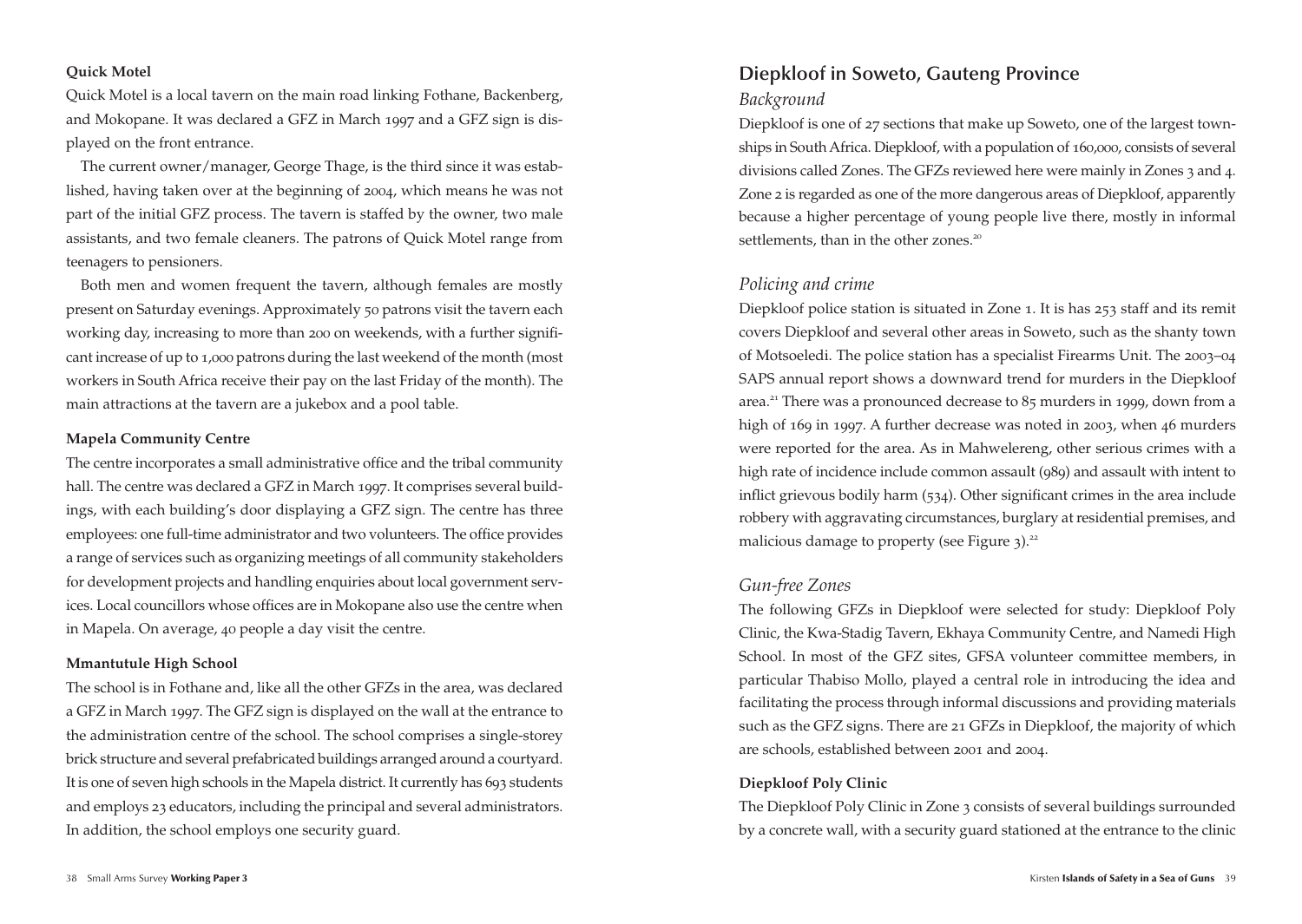### Figure 3 Crime trends in the Diepkloof area, 1994–2004

Aggravated assault (A);  $\blacksquare$  Aggravated robbery (B);  $\blacksquare$  Rape (C);  $\blacksquare$  Murder (D);  $\square$  Illegal possession of firearms (E)



**Source:** SAPS (2004)

grounds. There are no GFZ signs at the entrance to the property, but signs are displayed at the entrance to each of the clinic buildings and also inside each building. The clinic provides various health services, including ante-natal and post-natal care, treatment of high blood pressure, diabetes treatment, HIV/ AIDS voluntary counselling and treatment, dental care, kidney dialysis, and the treatment of general patients. Because there is no medical doctor at the clinic, victims of stabbings, gunshots, and motor vehicle accidents use either the Chris Hani Baragwanath Hospital or the Lilian Ngoyi Clinic (formerly the Koos Beukus Clinic). Diepkloof Poly Clinic is headed by Sister E. Mokatsane, and treats approximately 10,000 patients per month.<sup>23</sup> Sixty medical personnel work at the clinic, including a dental surgeon.

Unlike the other three GFZs in Diepkloof, Diepkloof Poly Clinic's gun-free status is an initiative of the Gauteng Department of Health. About five years ago the dental surgeon's car was taken from him at gunpoint when he was leaving the clinic and this led to the declaration of the clinic as a GFZ. Sister Mokatsane does not recall meeting a GFSA activist or recall any GFSA involvement in the GFZ project. Furthermore, she does not remember any GFSA GFZ sign, stating that the GFZ sign that bears the Gauteng Regional Health Services logo is the only one she can remember being displayed. The no-gun sign's wording is in English, isiZulu, and seSotho.

#### **Kwa-Stadig Tavern<sup>24</sup>**

The Kwa-Stadig Tavern is located in Zone 4 and, like most taverns in Soweto, is part of the house of the owner, Ma Stadig, who also manages it. She declared the tavern a GFZ in 1999 with the assistance of Thabiso Mollo and a local organization, the Diepkloof Youth Initiative. Ma Stadig is assisted by one saleswoman, two female cleaners, and two male drivers. In the 1980s and early 1990s, Kwa-Stadig was the headquarters of the local 'comrades' group.<sup>25</sup> According to Ma Stadig and local residents, the comrades used Kwa-Stadig to hold meetings where they discussed how to respond to organized criminal groups that were terrorizing the community. In the 1980s and early 1990s, the tavern's clientele was drawn from a wide age range, but Kwa-Stadig's customers are now almost exclusively mature adults.

The tavern has a television (with a satellite feed) and a snooker table. The bar has a designated smoking area and patrons adhere to this strictly, even though there are no signs defining the smoking area. Approximately 40 people visit the tavern on weekends, usually the busiest time of the week for such places.

Patrons are divided mainly according to age: a group of men, aged from their late thirties to early forties, occupies one side of the lounge where its members 'discuss issues of national interest'. The members of this group regard themselves as politicians and avoid mixing with older patrons. There are more male than female patrons. It is estimated that females account for only about two per cent of all visitors to the bar. The tavern is open from 10 a.m. until 10 p.m. every day of the week.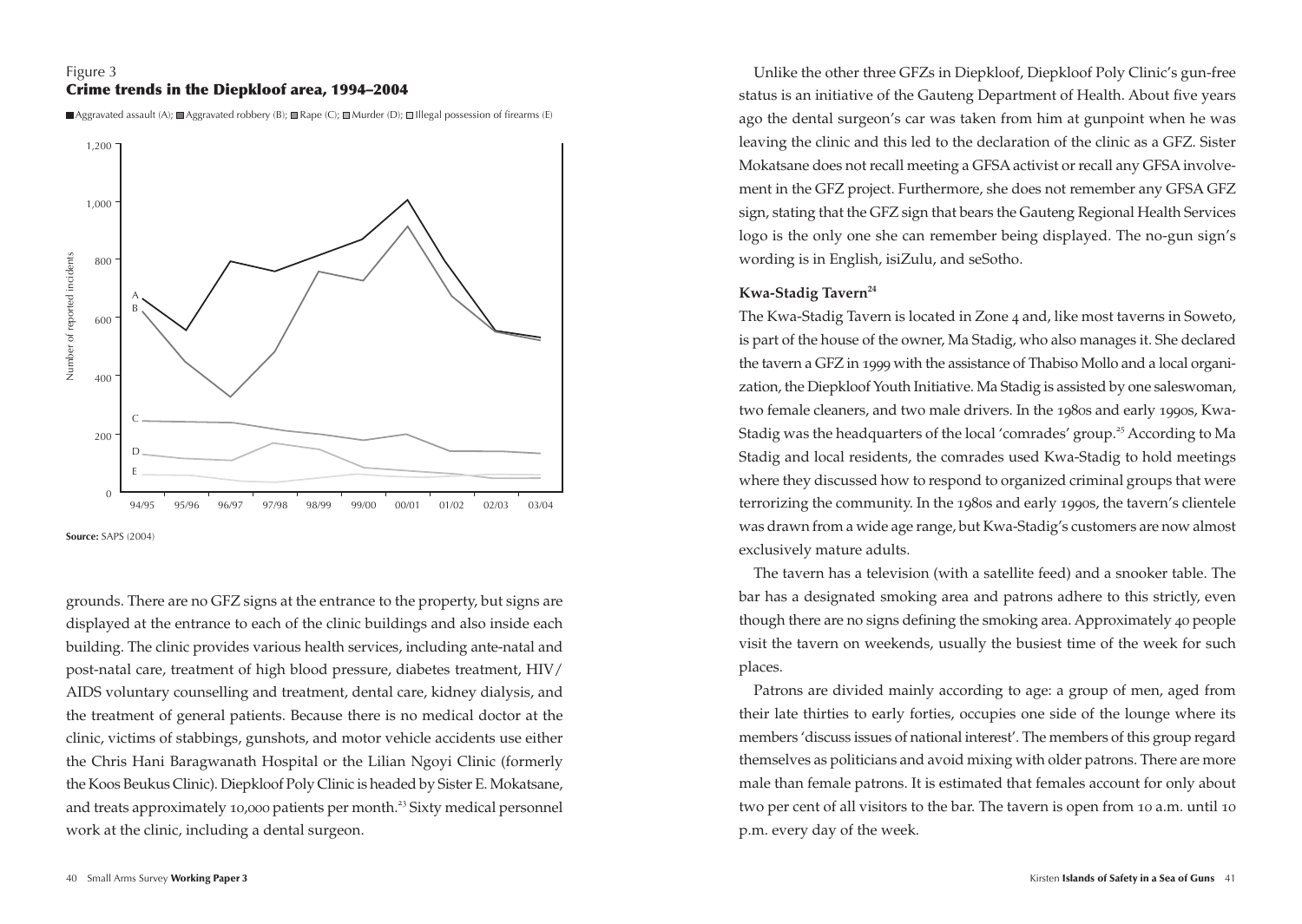#### **Ekhaya Community Centre**

The Ekhaya Community Centre is in Zone 4 and was declared a GFZ in 1999. Jonas Thage has managed the centre since 1986. The centre is open between 9 a.m. and 8 p.m. It is used by a variety of people for a number of activities: a women's self-help sewing project, dance lessons, beauty pageants and drama rehearsals, and aerobics and weightlifting. A small shoe repair business operates just outside the entrance. All these activities take place from Monday to Friday. There is a hall for hire during weekends that caters for people who require a small venue for wedding functions, funeral services (especially night vigils), academic graduation ceremonies, and church services. The hall accommodates approximately 400 people.

#### **Namedi High School**

The school, in Diepkloof Zone 3, was declared a GFZ in 1999 by the school body, which includes the students. Although it is designed to accommodate a maximum of 1,200 pupils, the school currently has more than 1,300 students because of the shortage of schools in the area. At the time of the study, the school employed 30 teachers and two security officers. In 2002, Namedi High School achieved a 65 per cent grade 12 (average age 18) pass rate. In 2003, the pass rate increased to 81 per cent.

The school has a history of gun violence. In the 1980s and 1990s, according to locals and former students, gun violence involving students took place both inside and outside the school premises. Gun violence that occurred outside the school premises over the weekend would normally spill over into the school, as those who were attacked often came into the school to seek revenge, which led to further arming and firearms use on school property. Guns were stored on the school premises without the knowledge of the principal or teachers and were under the control of the comrades*.* Student involvement in gun violence continues: in August 2004 a male student from the school was shot dead at a party over one weekend.

These incidents of gun violence disrupt the normal functioning of the school in two ways: firstly, police officers come to the school to question those involved; and secondly, revenge attacks often take place on the school premises.<sup>26</sup>

## **Khayelitsha27 in Cape Town Metropole, Western Cape Province**

### *Background*

Khayelitsha is a township in the Cape Town metropolitan area, approximately 20 km from the centre of Cape Town. The community is high-density urban sprawl comprising mostly informal housing and is made up of several numbered areas, called Sites, some of which are also referred to locally by other names such as Harare or Thembani.<sup>28</sup> Khayelitsha is one of the largest and most violent townships in South Africa. The local police station reports more murders than any other in the country. The 2001 census recorded a population of 250,000, but most local informants estimate the current population to be around 800,000 people. This large discrepancy highlights the difficulty of obtaining reliable data from a society in transition.

### *Policing and crime*<sup>29</sup>

Until July 2004 there was only one police station, located in Site C, serving the entire area, with a satellite station located in the Harare Site. In July 2004 the satellite station was converted into a fully fledged police station and an additional station was opened in Site B. More than 600 people (including administrators) are employed among the three police stations. These three stations handled almost 17,000 reported crimes in 2003, ranging from murder to shoplifting. Although the annual number of murders dropped significantly—from 528 in 2002 (the highest recorded over the last ten years) to 358 in 2003—the township is still regarded as South Africa's murder hot spot. The number of reported rapes increased from 478 in 2002 to 517 in 2003. This differs from the downward trend of reported rape cases in the rest of the province, a trend thought to be related to the opening of ten new family violence, child protection, and sexual offences units in 2004.

Other crimes that remain at high levels and that have increased since 2004 include assault with intent to inflict grievous bodily harm (3,089), common assault (2,020), and burglary at residential premises (1,621) (see Figure 4). Crime analysts say that population density is the major reason for the high crime levels in the area. Irvin Kinnes, an independent analyst, said, 'people are living too close to each other with very little infrastructure. It is the way the com-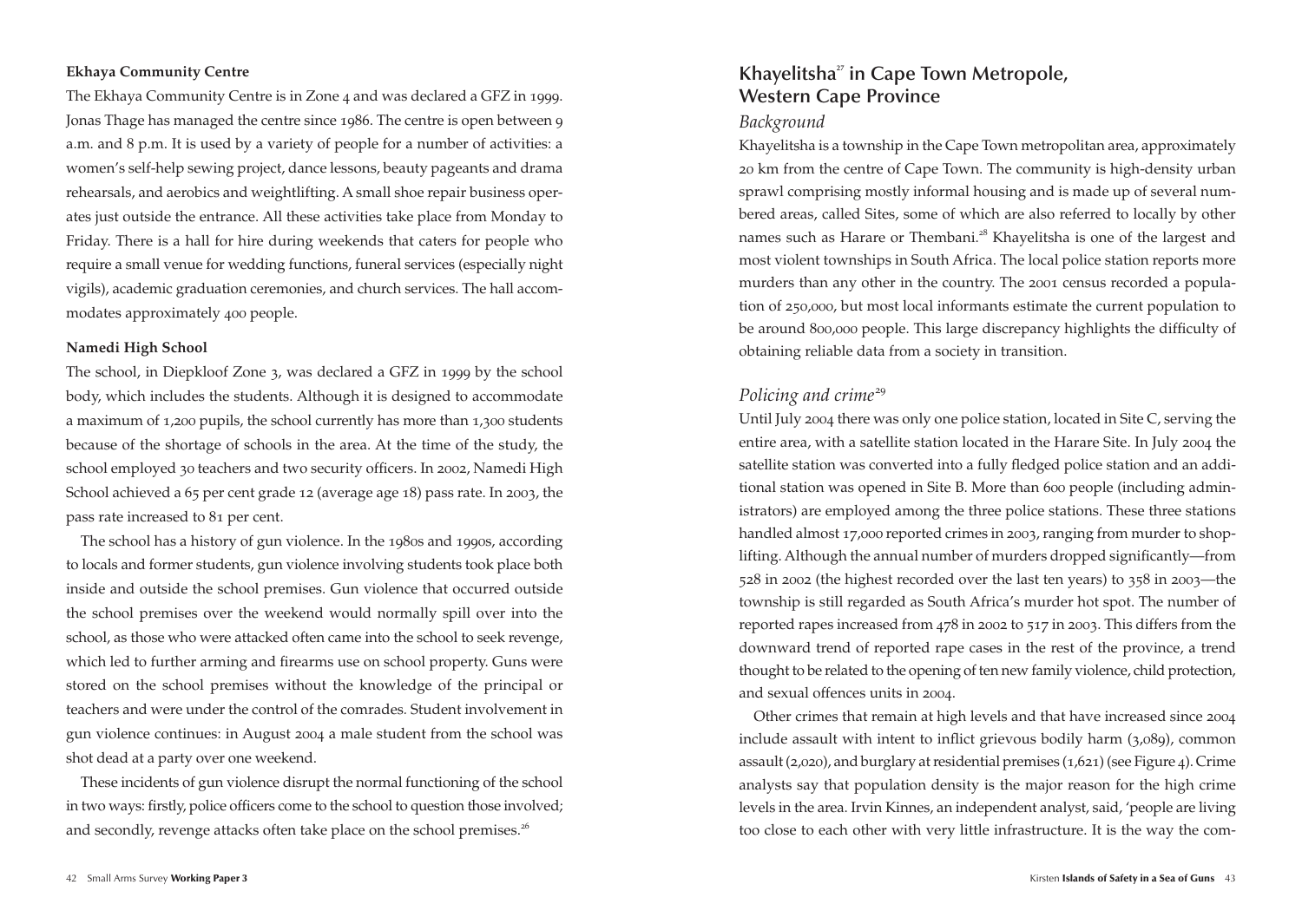### Figure 4 Crime trends in the Khayelitsha area, 1994–2004

Aggravated assault (A);  $\blacksquare$  Aggravated robbery (B);  $\blacksquare$  Rape (C);  $\blacksquare$  Murder (D);  $\blacksquare$  Illegal possession of firearms (E)



**Source:** SAPS (2004)

munity is built, the informal nature of it and the lack of roads, inadequate lighting and lack of recreational facilities for the community' (*Sunday Times*, 2004).

#### *Gun-free Zones*

The following GFZs in Khayelitsha were selected for study: Site B Day Hospital, Pat's Tavern, Site B Public Library, and Zola Secondary School. There are 44 GFSA-initiated GFZs in the Western Cape, of which 20 are in Khayelitsha. The community halls in Khayelitsha were initially included in this study, but were then excluded because of a lack of sufficient information on their GFZ status.<sup>30</sup> Only two of the sites examined were GFSA initiatives. The others were set up either through the owners' initiative or that of the local council or provincial government. It was unclear at all of the Khayelitsha GFZs as to when they had been declared, who had taken the initiative in doing so, and who was responsible for enforcing or maintaining this status.

A distinguishing feature of some of the GFZs in Khayelitsha was the involvement of the Cape Town City Council, which used existing by-laws and provincial ordinances to help implement and enforce the GFZs, notably the province's Control to Public Premises and Vehicles Act 1985 (see Annexe 5). Another distinguishing feature of the area was the authorities' combining of alcoholic beverage and firearms control. This was demonstrated by the code of conduct for licensed tavern owners and in the structure of the provincial police, where the firearms and liquor control units had been combined. This is significant, given the clear links between alcohol abuse and gunshot deaths and injuries.<sup>31</sup> The Cape Town City Council has shown a commitment to the GFZ concept by exploring a variety of ways in which to implement GFZs and FFZs, in part under pressure from GFSA's Western Cape office. These laws exist in other provinces, but appear not to have been used by the local authorities in support of the GFZ movement.

#### **Site B Day Hospital**

The hospital is a 'weapon free' zone by official notice (Section 2 [1] [b] of the Control to Public Premises and Vehicles Act of 1985), as indicated on a notice board at the entrance to the hospital. The notice does not include the pictorial gun-free sign. The perimeter of the hospital is walled and fenced, with at least two security officers stationed at the main (and only) entrance. The hospital is a primary health care unit.

#### **Pat's Tavern**

Located in Site B, the tavern was declared a GFZ by its owner, Pat. Although he supports the GFZ idea, prohibiting the carrying of weapons in taverns is one of the conditions for getting a liquor licence from the city council. Unlike *shebeens*, licensed liquor taverns have to adhere to certain rules, which include age restrictions, trading hours, and weapons prohibition.<sup>32</sup> There is no official GFZ sign in the tavern, but a hand drawn gun-free sign is located above the counter.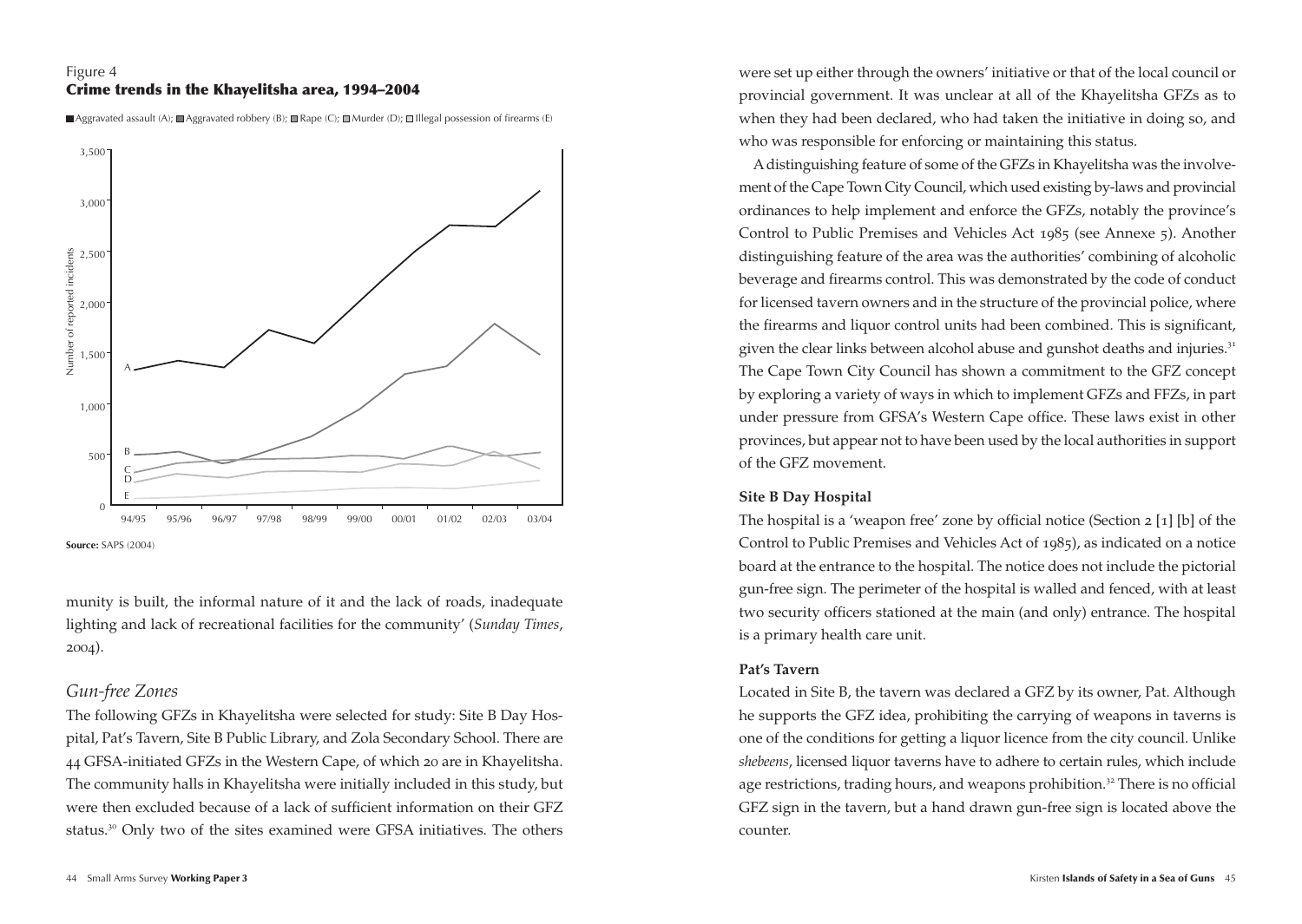Pat's Tavern is located on the ground floor of a two-storey brick house. The bar covers an area of about 70 sq. m, secured by means of a wall and two steel gates. There are four entrances to the tavern, which is usually closed between Monday and Friday, during which time all four entrances remain locked. Two young men (relatives of the owner) usually keep watch over the house during the week. At the weekends, Pat's employs a woman bar tender and two male bouncers. The tavern has a pool table, a public telephone, a jukebox, and two television sets. It can hold approximately 60 people and is usually full on weekends.

#### **Site B Public Library**

The library is a large brick structure, comprising three sections covering an area of approximately 100 sq. m. One area consists of the library proper: books, reading areas, and the loan desk; another area is set aside for workshops and meetings; and the third zone is a designated study area. The library complex is gated and surrounded by a fence. The library shares its premises with a national HIV/AIDS prevention programme (Love Life) aimed at young people, and with the Site's home affairs and social development community offices. The library employs one female staff member who issues books, and a male caretaker. High-school students are the main users of the library: there are usually about 20 students in the building at any one time. This number increases during periods of exams and decreases over the school holidays.

#### **Zola Secondary School**

Located in a section called Thembani, Zola Secondary School is a medium-sized two-storey brick building. The school differs from many township schools in that it is surrounded by a grass field, and has brick paving from the street to the front entrance, a secure perimeter fence, and an outer gate. There is also a steel gate at the main door of the school building, providing access to the school's reception area and administration offices. It employs 36 teachers and has 1,445 students from grades 8 to 12 (ages 13 to 18 or more). A large metal sign on the front-facing wall of the school building reads: 'This is a gun and drug abuse free school.' There is also a prominent gun-free graphic at the bottom of the sign.  $\blacksquare$ 

## III. Appraising GFZs at the local level: Key findings

This section draws on data from the three case studies. The central finding is that GFZs are an effective community building mechanism. They enable people to engage actively in building safer communities. However, the success or otherwise of GFZs depends to a large extent on local conditions and the social processes involved.

## **Types of GFZs implemented**

There are three types of GFZs operating in the three areas discussed in the case studies, which are similar to those identified in the GFZ audit. These are individualist, statist, and initiated by GFSA.

### *GFSA-initiated GFZs*

The most common and widely used GFZs are the GFZs initiated by GFSA, in the sense that GFSA personnel organized the process. These are based on trust, using the nationwide right to admission law if required. They are characterized by use of signs displaying the gun-free symbol, with the wording: 'This is a gun-free zone.' Some of the GFZ sites have two additional signs, one that explains the rules of a GFZ and what it is<sup>33</sup> and another that reads 'Leave your Fear at the Door'.

#### *Individualist*

The second class of GFZ are those initiated by business owners who put up their own notices informing visitors of their premises' GFZ status. They generally employ security guards or bouncers to enforce and monitor the GFZ. This type of GFZ can be seen at big corporations such as BP and in smaller township business premises such as some of the taverns in Khayelitsha.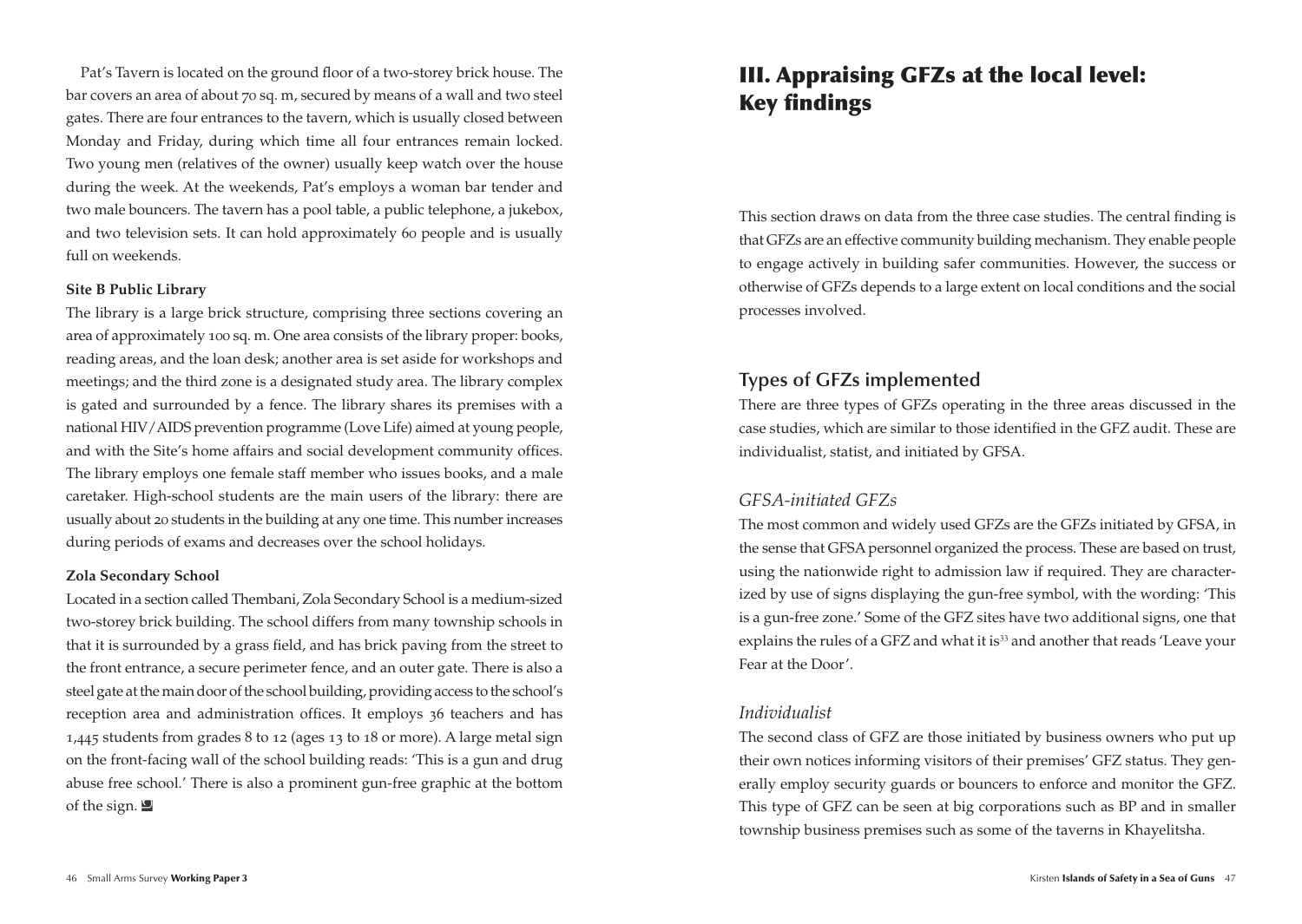### *Statist*

The third type of GFZ covers gun-free sites that have been set up by the local council or provincial government and that are subject either to municipal bylaws or other ordinances and employ a variety of enforcement mechanisms. This appears to be well utilized in the Western Cape. For example, Section 2(1) (b) of the Control to Public Premises and Vehicles Act of 1985 has been used to enforce GFZs in many Western Cape buildings such as hospitals and schools, as in the case of the Site B Day Hospital. There are no gun-free signs in these buildings; instead, official written notices inform people that weapons are not allowed on the premises.

In addition, security guards located at the entrances to such buildings perform random searches on visitors. Zola Secondary School has been declared a GFZ as part of the Safe Schools Project in the Western Cape. But the school does not enforce the rule through searches or the use of a metal detector.

Other examples of this form of GFZ include the legal taverns licensed by city councils to sell and serve alcoholic drinks to the public. Part of the licensing agreement includes a code of conduct that prohibits the carrying of weapons on the premises. The owner can choose to search individuals or provide a safe for the storage of guns. It is clear from our observations that not all legal taverns follow this procedure.

## **Facilitators**

All the GFZ sites in Fothane were initiated by a GFSA activist, Sam Kobela, who lives in the community, is active in several community issues, and is widely regarded as a resource for the community. Kobela was not necessarily a member or in any way part of the institutions declared GFZs. Although Thabiso Mollo, the GFSA activist in Diepkloof, did not initiate all the GFZs discussed in this study, he shared many attributes with Kobela. In both cases these individuals played a central role in facilitating the GFZ process in their respective communities. This involved calling community meetings, mobilizing volunteers to assist with the campaign, distributing GFZ materials, and making follow-up visits.

Although these two activists used similar tools to tell people about the GFZ campaign—primarily meetings and pamphlets—they had different approaches and employed different strategies, depending on their individual personalities, local contacts, resources, and personal standing in the community. They had different ways of getting people involved, such as using established social networks, holding large community meetings, holding one-on-one meetings, and forging new networks. For example, Kobela was able to organize a large stakeholder meeting to discuss the GFZ idea because he was very well known and respected in his village. Given the cohesive nature of the village, it was also possible to get buy-in to the GFZ initiative through one large community meeting. But Mollo, who was also well respected in his immediate community of Zone 4 in Diepkloof, found that a more effective strategy was to go door to door, building relationships with individuals in institutions, rather than holding a broad stakeholder meeting. This decision was also influenced by the large size and diverse nature of the Diepkloof community. Despite the fact that they used different methods, the two men's insider status and the respect in which they were held enabled both of these activists to mobilize community interest in and support for the GFZs.

The Khayelitsha case study differs from the other two studies on two counts: there was much less of a consistent GFSA presence (as expressed through one particular individual); and only two of the GFZs there were initiated by GFSA, with the others being set up through the local council or the provincial government.

## **Reasons for becoming a GFZ**

In the majority of the GFZs cited in the three case studies examined here there was no single reason or initiating event—such as a gun death or a shooting on a given premises—that led to the declaration of a GFZ. Namedi High School, which had a history of gun violence, was one exception. Thabiso Mollo, a former student of the school and the main initiator of the GFZ there, said:

*At this time [1980s] there were a lot of people bringing guns into the school. At first people got the guns to fight the apartheid government, but then after some time they used them for criminal activities. Some of the students used drugs at*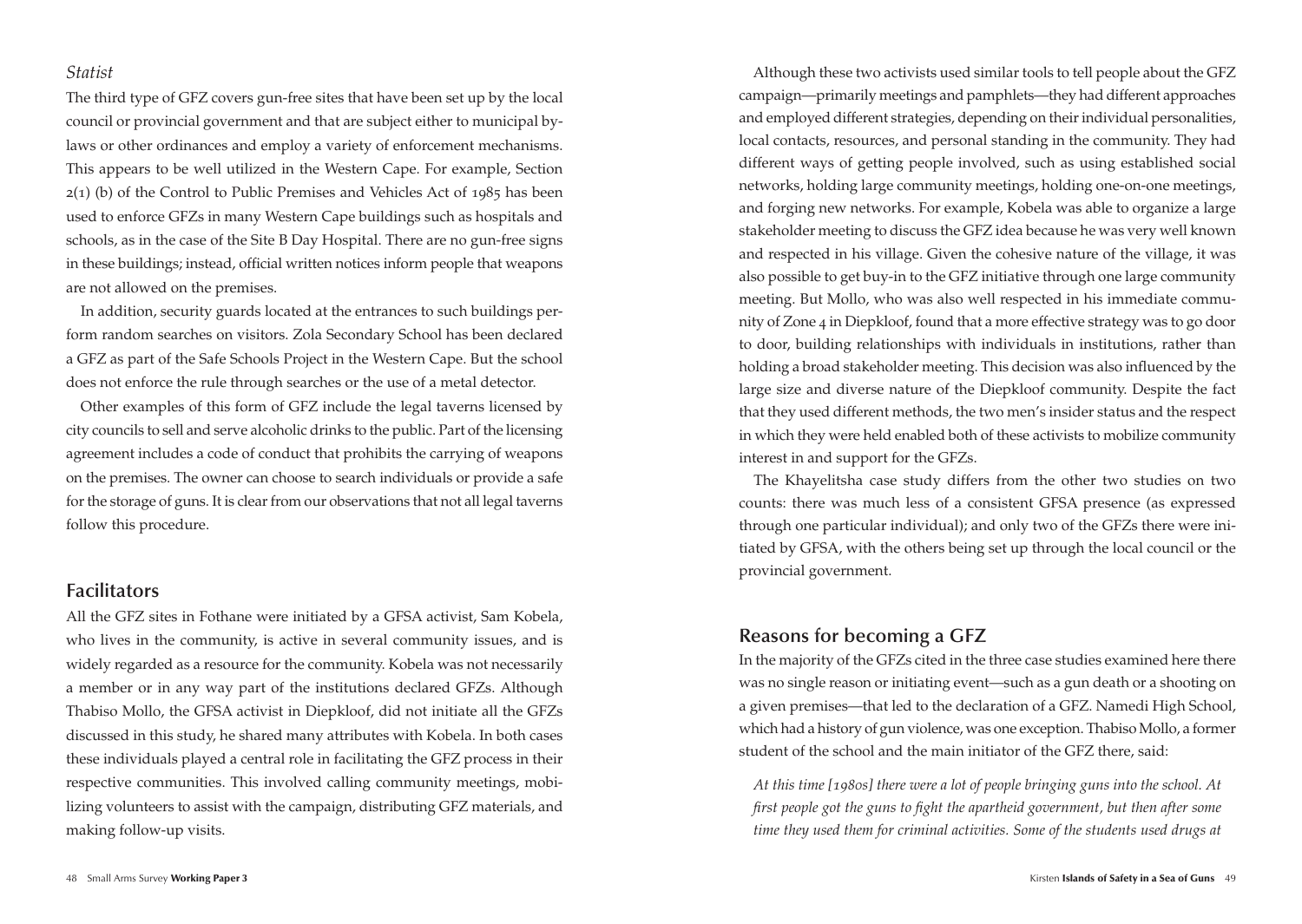*school, like cocaine, and when drunk with the drugs they did bad things, so the teachers felt they needed to protect themselves. In 1994 I was the chairperson of the SRC [Student Representative Council] and I decided to do something about it [gun violence]. I got a pamphlet from someone about how to make your school a gun-free zone. I phoned the GFSA office and I went with some other students to a GFSA workshop. After the workshop we formed a steering committee and began to talk to everyone in the community. We talked to schools, churches, the South African Police.*

For Mollo, getting rid of guns was an important part of his vision for a new South Africa. In explaining why he was keen for Namedi High School to become a GFZ, he recalled his own past involvement in gun violence and explained that, given the new context, it was no longer appropriate to use guns:

*Yes, we used to keep guns on the school premises, but that should be contextualised. I made sure that before I left I declared the school a Gun-free Zone. The message I was putting across was that we no longer needed guns. We have gone beyond that stage.* 

Namedi High School students saw the GFZ project as one attempt to try to deal with the problem of guns in their school. It was also one of the sites in which the building's users were more involved in the GFZ declaration process than its owners. This may have been because of Mollo's close links to the school and his (related) ease in talking to the students there. The school's principal felt that the reasons why Mollo wanted the school to become a GFZ was to challenge the gun culture at the school and to signal a decisive break with the apartheid past.

In Khayelitsha, the most common reason for establishing GFZs was fear of crime. The Safe Schools Project was initiated by the Western Cape Department of Education to fight crime in township schools. Declaring Zola Secondary School both a GFZ and a drug-free zone was part of that initiative. Similarly, setting up GFZs in council buildings was part of government's wider efforts to fight crime.

Although reducing crime seems to have been the main reason why public spaces in Khayelitsha were made GFZs, Pat, the tavern owner, had another reason. Although he was required by law to prohibit weapons, he wanted his tavern to be a weapons-free zone because it contributed to making the tavern 'an entertainment place where people come to enjoy themselves and relax'. Although Pat agreed that crime is not good for business, his main reason for declaring his bar a GFZ was 'entertainment without disturbance'. In his opinion, that also involved the way customers behaved and dressed and not allowing any bad behaviour, which included carrying guns.

In Fothane, the main reason people declared buildings GFZs was to demonstrate their commitment to the vision of a gun-free South Africa and because they were of the opinion that guns were dangerous and should not be displayed publicly.

## **Participatory vs. top-down processes**

According to the GFSA model, the process of establishing a GFZ is critical in ensuring its compliance and sustainability. The process used to declare public buildings GFZs was explored in all of the three case studies in order to determine the extent to which a participatory approach had been used, whether other methods had been used, and if so, what their impact was.

#### *Participatory approach*

In most instances, the GFZs initiated by GFSA were participatory. This involved a process of consultation with key stakeholders, getting local buy-in, sharing information, and handing out GFZ signs. GFSA also recruited and involved volunteers in disseminating the information, creating GFZs, and monitoring them. When working with local communities on the GFZ campaign, GFSA activists involved them in the debates about guns and GFZs, and in so doing educated and involved members of the community in the GFZ process.

Details of the GFZ implementation process differed across the three case studies, depending on several factors, including the initiator, the year in which the GFZ was declared, and the resources available. For example, in Fothane, all the building owners and managers, and all the interviewees who had some knowledge of the history of GFZs, noted that the GFZ implementation process had started with a very broad and inclusive meeting, attended by all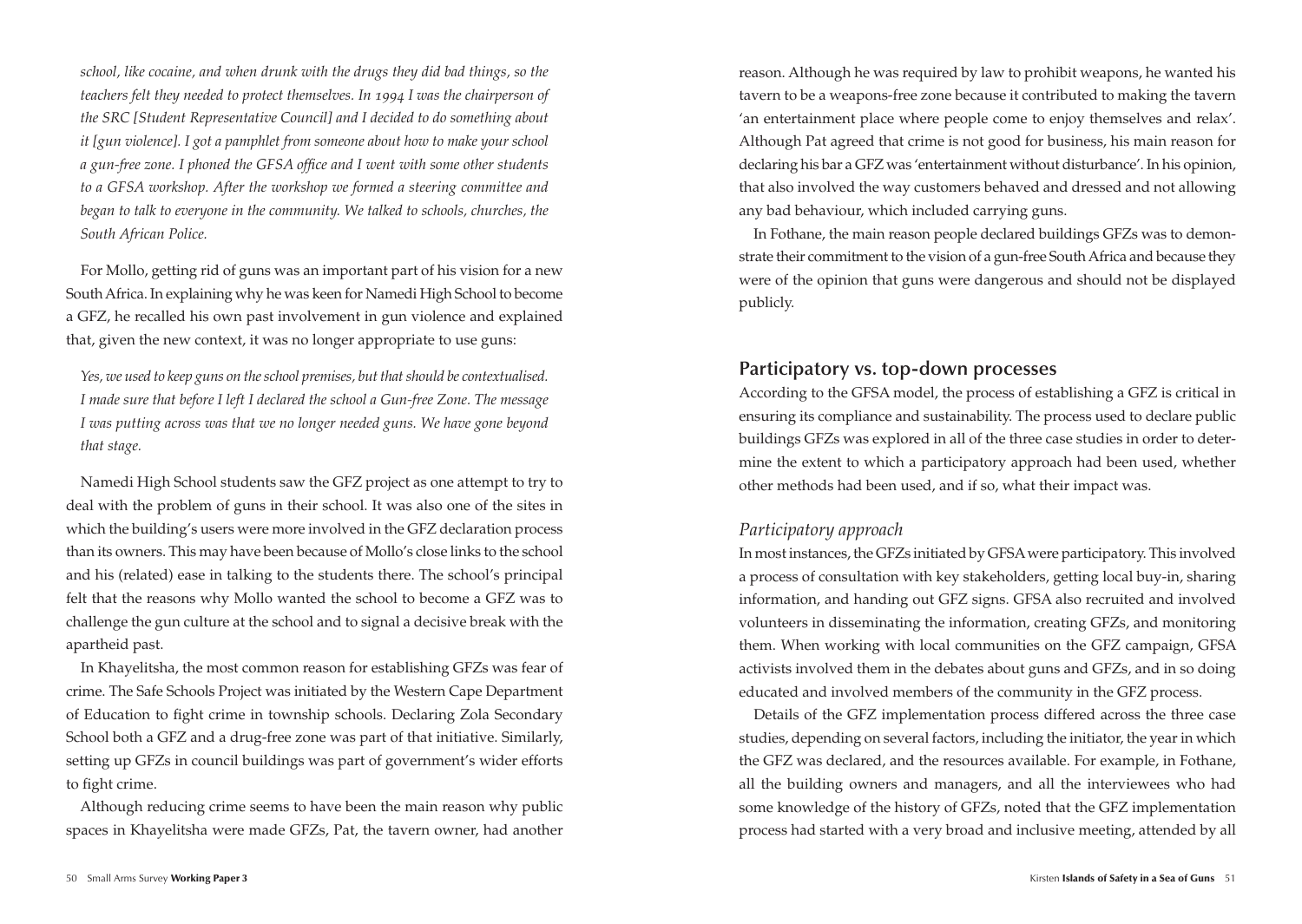relevant stakeholders, held at the tribal hall. Attendees included men and women, young and old. Most of them were there as representatives of local organizations or institutions such as political parties, the tribal authority, community-based organizations, youth groups, churches, and local councillors.<sup>34</sup> In addition, police officers from Mahwelereng police station were present. The purpose of the meeting was to introduce the idea of declaring public institutions GFZs, with the aim of preventing the carrying of guns in all such places. Interviewees noted that those present at the meeting unanimously bought into the idea of GFZs. Fothane was one of the first sites in which the GFZ project was initiated and therefore a very thorough process of consultation and inclusion was followed. This is one of the reasons for its continuing success.

The Mapela Clinic was one example of stakeholders being included in the process in the initial stages of declaration, but again demonstrated the importance of ongoing communication about the GFZ status. As one informant noted:

*Gun-free South Africa introduced the concept of GFZs and supplied documents, which gave some important information about the concept of Gun-free Zones. Theinformation sparked interest in theidea. Mapela Clinic staff and I held a meet ing with the Department of Health's community liaison officer and the regional director of health to inform them about our intention to declare the clinic a Gunfree Zone. Later, GFSA people organized a video show which emphasized the danger of gunsin workplaces. Then there was a public launch, which wassupported by the local councillor, the youth, and the South African Police Services.* 35

In Fothane, the owners and managers of institutions and premises that were declared GFZs recalled that once the GFZ idea was accepted by those present at the stakeholder meeting, no effort was made to involve users in the actual process of establishing GFZs and no mechanisms were put in place to continue informing people about the GFZ policy. The informants considered that such a process was especially important at GFZ sites such as schools, where there is a new student intake every year. This pattern is common at all such sites across all three cases studies.

The inclusion of users of GFZs was often ad hoc and spontaneous. One of the patrons at the Quick Motel Tavern recalled attending a social club meeting when the first owner of the tavern drew everyone's attention to the GFZ sign, while requesting them to support his efforts and asking all those present to sell the idea to other patrons. Similarly, many of the focus group participants who had been using Mapela Clinic long before it was declared a GFZ reported that they were not informed about, or involved in the process of, declaring it a GFZ. They just arrived one morning to find a GFZ sign at the clinic's gate.

The lack of users' involvement was also noted at the Mapela Community Centre and at the Quick Motel. An ongoing process of information sharing about a given GFZ is critical to maintain its meaning and impact. This is particularly true for institutions such as schools. For example, grade 11 (average age 16) students from Mantutule High School arrived at the school in 2001, when it was already a GFZ, and thus could not comment on the process. Similarly, pupils who participated in the process in Diepkloof have since left the school and the new students were not formally introduced to the GFZ idea. A focus group held with grade 11 students showed that no one had ever discussed the gun-free status of the school with them. A male teacher who joined the school in 2003 also confirmed that since he had arrived at the school there had not been any formal discussion of the school's gun-free status among his colleagues.

The participatory model used in Diepkloof differed from that of Fothane. Diepkloof is not as cohesive a community as Fothane village, where it is easy to call a meeting of all stakeholders. The GFSA activist in Diepkloof thus took advantage of his involvement in various local organizations to mobilize support for the GFZ idea. For example, for schools he approached the national School Governing Body Council, he targeted taverns through the local liquor traders' association, and he approached individual managers of community centres.

Although GFSA had a clearly defined process for declaring GFZs, activists did not always follow this on the ground, as described earlier. According to Joseph Dube, a former national organizer at GFSA and the main driving force behind the GFZ campaign,<sup>36</sup> several factors such as lack of resources (both financial and human), inadequate training, poor working relationships with volunteers, and insufficient materials made it difficult to implement the GFZ project in a standardized manner across all sites. Nevertheless, GFSA also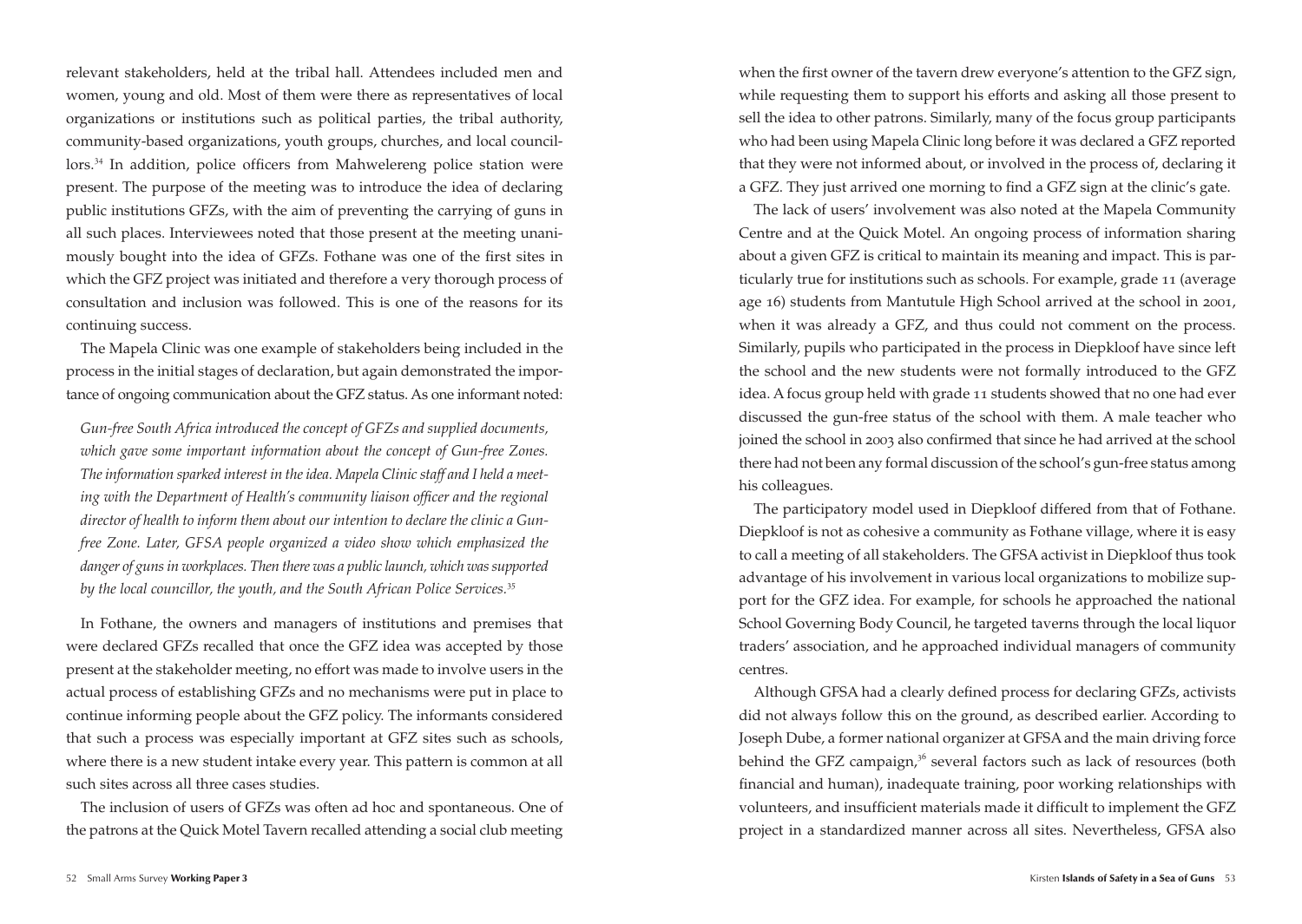recognized that, in the absence of a more uniform and standardized process, communities had the flexibility to engage with the project within their own context and constraints, and this was seen as a strength. So, although the process aimed to be as inclusive and participatory as possible, this was not always the case.

As a result of the GFZ campaign, many people expressed an interest in becoming members of GFSA. They wanted to be active on the issue of gun control, and not just in their own communities. They also wanted contact with other communities that had had similar experiences. One of the tools used to connect people has been the GFSA's quarterly newsletter, which provides news about and updates on GFSA branches and their projects, one of which is the GFZ project. This was still not enough for many people, who wanted a visible expression of their membership and requested GFSA membership cards, which could also act as identity cards. The cards required a signature committing their holders to the vision and mission of the organization. Many people have used these cards when working in their communities on a range of GFSA projects. Most activists interviewed across all three case studies identified themselves as GFSA members.

### *Top-down approach*

Some of the GFZ sites in this sample were not participatory, but followed a top-down approach. Such top-down cases were most common among small businesses and at government buildings. This is similar to the findings of the GFZ audit.

The top-down approach has two forms, *individualist* and *statist*. The first is where the owner decides to make his or her premises a GFZ and does so without any consultation with the building's users. This may be motivated by support for the concept or a need to comply with municipal by-laws, or both. Customers are not informed of the new GFZ status until it has been declared by the owner and are then typically searched for weapons when they enter the premises. Users are thus not involved in any way in the process of declaring the space a GFZ.

The statist approach is where government, at the provincial or at the local level, declares a public building a GFZ. Typically, GFZ rules and signs are

suddenly placed in or on the building(s) and the community has no idea of who did this or why, and what it means. After a while people come to know that when they visit these areas they are searched for weapons. Government policy on firearms, as expressed in the FCA, says nothing about community involvement in declaring council premises FFZs. Although the FFZs, just as in the GFZs, may be initiated by the community, FFZs are prescribed within the new firearms law and, therefore, transgressing the FFZ is a criminal offence. At Zola Secondary School, the students said that they were not involved in the process of discussing or putting up the gun-free sign. One student commented: 'We only saw it [the sign] after it was put up and we had no [prior] knowledge about it.'

## **Limitations in the process**

Based on the three case studies, several limitations in the current GFZ process were identified. The first was the uneven process of training volunteers to implement the GFZs. This was particularly evident in the Western Cape, where the local GFSA fieldworker acknowledged that most of the people he worked with were still in school and could not dedicate much time to GFZ implementation. Others were unemployed youths who had less time for GFSA and the project when they got jobs. In Fothane, much more time and effort was put into training key facilitators in the community to continue the work without the direct input of a GFSA employee than was the case in the Western Cape.

Generally, some ongoing input and contact is still needed after implementation. Without it, the community's commitment to the project is thin and its involvement sporadic.

A second limitation was an exclusive initiating process, approaching only one or two people at a potential GFZ site without including all of its staff and users. This resulted in only a few people at a GFZ site knowing about and supporting the GFZ status of the building, potentially only benefiting those who had participated in the initiating process. In the case of public spaces such as community halls, the majority of interviewees felt that the GFZ project leaders should have held an initial workshop in the hall. In this way, people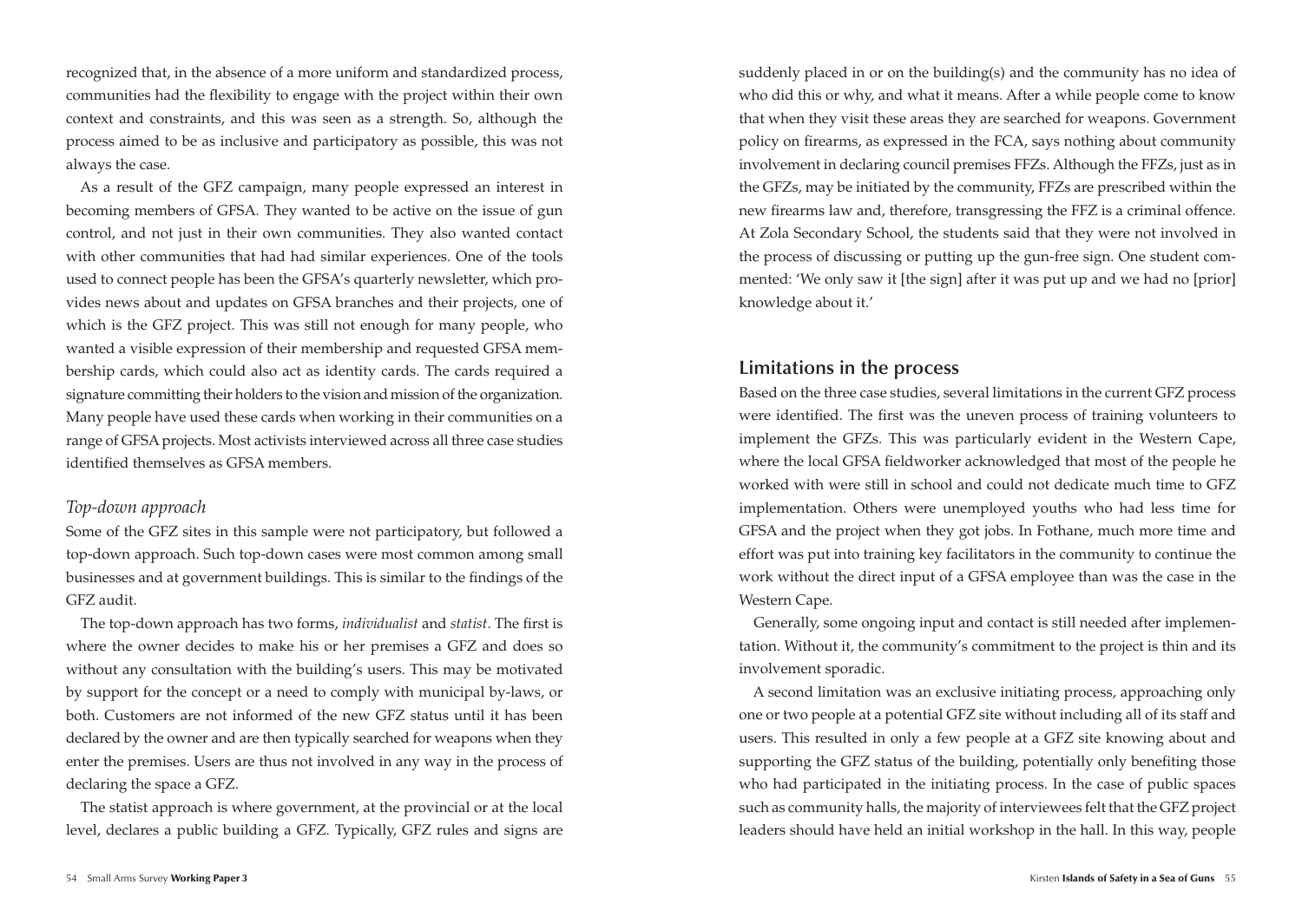would have come with the GFSA activists and facilitators to be educated about the signs, with the hope that they would have then told other people about them. This was also sometimes seen in cases where fieldworkers approached each institution separately, rather than addressing a group of institutions together. For example, the Western Cape researcher was of the opinion that it would have been a good idea for GFSA workers to visit all of the people in charge of libraries in Khayelitsha rather than just visiting some libraries. This would have allowed all parties concerned to have a full exchange of ideas and utilize all available resources regarding the best way to establish and monitor the GFZ initiative in that area.

Generally, people at the grass-roots level may have the will and commitment to start a GFZ project, but the people at the top have the organizational resources. There was some evidence in our study to suggest that even when people were not informed about a building's new GFZ status, they welcomed it and acknowledged that they felt safer in it.<sup>37</sup>

This potential goodwill was undermined by the lack of communication about the meaning of the GFZ and the lack of enforcement, leaving some users feeling more insecure.<sup>38</sup>

Another limitation, both within GFSA and local communities, has been the lack of resources and the overdependence on volunteers. The GFZ campaign was wholly funded by GFSA. This meant that the lack of funding directly impacted on the production of new signs and other GFZ materials, such as pamphlets.

In addition, being dependent primarily on a volunteer support base meant that people were not always available to assist or that when they got formal employment their participation was drastically reduced. This required frequently having to find new volunteers, which took time and could result in a loss of group experience and expertise.

Finally, one of the weaknesses in almost all GFZ sites was the lack of followup with existing GFZs and keeping new users informed of the GFZ status, either through ongoing distribution of materials, display of a policy, or regular workshops. Generally, as the initiator of the GFZ project, GFSA has an important role to play in sustaining the GFZs and in providing new materials on an ongoing basis.

## **Enforcement policies**

GFZs are enforced in various ways. At one extreme, enforcement is based on trust, with little or no security-related enforcement mechanisms in place. People are expected to respect the gun-free status of a building or institution, even, in some instances, when they have not formally been notified of that status. In these instances, the gun-free sign is seen by the owners and those in charge of premises as being sufficient to convey the message and to ensure compliance. Although this research did not look at GFZ churches, Vienings and Taylor (2000) cite places of worship as one of the GFZ types enforced through trust. They report that gun carrying worshippers are welcomed, although they are made aware that their guns are not. A GFZ enforced by trust is a place where

*an organization trusts that people will respect the gun-free status as there are no mechanisms in place to enforce it. They are common in South Africa as organizations attempt to challenge the acceptance of firearms as the norm by declaring their premises gun-free, while trusting that gun carriers will comply.* (Vienings and Taylor, 2000, p. 6)

This method of enforcement was evident in most of the GFZ spaces reviewed in this study.

The other extreme of enforcement involves formal mechanisms. These include electronic searches of visitors and the provision of safes or strong boxes for storing guns, notably in banks and government buildings. Compliance is thus ensured through enforcement. This was most often seen in provincial or local government buildings, such as the clinics in Khayelitsha and Diepkloof.

In the GFZ audit, the lack of resources to enforce GFZs was one of the reasons cited for the lack of more formal enforcement mechanisms, especially in public institutions: 'very often learning institutions do not have the necessary resources to implement their gun-free policies—they cannot afford gates, security guards or electronic search systems. In such cases it is not feasible to expect enforcement' (Vienings and Taylor, 2000, p. 7).

This experience and view were also present primarily in the GFSA-initiated GFZs across all three case studies. The lack of resources and the absence of a clear and comprehensive policy typically meant that managers and staff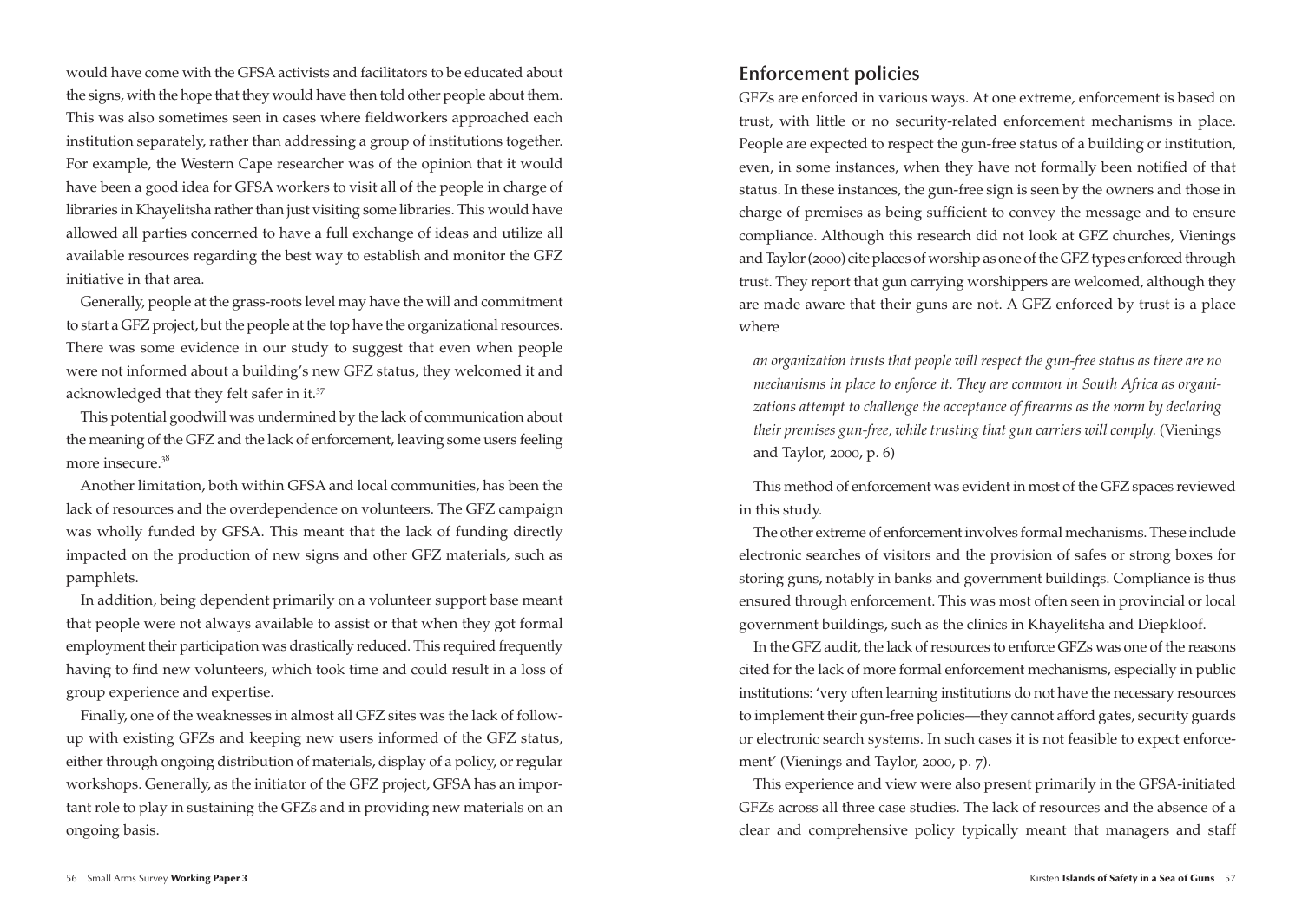members of GFZs had to improvise in terms of enforcement. Consequently, each GFZ manager adopted a unique and convenient method of enforcement. Patrons of the Quick Motel Tavern said that since there was no policy to enforce a GFZ and no safe in which to keep guns, they did not bother a person entering the bar carrying a gun unless he or she started to cause trouble. George Thage, Quick Motel's owner, said that given the lack of a security officer, he took the initiative, politely approaching gun carriers and requesting them to leave the premises. At the Mapela Community Centre the administrator also said that he had to tell people not to bring their guns into the GFZ.

The majority of the GFZs in all three case studies were enforced by trust. Although the gun-free status of all of these GFZs was conveyed by signs, there was no uniform system in place to enforce this status. All the managers and owners of the GFZs in this sample said they believed in the efficacy of GFZs, but felt constrained by the lack of resources with which to enforce the gun-free status of their institutions in any practical way.

Despite these concerns, all the GFZs in Fothane were effectively enforced through adherence to a new social norm of no public carrying or display of guns. This had ensured compliance with the GFZ status of buildings in the community. Interviews and focus group discussions confirmed the existence of this new social norm. People were trusted to comply in all of the Fothane GFZs. The people of Fothane demonstrated their commitment to the GFZ idea through ongoing compliance with the GFZ signs. Although their objection was to the public display of guns, and to the danger that guns posed, they were not against gun ownership per se. Most of those interviewed expressed the view that gun ownership was acceptable as long at the guns' owners were responsible. This view was also based on the understanding that guns are primarily bought for purposes of self-defence and the defence of family and property. Although firearms law in South Africa allows for the public carrying of firearms, those interviewed in Fothane defined 'responsible gun ownership' as including no public carrying of firearms and keeping guns stored in a safe at all times.

In all of the GFZs examined in Diepkloof, the social process of teaching people, through GFZs, that guns were socially unacceptable was more important than the formal mechanisms of enforcement, and enforcement was based

on trusting people to comply with the gun-free status of an institution. The study found that the manager of each GFZ had different reasons for trusting consumers to comply. At the Kwa-Stadig Tavern, formal enforcement was not regarded as an issue because of the nature of the clientele. There was an assumption that guns in the community were associated with unemployed youths, and that because these people were not allowed in the bar there was no need to enforce its gun-free status. It is important to note that both the bar's owner and its patrons agreed that formal enforcement was unnecessary. They said this was because the tavern's clientele was socially homogenous, consisting almost exclusively of people from Zone 4 who interacted with each other on a regular basis, generating trust and familiarity. As patrons noted:

*We do not see a need for such a policy [to enforce the gun-free status of the tavern] because we know each other very well. We are all from the neighbourhood. We thus do not expect anyone to be* irresponsible enough *to bring a gun* [authors' emphasis].

*No one has ever brought a gun to this tavern ever since it was declared a Gunfree Zone. We never have quarrels or fights. Enforcement is not a problem since we are all adults and thus behave responsibly, treating each other with respect.*

*There is no need to install a safe to keep customers' guns. We come here to enjoy ourselves; people must leave their guns at home. No guns should be allowed here.* 39

Even if her patrons felt differently, the bar's owner, Ma Stadig, said she would not be prepared to install a safe on her premises because she was strongly opposed to guns: 'I will not even consider installing a safe to store a gun for any of my customers; I hate a gun with all my heart.'

The manager of the Ekhaya Centre, Jonas Thage, also trusted users of the centre to comply with its gun-free status, but more importantly, he said enforcement was not necessary because he thought the chances of a criminal attack were almost non-existent:

*There are reasons why we feel very secure here. First, there are no computers on the premises. We also do not keep any money here—all people who hire the hall for weekend functions have to pay at the municipal office and bring a receipt to us. The kind of functions we host here do not allow for the carrying of guns.*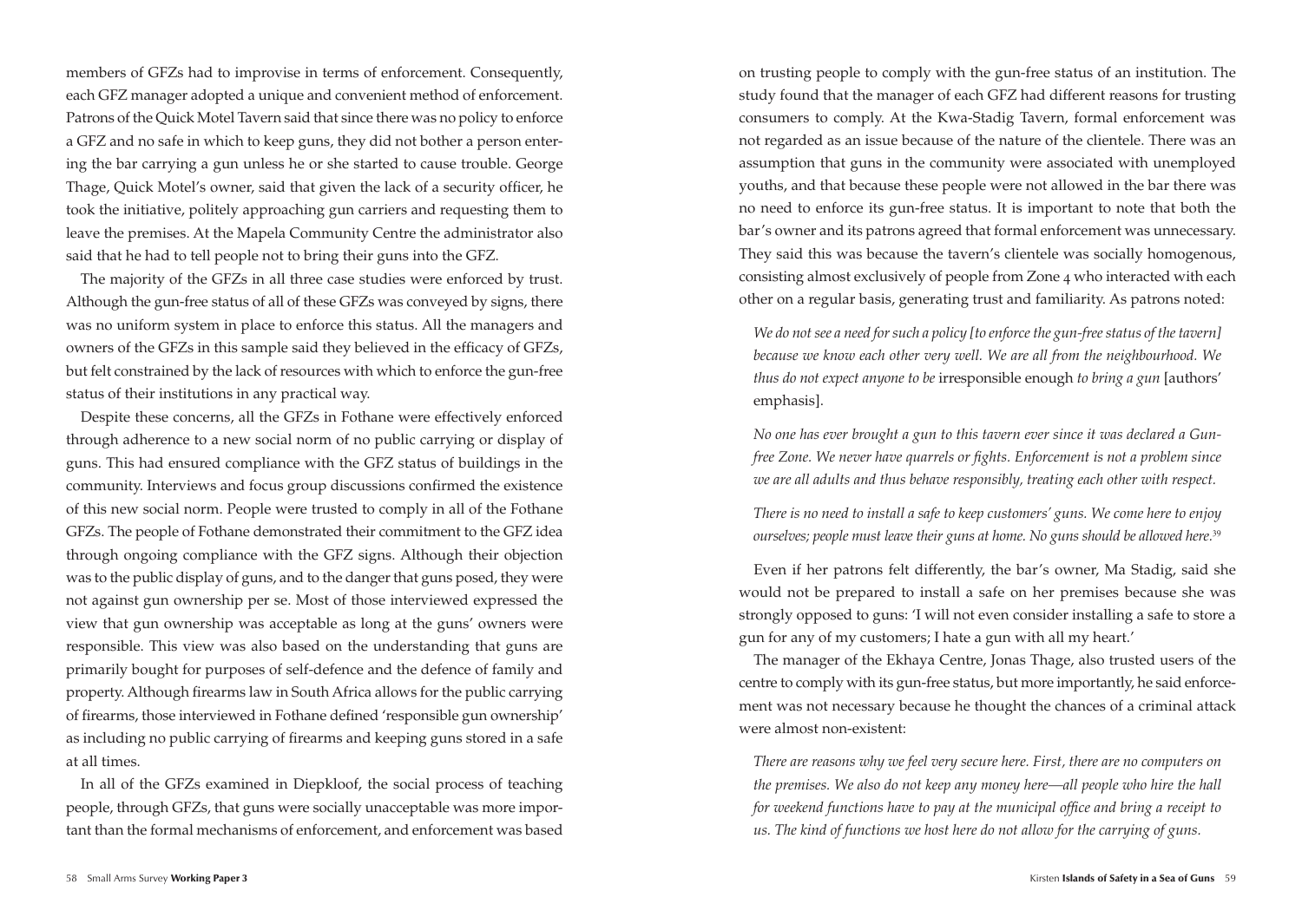Thage's trust was not unfounded. One of the regular weightlifters at the centre, who had a job as a security officer, once took his gun to the centre because he had gone there directly from work. Without being asked by anyone, he declared his gun, which the manager kept safe for him until he left.<sup>40</sup> Although Thage was relying on trust to enforce the gun-free status of the centre, the men who used the centre for weightlifting proposed a number of ways in which the GFZ could be enforced. Despite agreeing on the need for formal mechanisms, they disagreed on the form these should take. Some wanted to install a safe, whereas others felt that the most effective form of enforcement was to discourage people from carrying guns. One user said, 'If you bring a gun you must be turned away.'

Across all three case studies it is clear that compliance with a newly created norm, i.e. not bringing a gun into a GFZ, is an effective and powerful mechanism for enforcing GFZs. In some instances, for example in Fothane, it appeared that the norm of not bringing a firearm into a GFZ had expanded to include a restraint on all public carrying and display of firearms. As can be seen in the cases of Fothane and the Kwa-Stadig Tavern in Diepkloof, this form of enforcement also requires high levels of social cohesion and a strong sense of solidarity.

The way in which social sanctions work differed across communities. For example, in Fothane, because of the high levels of trust among users of GFZs, removing a gun carrier from a GFZ was not necessarily the first course of action. There was only one incident in which one of the researchers was in a GFZ when someone entered with a gun. He recalled what happened:

*There was a young man in his early twenties playing pool with a gun visible on his waist. An informal discussion with the owner of Quick Motel revealed that he had never seen the man before and he doubted if the man was a resident of Fothane. He enquired from other patrons and they confirmed that he was from a neighbouring Section. Patrons went on with their drinking without being both ered by the presence of a gun carrier. This confirmed the statement by participants in a focus group discussion who stated that they would never bother a gun carrier until he starts causing trouble.* 41

The approach of this group was to inform the gun owner that next time he should leave his gun at home, rather than evict him from the bar.

## **Impact of GFZs on security: Feelings of safety and community perceptions**

## *Perceptions of crime and police*

Most interviewees across all three case studies reported that the most common crimes committed in their communities were mugging, armed robbery, and house break-ins. Despite the high national rape figures, interviewees on the whole did not identify this as one of the most common crimes, except for some informants in Fothane. Rape is well known for being under-reported, both to officials and to researchers. Violence against women was acknowledged as occurring in these communities, but, when questioned further, participants did not perceive violence against women as a problematic or common issue, often seeing it as a private, domestic matter. In some instances this was seen as normal by interviewees who understood rape simply to be a 'man beating his woman'. In a context in which traditional values and practices are more intact, such as in Mapela district, violence against women is mostly dealt with through mediation and conciliation by the elders and the tribal authority, rather than being reported to the police. Community development workers also noted that another crime not yet recognized as such by most members of the community was statutory rape. They attributed the rise of statutory rape to young girls having sex with older men for money.<sup>42</sup>

The fact that most interviewees regarded violence against women as a domestic matter, occurring within the private domain of the family, reinforces the general notion of violence as an acceptable social norm. In this research, it also helps us to understand the particular perceived relationship between men and guns, which is one of power and masculine identity.

Young men and boys were widely identified by interviewees as being the people most frequently engaged in crime and in carrying guns. Most interviewees thought that the guns used to commit crimes were illegal and that boys as young as 16 carried guns. Participants agreed that carrying a gun gives you the power to make your victims do whatever you want them to do.

In general, participants' perceptions of the police were extremely negative. Participants regarded police officers as being corrupt, inefficient, and involved in crime. In some instances they blamed the police for smuggling illegal guns into the community. As one of the Zola Secondary School students put it: 'You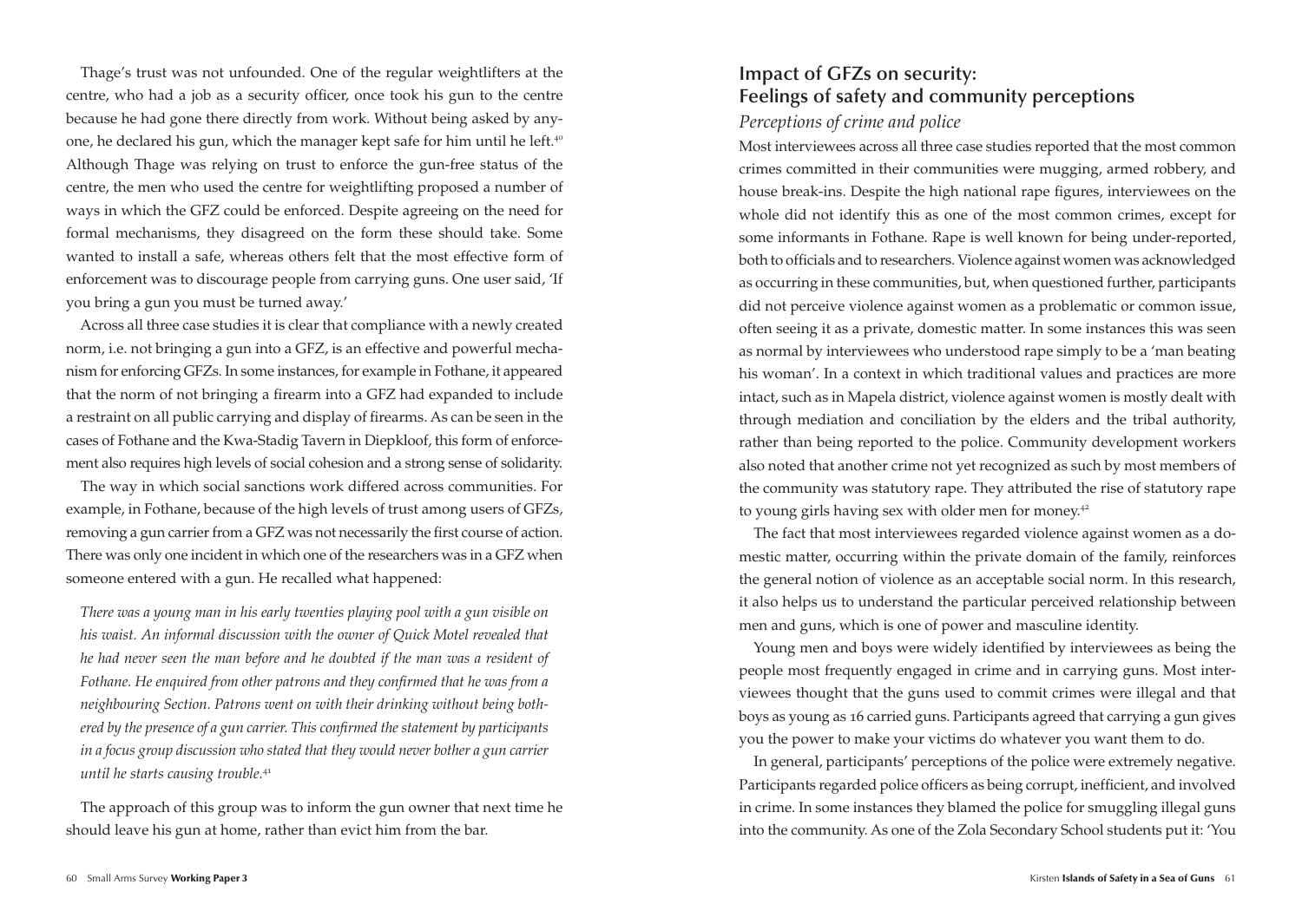see, guns are distributed too much in South Africa. People who distribute guns are police and soldiers. If your father is a soldier or [a] police [officer] you are likely to own a gun.'

Although questions in the focus groups were not specifically directed to the role of the police in crime prevention, strong generalized feelings were expressed about the police force's perceived inability to protect the public. This was attributed either to police officers' fear of being victims of violence or because police officers were friends with criminals. One of the most common complaints was that the police never responded to a call that involved a shooting. Instead, participants said, the police typically arrived too late, when they thought that the 'heat has ceased'. This was exacerbated by the considerable distance between police stations and the communities they serve, the large number of people each police station was required to serve, and the perceived lack of resources and skills in the SAPS.<sup>43</sup> This was true for all three case studies.

#### *Impact on security*

The sound of gunshots was one of the most common indicators of people's feelings of insecurity. One of the pupils at Zola Secondary School said, 'In this area [Thembani], no day goes by without gunshots. There is too much crime like shootings. But this year is a bit quiet compared to last year.' Likewise, a reduction in the frequency of the sound of gunshots was one of the clearest indicators of people's feelings of increased security, which some attributed to the installation of GFZs in the area.

The establishment of GFZs has had a positive impact on people's perceptions of personal security. The most commonly reported change across all three case studies was the decrease in hearing gunshots. A GFSA activist in Diepkloof recalled that she used to hear gunshots every weekend: sometimes it was someone being killed and other times it was her young neighbour shooting his gun into the air: 'He still has his gun; he has not given it up but he is not using it like before. And now it has become much quieter.'

Although many participants acknowledged that GFZs had not been solely responsible for this change, they saw GFZs as a key contributing factor. The most important point to note is that according to interviewees, unlike in the past, guns are now rarely used—and this applied to all forms of crime. Although interviewees said that guns are mostly seen at night, they added that these guns are often used in conjunction with others types of weapons. Increasingly guns are used as auxiliary, not the main, weapons of attack. One member of the Mapela Clinic focus group said:

*In most cases of mugging the story is the same, they point a gun at a victim and hit his head with a hammer. In some case there is a warning shot first, then they hit the victim with a beer bottle or a stone.* 

The second visible impact was a noticeable difference in the public carrying of guns. This was particularly the case in Fothane, where all interviewees reported a significant reduction in public gun carrying and display. Nurses at the clinic in Fothane reported a significant reduction in the number of gunshot victims requiring treatment. In 2003 they had only two such cases. Kenneth Khota, a GFSA activist and employee at one of the high schools, said, 'although even some of our teachers are still owning guns, there is no more carrying of guns in the street and I think we are all safer now.' He added that this change had contributed to a much better atmosphere and climate of trust at the school, whereas before 'the relationships were slim'. One of the students (often referred to as 'learners' in South Africa) at Namedi High acknowledged: 'The numbers of learners who carry guns to school have decreased'.

The third positive impact of GFZs was people reporting that they felt safer inside a GFZ. Abner Mangaba, a youth activist in Fothane, works in a GFZ, as he has an office in one of the clinic buildings. He said, 'the GFZ symbol, as well as the wording "This is a Gun-free Zone", makes all of us feel safe. We know that once we are inside this building that guns are not allowed in this place.' The general point is that although GFZs do not offer an absolute guarantee of safety, the perception of increased safety is significant because it alters many social interactions.

### *Perceptions of security inside GFZs*

In evaluating people's perceptions of security, it is important to make a distinction between people's perceptions of security inside GFZs and their perceptions of security outside them. It is also important to understand the relationship between people feeling secure and actually being secure.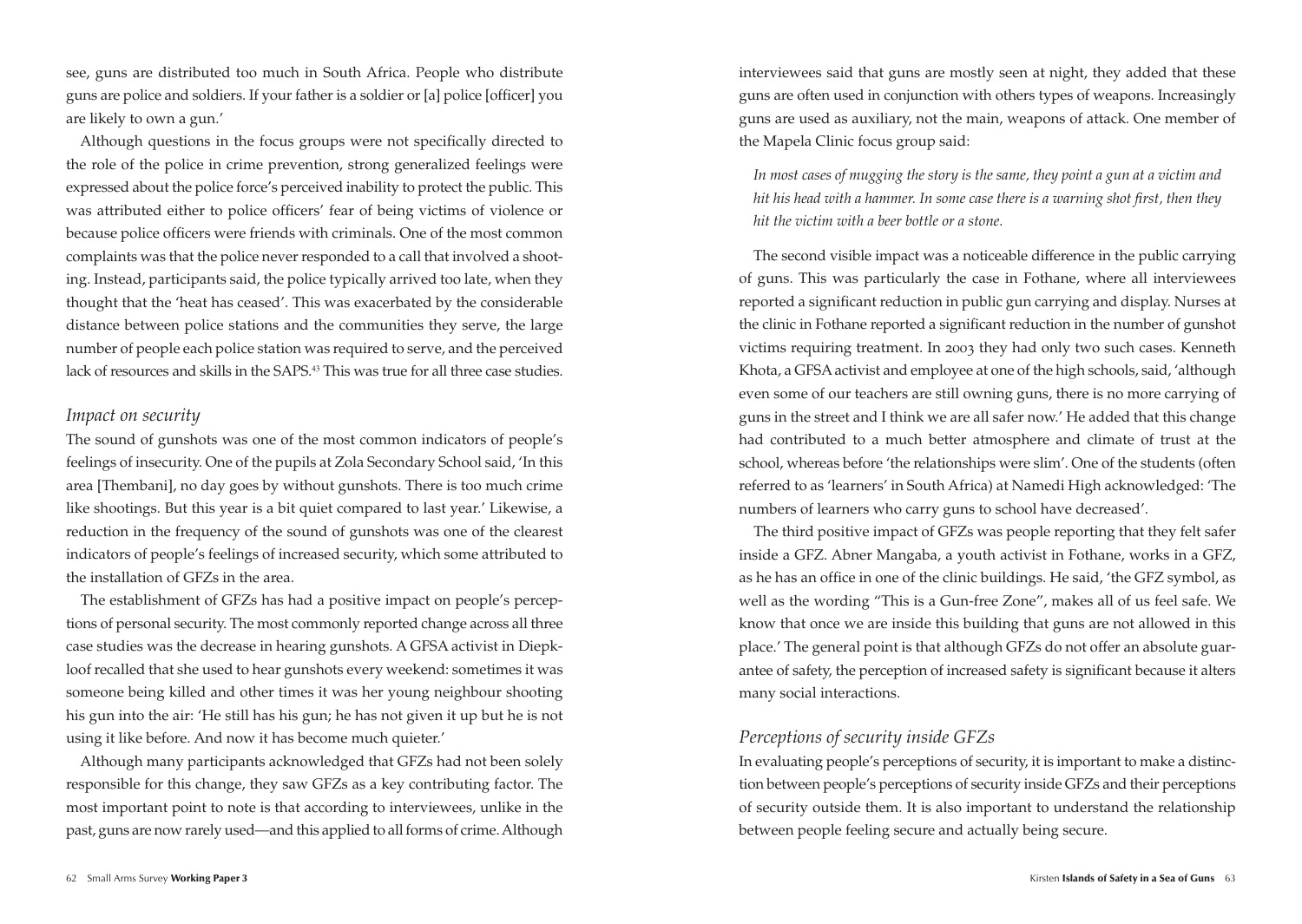Each GFZ has its own unique dynamic. This relates to the nature of the service provided at any given premises and the profile of its consumers. People's perception of security was largely shaped by these dynamics. Thus the tavern (normally a place that would be regarded as unsafe) was one of the GFZs in which consumers had the most positive new sense of security. The study found that the GFZ status on its own was not enough to enhance people's sense of security—additional factors contributed to making people feel secure in GFZs. Thus, although Ma Stadig and her patrons attributed their increased sense of security to the gun-free status of her tavern, they also acknowledged that the tavern's group of patrons was familiar and known to each other, which helped build trust, thereby contributing to an increased sense of security.

Similarly, although the principal of Namedi High School felt that the school was previously a safe place in which to be, he noted that other factors contributed to the increased sense of security and not just the gun-free status of the school:

*I remember the days before this place was declared a Gun-free Zone; it was possible to find two boys engaged in a fight, both carrying guns. Normally the teacher would have to come in between the two learners, thus putting his life in danger.*  Talking to students in a proper way makes a difference, not simply a sign. We have *to change society before we can change learners at school, thus declaring this place a Gun-free Zone is not enough.*

Generally people felt safer in GFZs than elsewhere. GFZs provide both staff and users with a sense of security, while making gun carriers uncomfortable. The increased sense of security was based on the assumption that a given building's GFZ status would deter most gun carriers from entering the premises. This assumption was informed by the fact that people commented positively about the GFZ sign and its meaning, and that no one had ever openly complained about GFZs. Sister Sebola at Mapela Clinic noted that since the health care centre had become a GFZ, both staff and patients felt safer, because they assumed that no one would enter carrying a gun. The same sentiments were echoed by focus group participants who used the clinic on a regular basis. The assumption was that since the clinic was a GFZ, no one would deliberately attempt to bring a gun into the building.

Pupils at Mmantutule High School also expressed a heightened sense of security when on the school premises. They said they felt that the school was built in such a way that it was easier to enforce a GFZ than at some other buildings. This was because anyone wishing to enter the school premises had to pass through an administration centre. Students assumed that the school administrators took responsibility for searching for guns and thus felt secure when on the school premises. One student said:

*When you quarrel with someone you aresurethat the mostextreme ways of resolv ing a dispute is either through a knife or [a] fist fight. If you can't win, you run away. However, when someone is carrying a gun, you cannot run away from a bullet. We trust that no one will bring a gun to school and thus we are more relaxed.*

At all the GFZs in Fothane, except at the Quick Motel bar, all interviewees noted that they did not recall seeing anyone bringing a gun into a GFZ. This sense of security is not far-fetched and should be understood in the context of social relations in Mapela district. Fothane is a closely knit community with some remnants of traditional Bapedi tribal culture and traditions. People know each other and can narrate each other's family lineage and history. People empathize and sympathize with each other. Performing communal functions is more important than individual credentials or skills in carrying out a task.<sup>44</sup> All these factors are present in the context of modern legal and administrative institutions, and thus the village represents an amalgam of tradition and modernity. The fact that the tribal authority there continues to play an important role in dispute resolution (within the context of modern institutions and mechanisms) is further evidence of the remnants of the area's indigenous culture. Historically, tribal authorities in South Africa have been responsible for conciliation, mediation, and arbitration and are regarded as symbols of unity.

Although there is no intention on the part of the authors to romanticize traditional communities, there seems to be pressure on individuals in the village of Fothane to conform to community expectations or risk the possibility of being ostracized or excluded. The fact that all stakeholders in Fothane, including the tribal authority, were involved in the initial GFZ meeting there shows that an attempt was made to include everyone from the start of the process.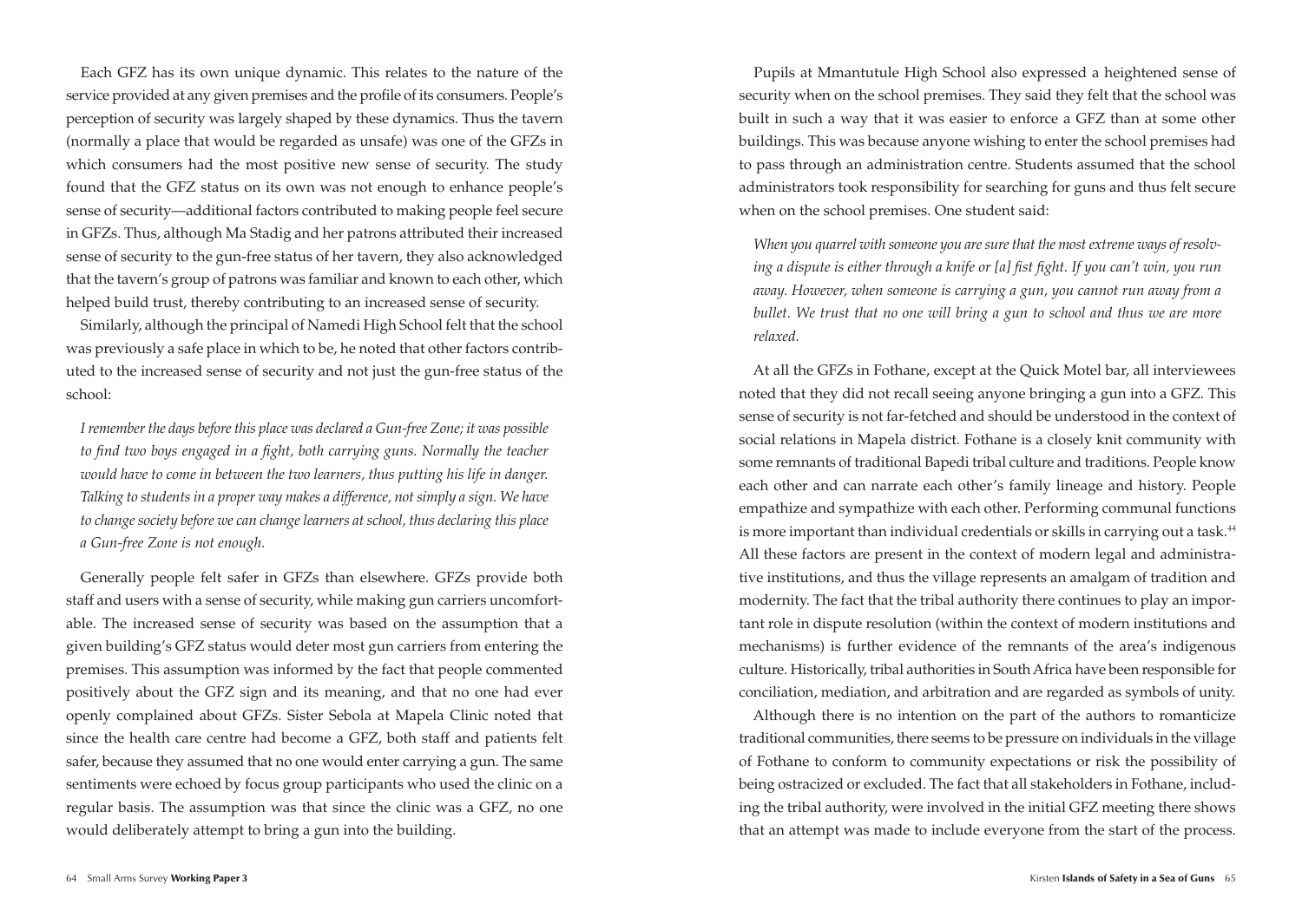Interviewees in Fothane said that given the nature of the community, it was unlikely that someone from Fothane would bring a gun into a GFZ. They said that if guns were brought into the village it was usually by people from neighbouring sub-villages, and that such people did not pose a threat to the community. The feeling of security was derived from the fact that Fothane residents generally do not carry firearms and that it would therefore be easier to identify a stranger entering the village carrying a gun. Any such person could then be encouraged to leave the village or be asked to leave his or her gun at home when visiting Fothane in future.

Although interviewees agreed that GFZs gave them an improved sense of security, they said that more work was needed to educate people about GFZs and the dangers of guns. Across all three case studies, interviewees called for more workshops and the establishment of an information centre to deal with the issue of guns. They added that although they felt safe in GFZs, they were also aware that, mainly because of widespread illiteracy, some people might not grasp the meaning of the GFZ sign or would simply ignore it.

The increased feelings of safety were not just generated by the GFZ sign. Other factors, such as who came into the public building and whether or not they were known, contributed to this feeling. This latter factor was particularly important in Fothane. The GFZ sign was in many ways perceived as being more about challenging the norm of carrying a gun than about stopping a gun owner from entering certain premises. Generally, the sign is a symbolic manifestation of an idea, but cannot on its own be 100 per cent effective. One conclusion to emerge from the study, particularly in Fothane, is that the perceived value of GFZs is not in the sign per se, but in the socially inclusive process of establishing the GFZ. This view was confirmed by George Thage, the owner of the Quick Motel, who said: 'The sign cannot have an impact without some education to accompany it. Otherwise people will just ignore it because our people suffer from ignorance. Our youth need to be educated; a youth group without parental guidance has no future.'

Patrons of the Kwa-Stadig Tavern said that they could relax when drinking at the tavern because they know that guns are not allowed. They noted that the absence of 'the youth' at the tavern made them more comfortable, and that security was therefore not an important issue for them. The common view shared, both by the patrons and Ma Stadig, was that the GFZ sign discouraged such youth from visiting the tavern, hence patrons felt more comfortable. Patrons interviewed for the study said:

*Declaring this place a Gun-free Zone has helped us to feel more relaxed, since we know that guns are not allowed. Since the tavern was declared a Gun-free Zone, the youth have disappeared, hence we feel more secure.* 

*It is true the youth always cause trouble. They are always fighting among them selves and they are more likely to bring guns into the tavern.*

*The Gun-free Zonesign has chased the youth from visiting this place because what they like is not allowed here: the gun.* 45

Ma Stadig also said she felt more secure now that the youth had moved to other taverns:

*Since I put up the Gun-free Zone signs, they [the youth] all disappeared and now this place feels safe. An added factor is that all the people who drink here know each other very well, since they are all from this area, thus there is no chance that any of them would bring a gun in.*

It is clear that one of the main reasons for an improved sense of security at the Kwa-Stadig Tavern was the homogeneity of the clientele. The fact that strangers did not visit the tavern made the regulars feel comfortable and secure. Thus it was the homogenous character of the clientele *combined with* the GFZ that made them feel secure. In some ways this echoed the social homogeneity of Fothane village, where 'being known' was the most important factor in maintaining trust among people, enabling the GFZ to have a much greater positive impact on life in the village.

This sense of solidarity and of feeling secure in a GFZ was not shared by the students at Namedi High School, who said that the gun-free status of the school had not had any impact on their sense of security. They said they did not feel secure while on the school premises, primarily because of the lack of enforcement. They complained about the authorities' apparent lack of interest in enforcing the GFZ status of the school and noted that anyone could enter the school without being searched. They also noted that even if the school's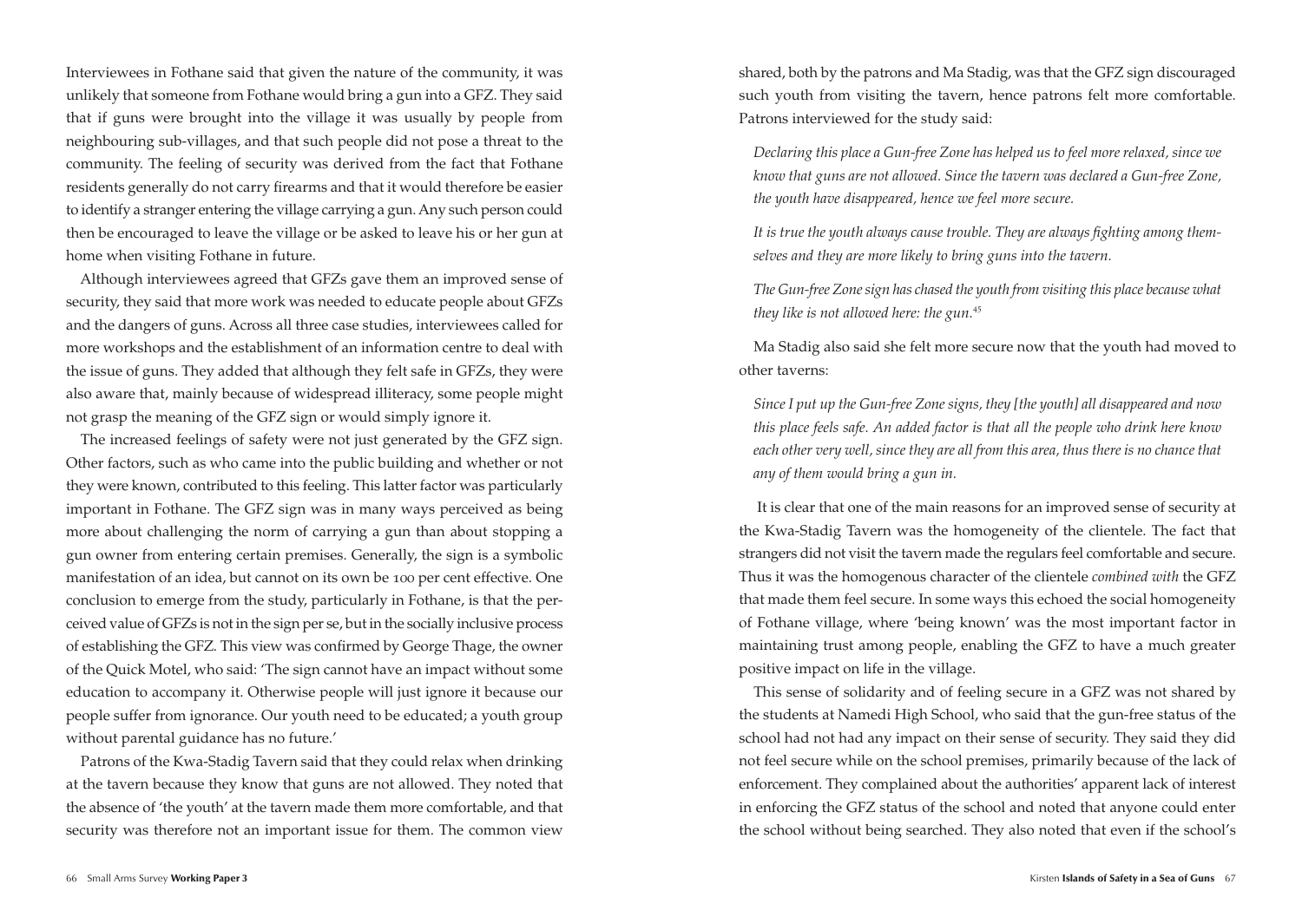management did start to enforce the school's GFZ status, this would be ineffective because of the many entrances to the schoolyard.

The absence of formal mechanisms to enforce the GFZ status of the school and the failure of students to report those students who did bring guns onto the school premises left most of the students feeling insecure. One member of the focus group said:

*We never feel free because every time people disagree and start a fight we are not sure whether any or both of them is carrying gun[s] or not. The Gun-free Zone idea cannot work while we still have so many entrances. The school management must close all these illegal entrances and make sure that they employ a security officer to search all the boys who enter the schoolyard in the morning.*<sup>46</sup>

Despite these problems, there was, on the whole, support at the school for the ideal and the concept of GFZs. The evinced lack of support was based more on technical issues, such as effective enforcement mechanisms, and the absence of a clear policy, as well as doubts about whether violence would surface during personal conflicts.

The manager at the Ekhaya Community Centre said that there was a strong sense of security there. But many of the weightlifters using the centre said they did not feel secure, because of the culture of violence that existed in the township. The weightlifters, who came from different zones of Diepkloof, only met at the Ekhaya Community Centre and were not friends with each other. They all admitted that they did not trust each other because they did not know each other very well. They also doubted the ability of the gun-free status of the centre to change people's behaviour. One of the weightlifters said:

*To be honest, declaring a Gun-free Zone and putting up that sign does not necessar[il]y have [any] impact. You always find people smoking in places declared no-smoking areas. This is because some people ignore signs and notices. The fact that there is a Gun-free Zone sign does not stop people from bringing their guns to the centre.*

Despite this being the stated view of some of the weightlifters, the researchers' observation was that, on the whole, guns were not brought into the Diepkloof GFZs, and that when they were, they were declared.

A patron at Pat's Tavern commented: 'Gun-free Zones have made [for] less criminal incidents. There was too much crime last year and since gun-free [ideas] went around the community many guns have been confiscated and there's less crime.'

Although participants felt safe in GFZs such as Pat's Tavern, they still expressed concerns about the high incidence of guns and crime when they left the tavern, especially as Khayelitsha was not safe. One customer explained:

*It's safer these days to drink in a place that is near to where you stay. You either drink at your place or near your place. It's notsafeto go to leavethetavern at night and walk a long distance back to your place.*

### *Perceptions and experiences of security outside GFZs*

Although GFZs have helped challenge the acceptance of guns as a norm and reduced the extent of public gun carrying, particularly in the village of Fothane, it is not possible to look at a causal relationship between the establishment of GFZs and crime reduction, even though the most recent crime statistics show significant reductions in several categories of violent crime. A notable achievement, according to interviewees, is the reduction in gun violence. Although interviewees agreed that GFZs stigmatized guns and helped to reduce gun violence, it was not possible to find a positive correlation between the establishment of GFZs and the reduction in crime.

While the majority of interviewees felt safe inside GFZs, they did not necessarily feel safer in the streets outside GFZs. Thus, although people supported the establishment of GFZs, some said that the GFZs had not made the village of Fothane a safer place for them if they were unarmed. In all three of the focus group discussions held in Fothane, most people supported GFZs, but others said there was nothing wrong with owning a gun, as long as the owner did not take it into a GFZ. This in essence means that declaring places GFZs does not make the whole village or township a GFZ. To reach a GFZ, people typically have to pass many people carrying guns, some concealed, others exposed. The implication is that in places such as Diepkloof, GFZs are islands of safety in an ocean of guns. Under these circumstances, and in an environment of perceived police inefficiency and corruption, people still feel insecure, hence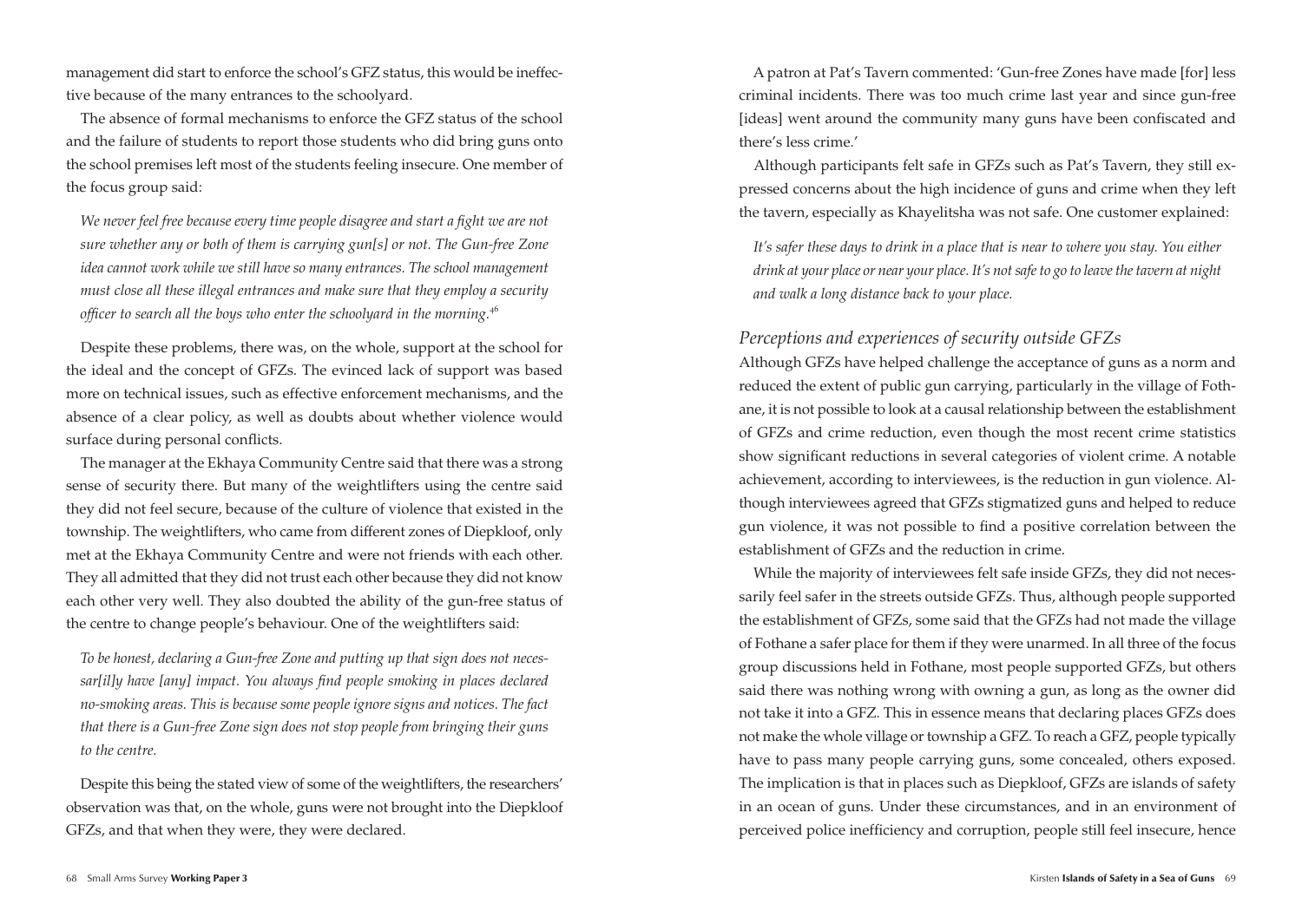the individualized demand for guns. A member of the Ekhaya Community Centre focus group said:

*The community lives in fear of criminals. You also feel that you want to carry a gun to protect yourself. It is important to protect yourself because the streets you walk through to reach the centre are not Gun-free Zones. You carry a gun for pro tection along the way, not for protection at your destination.* 

It is important to look at ways in which the gun-free message can be reinforced in spaces outside the school GFZs, especially for the youth, who should eventually realize that GFZs are not a matter of schooling and discipline, but of addressing a social problem that affects them and their communities.

## **De-normalization of gun use and ownership: Demand factors, masculine identity, and women and guns**

## *Gun possession/use as a norm*

As mentioned above, people become accustomed to violence. This is reinforced by several factors, such as seeing violence every day, hearing gunshots every night, and being a victim of violence. Guns thus become normalized and part of people's everyday lives. People interviewed as part of the Ekhaya Community Centre echoed these sentiments:

*Gunshots are part of our lives; in the past we used to panic, when we heard gun shots. These days we continue with our lives as if nothing is happening.*

*We are so used to guns that if someone was to be shot in front of the gate now, we would go out to watch without any fear or concern.* 

School students in the Namedi High School focus group discussion had the following to say:

*Sometimes people are shot following some minor arguments. These range from an argument over a girlfriend to a disagreement on sharing of spoils following a mugging.*

*Some students do take their parents' legal firearms to boast about them at school.* 

One of the aims of the GFSA-led GFZ campaign was to challenge the widely accepted norm of gun ownership, providing people with alternative means of securing their safety. The GFZ initiative in communities such as Fothane enabled people to take a stand in challenging the norm of 'guns as legitimate'. This can be seen in the reported reduction of public gun carrying and of gunshots in Fothane. The most important factors contributing to the success or otherwise of a given GFZ project appeared to centre on the existence of a respected or well-known community initiator and having a thorough process of consultation with stakeholders within a socially cohesive community, rather than on any pre-existing societal norm against guns.

## *Demand for guns*

Most interviewees associated guns with the youth, although they also acknowledged that business people often had legal guns to protect their business interests. Given the lack of alternative sources of masculine identity, many young black men growing up in South Africa look for other ways of proving their manhood and masculinity. Belonging to a criminal gang or at least owning a gun is a mechanism through which such young men can prove their manhood and masculinity.<sup>47</sup> In using guns to build their self-esteem, these 'youth' very often end up committing gun-related crimes, for example using guns to rob, to rape, to settle arguments, and to commit suicide.

Some of the school students interviewed for this study reported that some of their fellow students carried their parents' guns over the weekend. They said that the aim of this behaviour was not necessarily to intimidate anyone or to commit a crime, but to brag to a few friends who were typically invited to a secluded area before they were given an opportunity to see and handle the gun. Further evidence of the remnants of the attraction and power of guns in South African society is that in August 2004, soon after the research team returned from Fothane, one male student took a toy gun to school. According to reports, he threatened to shoot other pupils who reported him to the school authorities. GFSA activist Samuel Kobela explained:

*According to the report I received, the gun looked exactly like a real gun and thus the teachers did not hesitate to call the police. When [the] police arrived*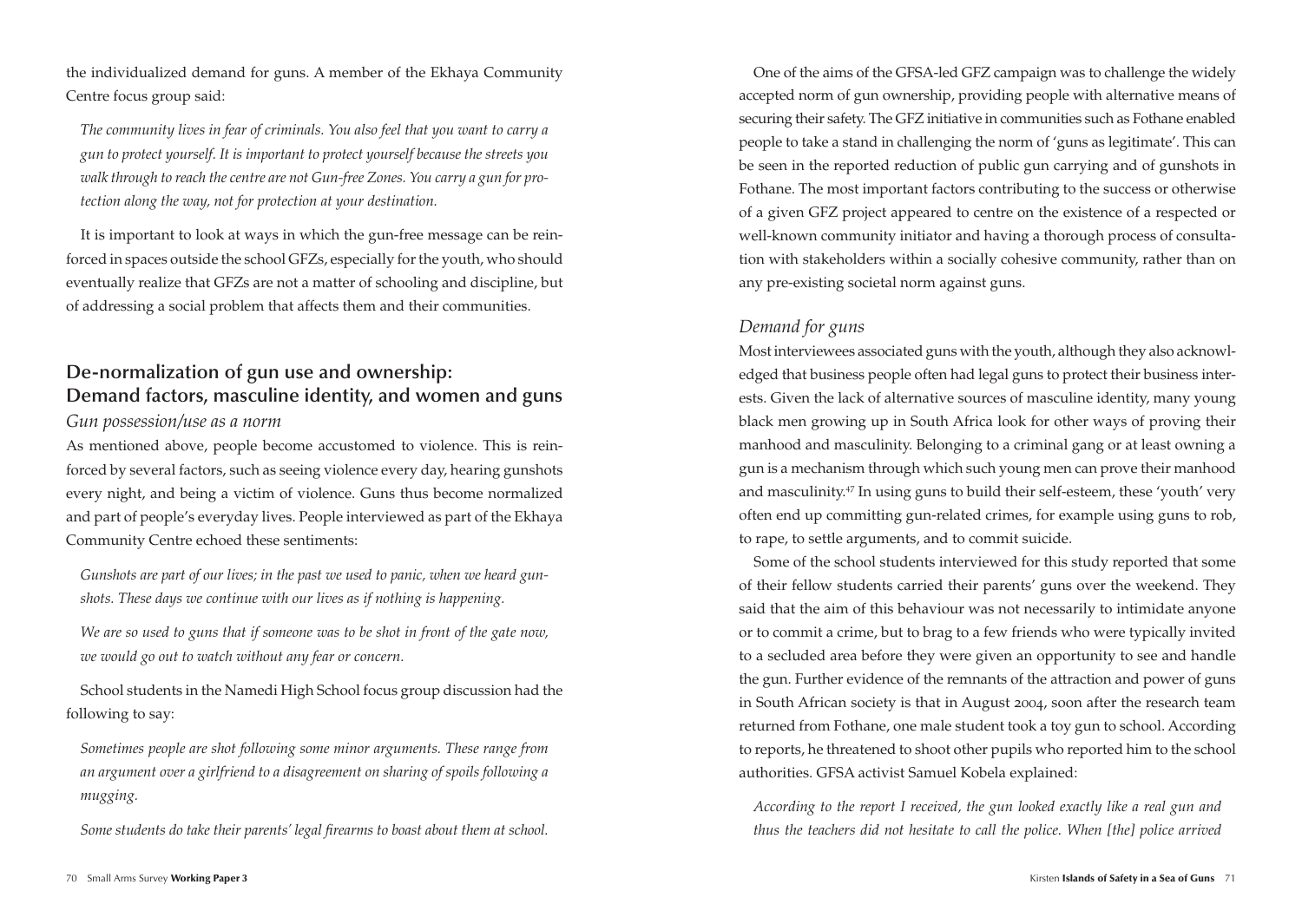*they discovered that it was a toy gun and the learner was arrested, but was later released into the custody of his parents, since he is underage.* 

The quasi-militarized identity sought by young men in the townships through carrying guns derives from a particular notion of masculinity. In Fothane, all interviewees opposed the idea of women carrying guns for selfdefence. Although males were in favour of gun ownership for self-protection, all of them were opposed to women's gun ownership. But all of the female interviewees, from Sister Sebola to female school students and the two female community development officers, were also opposed to the idea of women carrying guns for self-defence.

Although interviewees agreed that GFZs succeeded in stigmatizing guns and reducing gun violence, the same could not be said about a reduction in crime in general. Consequently, there was still a demand for guns for purposes of self-protection. One member of the Mapela Clinic focus group explained:

*I strongly feel that one must own a gun for self-defence. Last week I was making a call on a public telephone and there was another man who was making noise. I requested him to stop making noise since I could not hear the person on the other side. The man threatened to shoot me and I had to run away before I could confirm that he was carrying a gun. Now if I had a gun, I would stand my ground.* 

This view was reiterated by a participant in the Mantutule High School focus group:

*I agree that we should respect Gun-free Zones, but we also have to protect our properties and ourselves. There is nothing wrong with owning a gun as long as you keep it in a safe place at home to protect yourselves against intruders. Can you imagine after working very hard to buy a car losing it to a thief because you do not own a gun? As a man you have to stand up to protect your family and property.*

A local gun owner—a frequent patron of the Quick Motel Tavern—echoed the self-defence argument. Although he supported the gun-free status of the tavern, because he felt it provided people with a secure environment in which to relax after a day at work, he also said that his personal circumstances compelled him to own a gun:

*I am self-employed as a motor mechanic and thus my occupation compels me to own a gun for security reasons. I fix motor vehicles on my residential premises and as you may be aware, some people struggle to give me money to buy the necessary spare parts or to pay me once the job is done. This means that I have to store their motor vehicles on my residential premises. I do not own an office or workshop from which to conduct financial transactions: all these take place on my residential premises. Sometimes people call me in the middle of the night to come [to] fix a motor vehicle that is stuck in a remote area. These days you cannot trust even your own customers.* 

This continued desire to own guns results from the fact that, even though crime happens to individuals, most of these crimes are reported to the tribal authorities rather than to the police, a factor that further increases the demand for obtaining a firearm for self-protection. This is because, as stated earlier, the tribal authorities are widely viewed as a symbol of unity and it is believed that the community should strive for unity. However, tribal authorities cannot always deal with crime in a way that is effective and satisfies the victims: the tribal authorities do not have the capacity to conduct proper investigations and, even in cases where there is adequate evidence, they do not have the same powers as the modern magistrates' courts. Consequently, an institution that is meant to be a symbol of unity can often become a source of division. Individuals respond by arming themselves against criminals. In Mapela, for example, this is compounded by the fact that the nearest police station is 35 km away in Mahwelereng. Police patrols in the village are irregular, but when they do take place they reportedly produce positive results. According to patrons of the Quick Motel, police officers sometimes raid the tavern and confiscate guns, both legal and illegal. In such cases even legal gun owners are told to report to the police station, because they have violated the normative order of the GFZ.

Among all interviewees in this area, only Ma Stadig and Jonas Thage of the Ekhaya Community Centre were strongly opposed to gun ownership. Focus group participants at the Kwa-Stadig Tavern, although strongly opposed to bringing guns into the bar, did not express strong views against gun ownership in general. Their view was that people should be allowed to own guns as long as they did not take them to public places.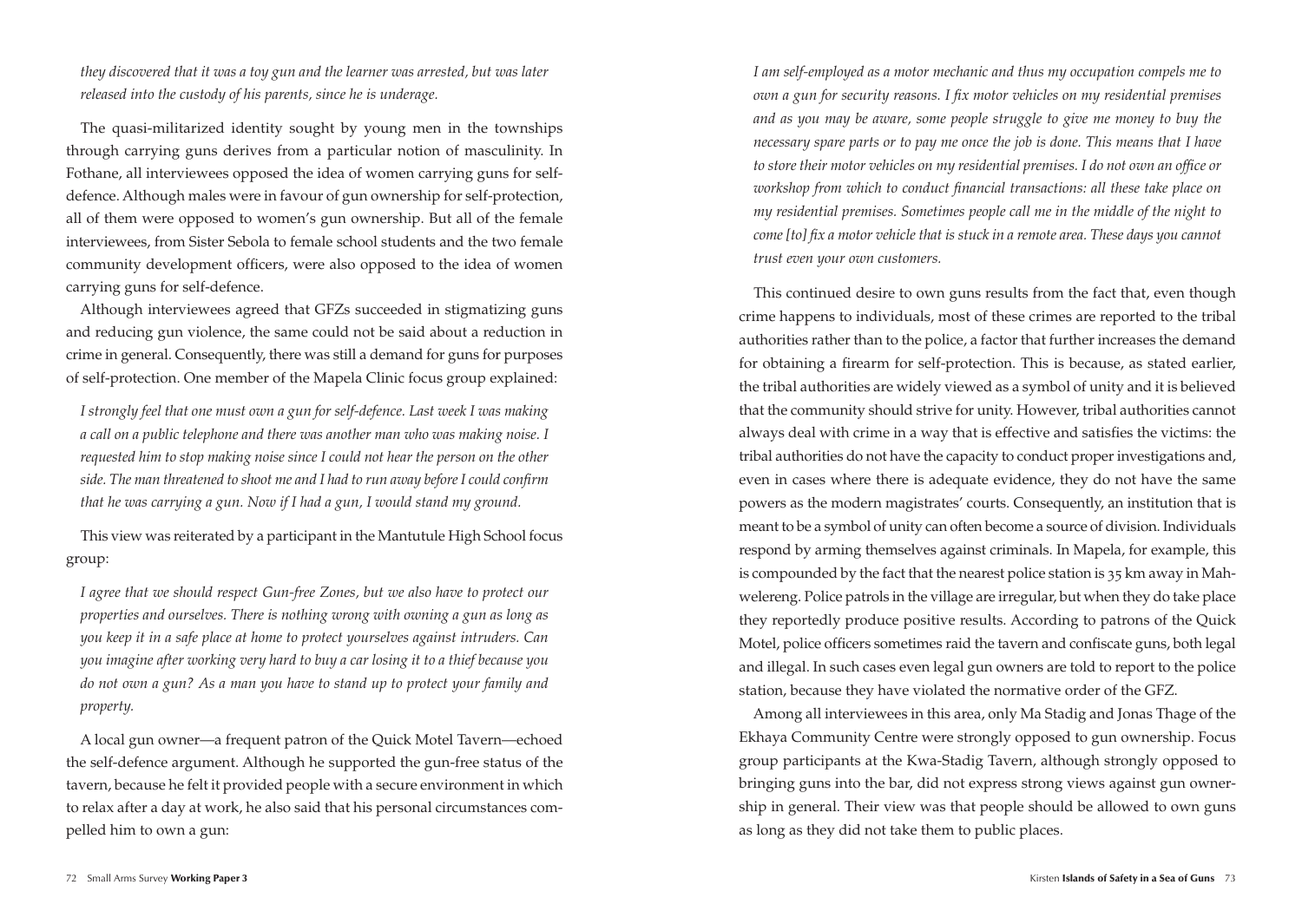One of the positive impacts of GFZs in Fothane is the partial and tentative shift in the meaning of guns—from being seen mainly as an indicator of power and prestige, to being regarded as an indicator of lawlessness, inadequacy, and reduced manliness. There is a reworking of gender identities taking place here, changes that are uneven, contradictory, and complex. A militarized identity among the male youth was a recurring theme in all interviews. Most interviewees argued that young men who carried guns did not do so for protection, but rather to enhance their sense of manliness. A self-confessed former gun carrier, part of the Mapela Clinic focus group, stated that the only reason he used to carry a gun was because it made him feel 'man enough'. But Mmantutule High School students said that gun carriers were often people who had low selfesteem. They associated guns with people who dropped out of school and had nothing to show for themselves in life. Nevertheless, guns still seem to carry positive connotations of social display. So there are now competing positive and negative social meanings surrounding guns in South African society.

### *Gender and guns*

As stated earlier, owning a gun is a mechanism through which many disadvantaged young men in South Africa feel they can prove their manhood and masculinity. This was also the case in Diepkloof, where Namedi High School students seemed more aware of this than all the other interviewees spoken with in this study, saying, for example:

*Young men who carry guns do so for two reasons, first to brag and second to boost their image and instil fears in others.*

*A guy would carry a gun in order to produce it during an argument resulting from a game of dice. Once he draws a gun, people would disperse, thus earning him both some attention and respect at the same time.*

*If a guy exposes his gun to [a] few learners, such learners would go around warning others about the fact that he possesses a gun and thus should be treated with respect.*

*A learner who exposes a gun is making a statement: 'Don't talk to me in a rough manner; show me some respect.'* 

Comments from the Khayelitsha focus groups included: 'Guys want to be feared and that is why they show off these guns. They feel incomplete without guns.'

Crime against women in South Africa is largely perceived as a domestic affair entrenched within culture and power relations between men and women. One participant observed:

*In a way I agree there is violence against women, but it is very silent. In every home if something wrong happens to women, they are supposed to keep quiet and not disgrace the family. Men have the final word and women are not supposed to speak up.*

Whereas many men in South Africa carry guns, women are generally thought of as being too easily scared to carry guns. Interviewees said women only carried guns in two cases: for safe keeping for their boyfriends or when businesswomen carried them for self-defence. Male participants said that it was easier to trust a woman with a gun than a man. Asked if women ever carried guns, one pupil at the Zola Secondary School focus group said:

*Last year many women were mugged in the mornings on their way to work. One morning a woman was approached by a thug who said to her, 'Take out your cell phone, earrings and watch.' She agreed and shereached into her bag and withdrew a gun, shot the guy and took a taxi to work.*

This was an exception to what most people generally perceived to be the case. One focus group participant at the Site B Public Library in Khayelitsha said: 'We can't say women don't carry guns. It's just that we have not seen them.'

The ward councillor in Khayelitsha had slightly different views. Although she agreed that one of the reasons young men were carrying guns was to make them feel powerful, she felt that most of this gun-carrying behaviour was attributable to the 'bad influence' of violence on television and inadequate monitoring of what the youth were watching. She also expressed the view that 'we come from a culture where guns have not been around. Most of us don't see the need for a gun. It's a new thing this gun culture.' She was one of the few interviewees who knew of young women involved in crime and who carried guns, often as accomplices to (mainly male) gangs. But rather than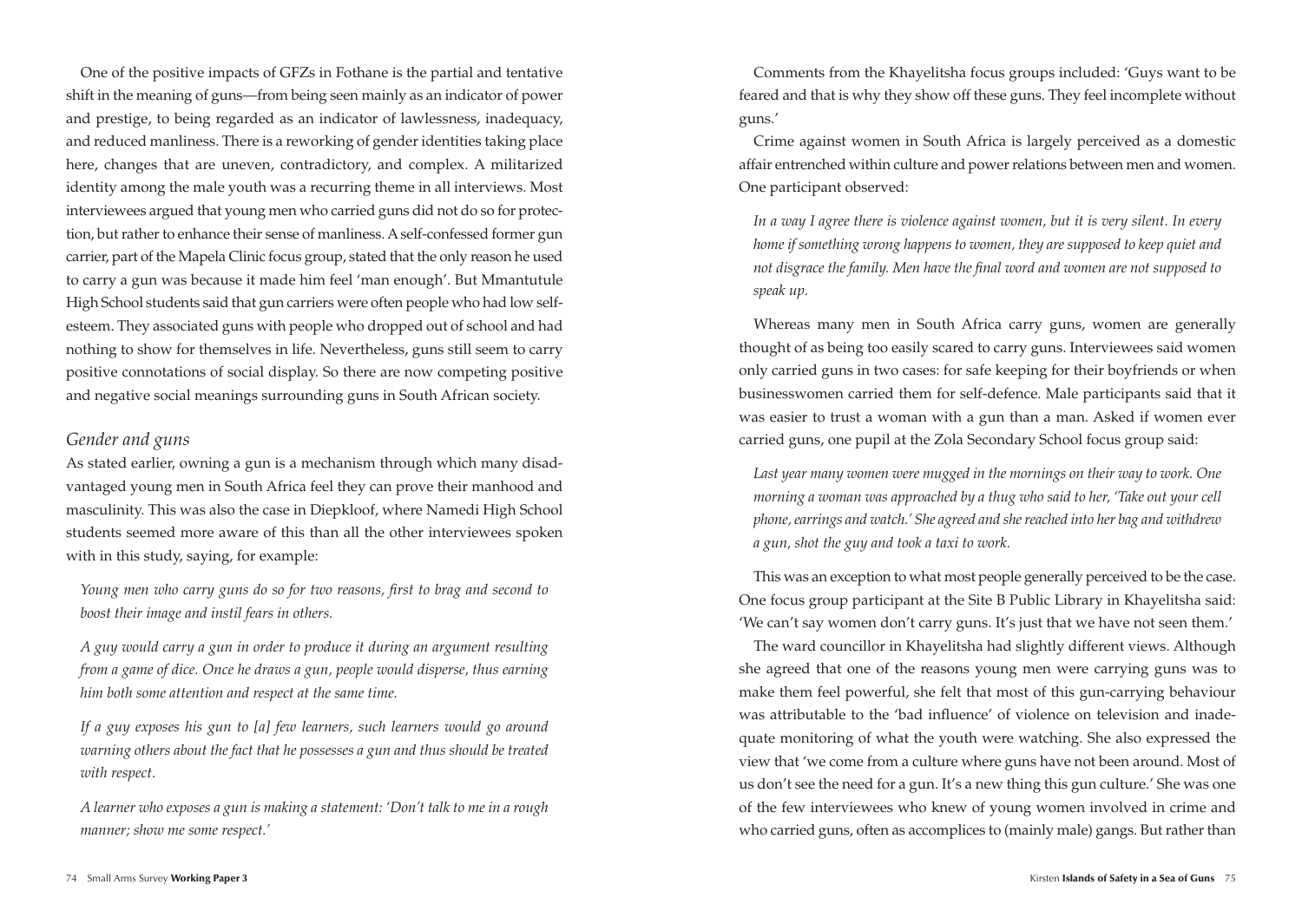viewing these women as seeking power through these actions, she regarded their behaviour as temporary, saying, 'they are just being silly and naughty. It will stop.'

### *Challenging the norm*

To some extent, the GFZs have achieved success in challenging the social acceptability of guns as a norm and, according to interviewees, in some instances, in reducing the carrying of guns in public, especially during the day. There are two examples to support this. The first relates to a young man who before GFZs were established was obsessed with carrying his uncle's guns. This young man, a participant of the Mapela Clinic focus group, explained:

*The introduction of Gun-free Zones has helped shape my attitude towards guns. Before the introduction of Gun-free Zones I used to steal my uncle's firearm and display it in public, bragging and threatening people. The workshops conducted by Gun-free South Africa and the establishment of Gun-free Zones have changed my attitude towards guns. I now feel embarrassed to carry a firearm in public. The most important lesson I have learnt is that guns facilitate family murders.* 

The second example relates to a conversation between two women who had participated in an initial stakeholder meeting to introduce the GFZ, as described by a participant in the Mapela Clinic focus group:

*I agree that Gun-free Zones have managed to stigmatize guns. I remember some time after the workshop a small boy was playing with a toy gun and one of the women who had attended the workshop at the tribal hall said to the boy's mother: 'You will be in trouble with people from Gun-free South Africa. Did you not hear what Gun-free South Africa people say about toy guns? If you buy him a toy gun today, he will grow up believing in guns and when he grows up he will buy a real gun.'* 

Because of the complex nature of the Diepkloof and Khayelitsha communities and factors that make them different from Fothane, including their high-density urban location, the greater demand for guns, the greater number of youth, and the weaker social cohesion there, GFZs have not succeeded in challenging the acceptance of guns as an acceptable societal norm to the same extent as

they have done in Fothane. Although Diepkloof consists of several different zones, people from different zones share some of the same amenities. For example, the Ekhaya Community Centre caters for people from different zones, as do the area's schools. Another factor differentiating this population centre from the other two in the study is the prior existence of a strong gun culture, which had its roots in the armed struggle against apartheid in the  $1980s$ .<sup>48</sup>

These factors have made it more difficult to challenge the social acceptance of guns in places such as Diepkloof and Khayelitsha. A striking finding of this study was the lack of knowledge about the potential dangers of guns among grade 11 students at Namedi High School. Although newspapers and television programmes in South Africa frequently contain articles and broadcast documentaries and debates about the dangers of guns, none of the students questioned for the study showed any awareness of these issues. Similarly, although adult patrons of the Kwa-Stadig Tavern were opposed to people bringing guns into a GFZ, none of the participants was able to reflect on the potential danger of firearms to the owner of the gun and to his or her family, except to acknowledge that police officers were often attacked by people who wanted to steal their guns.

## **Impact on social cohesion: Changes in community practice**

Fothane village is the case study that best illustrates the positive impact of GFZs on changes in social practice, such as the reduction in the public carrying of firearms and in the overall compliance with GFZs across all GFZ sites. One of the reasons for this is the strong social cohesion in this particular community, which can be defined as 'shared norms, values and understandings that facilitate cooperation within or among groups' (Cote and Healy, 2001, p. 4).

The difference in the effects of the GFZs recorded in Fothane and Diepkloof is partly attributable to the existence of strong social capital in Fothane. This is marked by social cohesion, shared norms and values, and a shared ethnic identity. The community, which is spread across 22 villages, is ruled by Chief Langa from the AmaNdebele tribe, but the majority of people living there are from the Bapedi tribe. Traditional authority still has an important role in the community, as evidenced by the fact that some criminal matters are still referred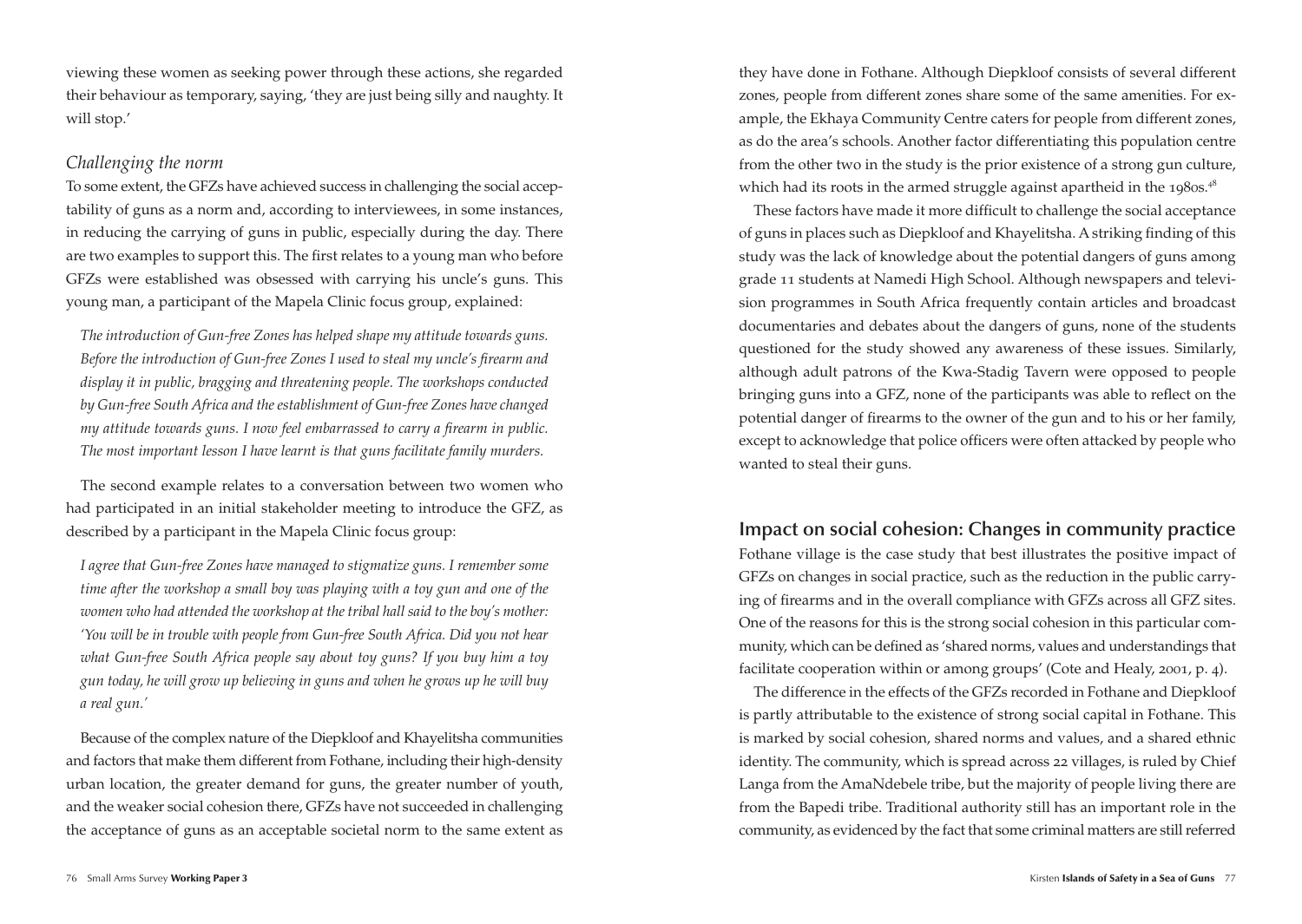to the tribal authority instead of to the police. The tribal authority serves as a symbol of unity and, as the process of establishing GFZs in Fothane showed, the tribal authority and other community structures form very strong formal networks through which projects such as GFZs can successfully be implemented.

A participant in the Mapela Clinic focus group described these changes in community practice:

*Gun-free South Africa and its Gun-free project helped us in three ways. First, to reduce the rate of gun violence, as it limits the number of places one can carry a gun in. Second, it taught gun owners about the potential dangers of guns to their owners, which include family suicide and the fact that gun carriers (including police officers) are often targeted for disarmament by thugs. Lastly, Gun-free South Africa taught us how to handle firearms by introducing the idea of a safe [in which] to store firearms.*

The other changes included an increased awareness of the danger of guns and of the need to limit their use. This was seen across all three case studies. Although there were some reservations about the efficacy of the GFZs, most informants reported a degree of compliance and support that suggest that the GFZs led to some real changes in community practice.

## IV. Conclusion

The key finding of this study is that GFZs are an effective community building mechanism. The GFZ campaign can be seen as a 'people driven' crime-prevention programme that demonstrates that crime prevention is not just a policing function, but requires a partnership approach involving civil society, communities, and the police. This is in line with post-apartheid state thinking about social transformation. The GFZ project also had a number of unintended consequences, including the provision for FFZs in the Firearms Control Act of 2000.

GFZs have the potential to educate and confront the paradox of guns: how in practice they subvert the very security that theoretically they offer. The GFZ initiative has contributed to demystifying guns as ultimate security providers by creating secure, ordered public spaces in a society in transition that is marked by deep-seated anxieties, tensions, and fears. The GFZs examined in this study had a positive impact on people's feelings of safety. This was expressed through concrete experiences such as a reduction in the number of gunshots heard and feelings of enhanced personal security in GFZs.

The GFZs examined did not act in isolation, but were dependent on a number of interrelated factors such as social cohesion, geographical location, community involvement, crime levels, and police practice. The impact of the GFZs was uneven across the three case studies and was most effective in socially cohesive communities and among groups with a sense of solidarity and interpersonal familiarity. The GFZ project also assisted in enhancing social cohesion and provided residents with a tangible means through which to express their commitment to a more safe and secure society.

The effective implementation of GFZs requires a strategic approach. This involves the identification of existing sympathetic constituencies, such as schools, churches, and health clinics, to lead the GFZ project at both the local and national levels. It also requires an understanding of how a community's context has an impact on both the implementation and enforcement of GFZs. For example, in more densely populated areas such as Diepkloof, focusing on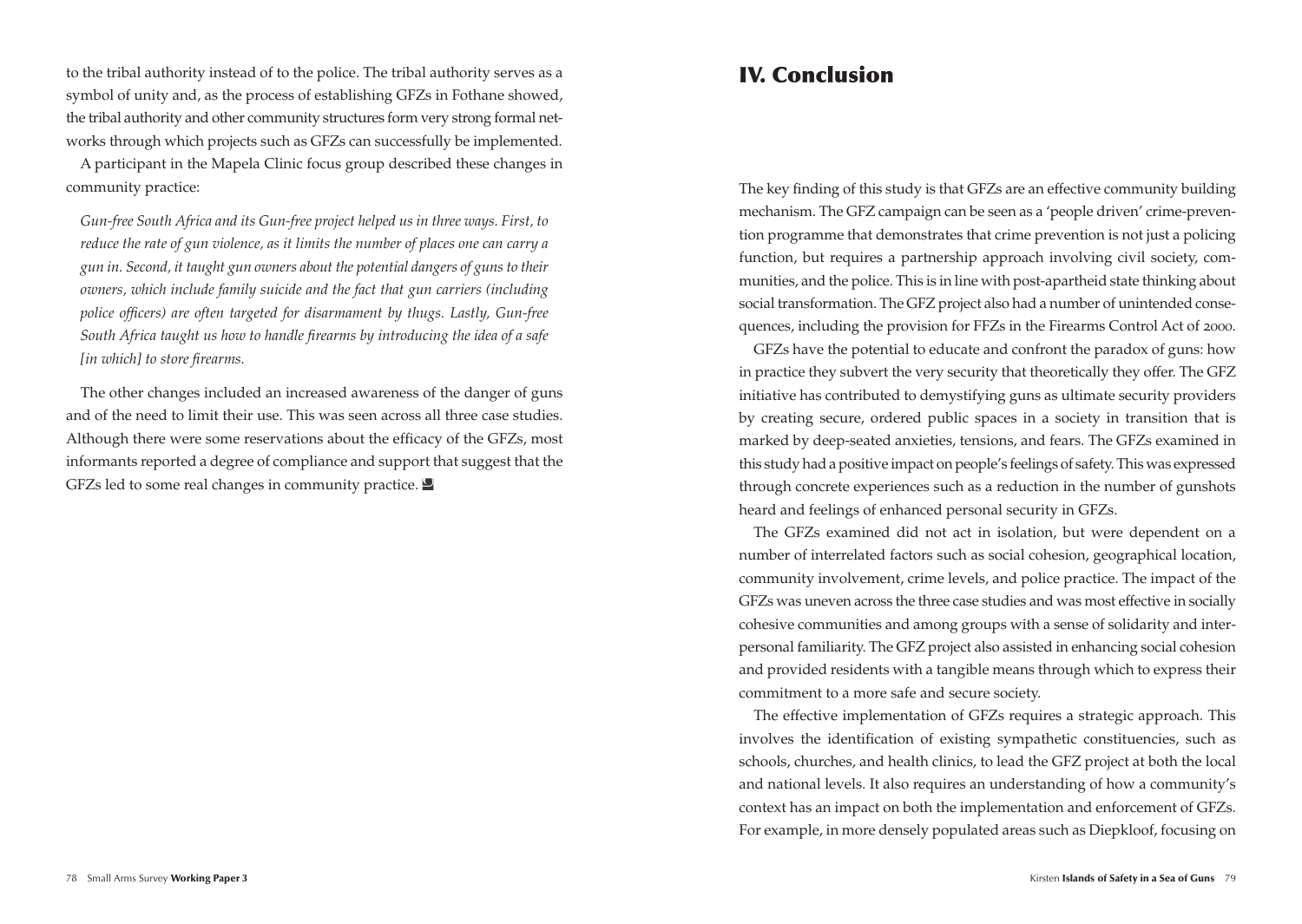a geographical zone rather than on specific constituencies, such as schools, may be more effective both in building community-based safety initiatives and in increasing public awareness of the gun issue.

Effective enforcement is critical to the success of GFZs, both in terms of building community solidarity and cohesion, and for increasing individuals' feelings of safety. Irrespective of the type of GFZ established, users of the GFZ space need assurance that the GFZ status is adhered to so that they can be certain that no guns will enter the GFZ. The research provides clear evidence of the importance of an inclusive, participatory approach to establishing GFZs. Not only does the GFZ project have the potential to build community-based safety initiatives, it also has the potential to build and give more impulse to the gun-free movement in South Africa.

Finally, the research suggests that the presence of a clearly identified leader for the GFZ programme, at both the national and local levels, is crucial for initiating and maintaining GFZs. A well-organized, well-resourced organization working in civil society, such as GFSA, needs to act as the lead agency in the GFZ project and must prioritize the establishment of more GFZs in order to sustain the existing GFZs and, in so doing, help build the gun-free movement, both in South Africa and elsewhere.

## Annexe 1 Focus group questions

#### **1. Knowledge**

(i) What do you know about the gun-free zones initiative in this community? (ii) How did you hear about GFZs? (iii) What does this sign mean to you? (iv) How long have you been coming to [this] place? And when was it declared as a GFZ? (iv) Have you been to any other GFZs in your area? (v) Can you name the GFZs in your area? (vi) Why do you think GFZs have been established in your area?

#### **2. Process**

(i) Do you know how the GFZ project was brought to this area? If so, describe what happened?

(ii) Who is involved in the gun-free zone project?

#### **3. Enforcement**

(i) How is this GFZ enforced?

(ii) Do you know if there is a policy or is anything written down?

(iii) What happens when you arrive at the GFZ?

(iv) Do you know if there have been incidents of people arriving with guns at a GFZ? And what has happened?

#### **4. Perceptions of consumers and community**

(i) What do other people who use the place, such as the learners, think about the place being a GFZ?

(ii) How do you feel about the GFZ project?

(iii) Have there been any complaints about the GFZs, and if so what have people said?

(iv) What do others in the community think about the GFZs?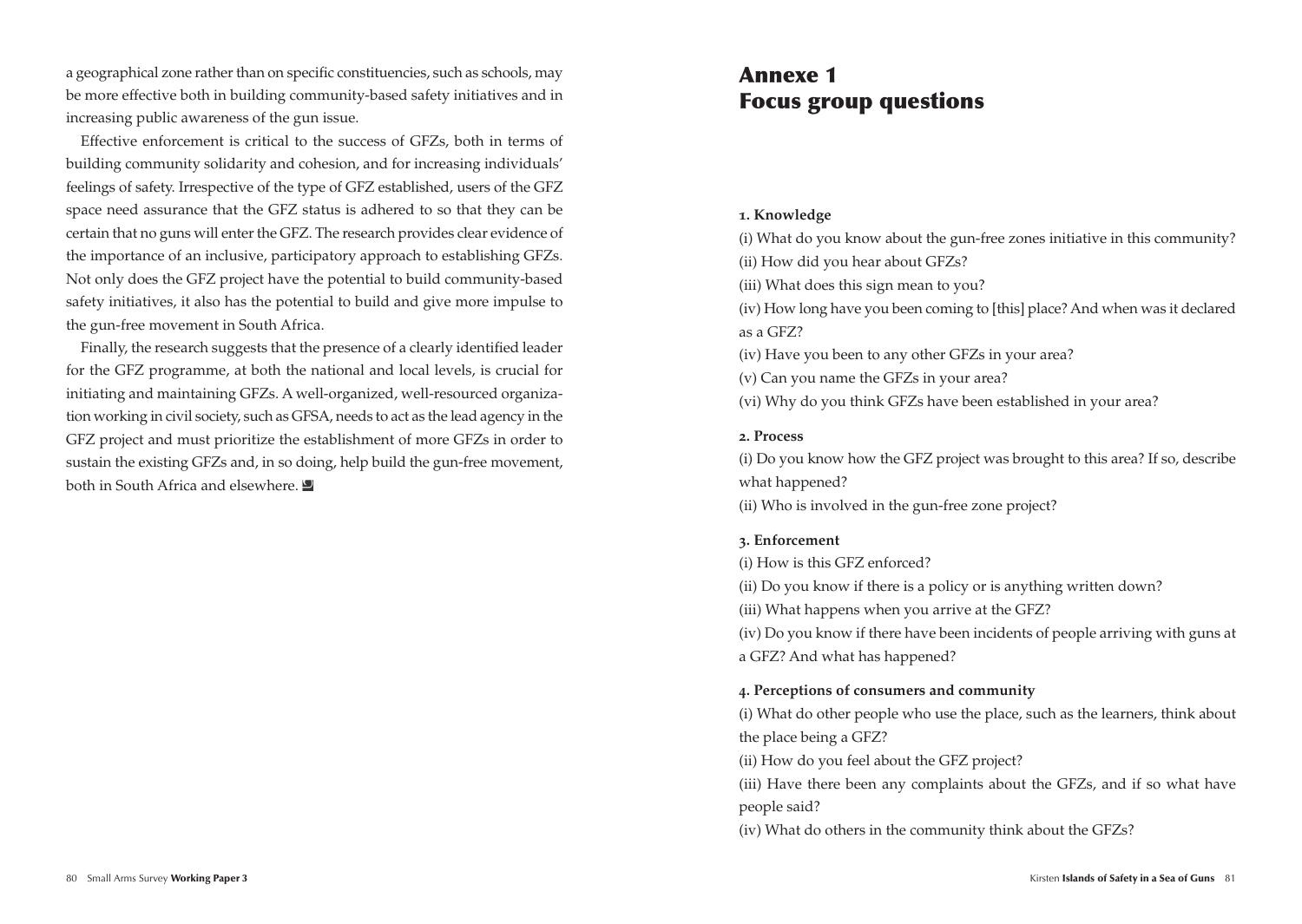### **5. Impact**

#### *(a) on the place (premises)*

(i) Has the GFZ project made a difference in your community? (ii) Say how it has made a difference, e.g. do more people come [to] the GFZs; do they interact differently in any way since the [start of the] GFZ project? (iii) Probe for social interactions and feelings of security, e.g. are people more relaxed, trusting, etc.?

*(b) on the community*

(i) Since the GFZ project has been in your area have you noticed that less people are carrying guns?

(ii) And has it had an impact on crime in your area? Say how.

#### **6. Support**

(i) What role have the police played in the GFZ project and what role do you think they should play?

(ii) What do you know about the organization Gun-free South Africa?

### **7. Community Practice**

(i) What kinds of crime take place in your area? *Probe for types of crime and incidence of gun violence.*

(ii) Do people in this area carry guns? *Explore who carries, young men, councilors, etc., and for what purpose*.

(iii) Where do the guns come from?

#### **8. Gender**

(i) What is the gender nature of the consumers of this GFZ? Is it mainly men, or women, or mixed?

(ii) Is there a problem of violence against women in this community? Say more about this and what weapons are used against women.

(iii) How do you see the relationship between men and firearms?

(iv) Should women be carrying guns?

## Annexe 2 List of people interviewed

| <b>Name</b>           | <b>Position</b>                                               | <b>Institution</b>                                  |
|-----------------------|---------------------------------------------------------------|-----------------------------------------------------|
| Hamilton Langa        | Ward 15 councillor in<br>Mogalakwena municipality             | ANC.                                                |
| Kenneth Khota         | GFSA activist and administra-<br>tor at Mantutule High School | <b>GESA</b>                                         |
| Abner Mangaba         | Youth activist and coordinator                                | Mahube Youth Development<br>Project                 |
| Samuel Kobela         | <b>GFSA</b> activist                                          | <b>GFSA</b>                                         |
| Sergeant Lucas Chokwe | Designated firearms officer<br>(DFO)                          | SAPS Firearms Unit at<br>Mahwelereng police station |
| Captain Piet Botha    | Head of the Crime Informa-<br>tion Analysis Centre            | SAPS, Mahwelereng police<br>station                 |
| George Thage          | Manager/Owner                                                 | Quick Motel                                         |
| Tavern consumer       | Patron                                                        | Individual                                          |
| Tavern consumer       | Patron                                                        | Individual                                          |
| Sister Onica Sebola   | Manager                                                       | Mapela Clinic                                       |
| Mr Abraham            | Manager                                                       | Community centre                                    |
| Mosima Sethoga        | Community development<br>officer                              | Community centre                                    |
| Development officer   | Development officer                                           | Community centre                                    |
| Focus group           | Patrons of Quick Motel                                        | n/a                                                 |
| Focus group           | Users of Mapela Clinic                                        | Community House-based<br>care workers               |
| Focus group           | Grade 11 students                                             | Mantutule High School                               |
| Thabiso Mollo         | GFSA activist; unemployed<br>youth                            | <b>GFSA</b>                                         |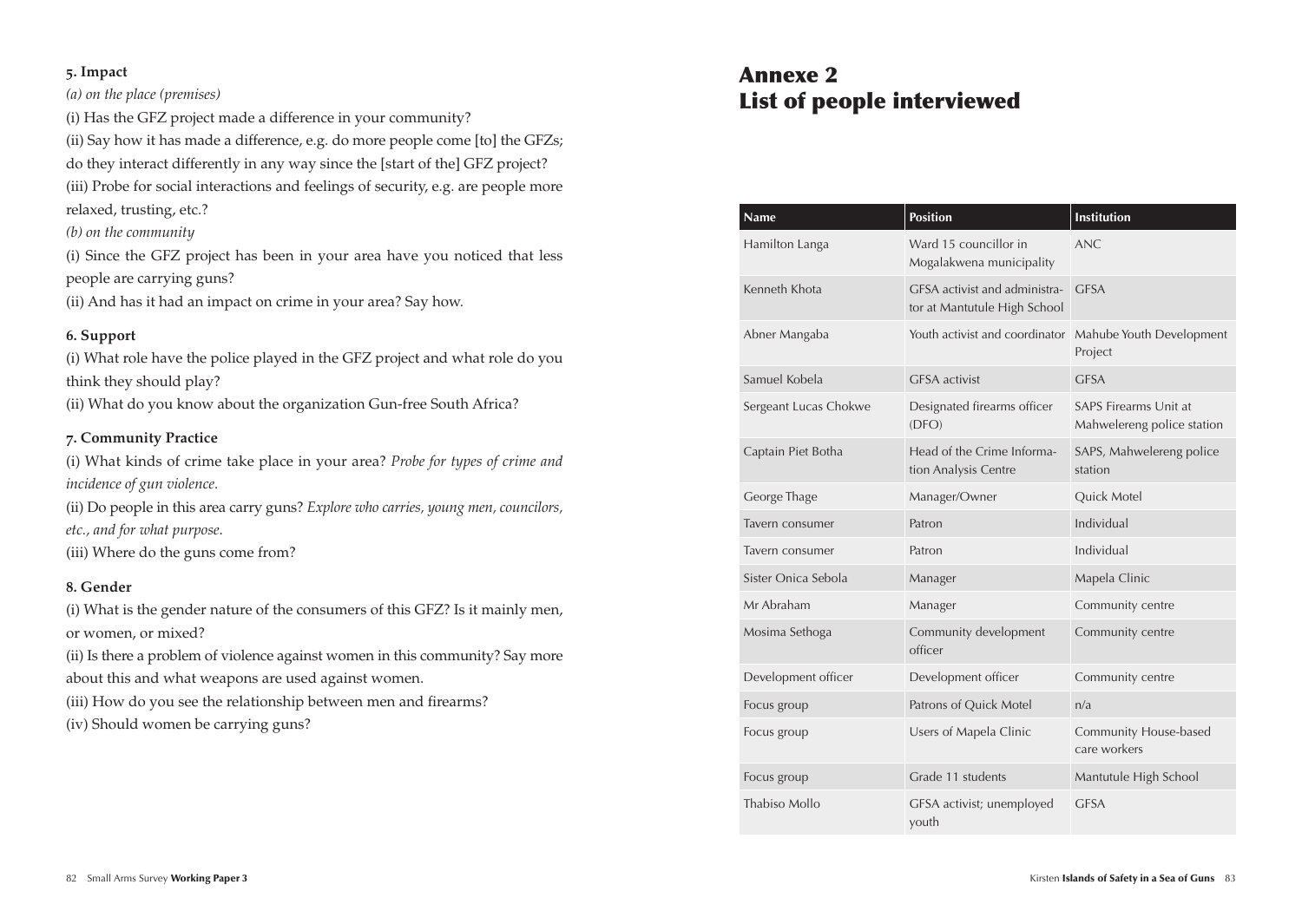| Sibongile Dlamini   | GFSA activist; unemployed                                                                                                                       | <b>GFSA</b>                       |
|---------------------|-------------------------------------------------------------------------------------------------------------------------------------------------|-----------------------------------|
| Sibonelo Motlhale   | Youth activist; unemployed                                                                                                                      | Diepkloof Youth Against<br>Crime  |
| Inspector Mpanthswa | Communications and educa-<br>tion officer                                                                                                       | SAPS, Diepkloof police<br>station |
| Councillor Zuma     | Ward 27 councillor, Diepkloof ANC<br>-includes Zone 4, Extension<br>Phase 1-3, and part of Zones<br>1, 5 & 6                                    |                                   |
| Habit Makhatini     | Administrator at the Diepkloof<br>Council Office; young man<br>of 25 who owns a gun                                                             | Individual                        |
| Ma Stadig           | Manager                                                                                                                                         | Kwa-Stadig Tavern                 |
| Female consumer     | Patron                                                                                                                                          | Individual                        |
| Female consumer     | Patron                                                                                                                                          | Individual                        |
| Principal           | Principal                                                                                                                                       | Namedi High School                |
| Educator            | Teacher                                                                                                                                         | Namedi High School                |
| Jonas Thage         | Manager                                                                                                                                         | Ekhaya Community Centre           |
| Female consumer     | Part of sewing cooperative                                                                                                                      | Ekhaya Community Centre           |
| Male consumer       | Patron                                                                                                                                          | Ekhaya Community Centre           |
| Sister Dawn         | Manager; sister in charge                                                                                                                       | Diepkloof TB Clinic               |
| Focus group         | Patrons of Kwa-Stadig Tavern                                                                                                                    | n/a                               |
| Focus group         | Grade 11 students                                                                                                                               | Namedi High School                |
| Focus group         | Body builders                                                                                                                                   | Ekhaya Community Centre           |
| Denis Matwa         | AIDS activist and programme<br>organizer                                                                                                        | Treatment Action Campaign         |
| Nkosiyabo Monqo     | GFSA activist and initiator of<br>GFZs in Khayelitsha                                                                                           | <b>GFSA</b>                       |
| Councillor Jonas    | Ward councillor in Khayelitsha ANC<br>covering Sites AT, ATB, BT,<br>BB, Thembani, Bukari, part of<br>Chris Hani section, and part<br>of Site C |                                   |

| Inspector Nkwitshi   | Head of partnership policing<br>in Crime Prevention, which<br>includes sector policing    | Khayelitsha police station in<br>Site C        |
|----------------------|-------------------------------------------------------------------------------------------|------------------------------------------------|
| Superintendent Abels | Acting head of Crime Preven-<br>tion, which includes the DFO<br>and Crime and Liquor Unit | Khayelitsha police station in<br>Site C        |
| Thembani Dyule       | GFSA fieldworker in Western<br>Cape                                                       | <b>GESA</b>                                    |
| <b>Boniswa</b>       | Female customer                                                                           | Pat's Tavern                                   |
| Mr Mabula            | Teacher                                                                                   | Zola Secondary School,<br>Khayelitsha          |
| Mr Bita              | Chair of School Governing<br>Body                                                         | Zola Secondary School,<br>Khayelitsha          |
| Tamara Qaba          | Initiator of GFZ at Site B<br>Clinic                                                      | <b>GFSA</b>                                    |
| Security guards      | Clinic                                                                                    | n/a                                            |
| Sister at clinic     | Clinic.                                                                                   | n/a                                            |
| Security guards      | Community centre                                                                          | n/a                                            |
| Mr Nkululeko         | Former chairperson of GFSA<br>in Khayelitsha                                              | <b>GFSA</b>                                    |
| Focus group          | Patrons at Pat's Tavern                                                                   | n/a                                            |
| Focus group          | Users at Site B Library                                                                   | n/a                                            |
| Focus group          | Grade 11 students at Zola<br>Secondary School, Khayelitsha                                | n/a                                            |
| Lihle Cwinya-Ai      | GFSA regional organizer in<br>KwaZulu-Natal                                               | <b>GFSA</b>                                    |
| Claire Taylor        | Previously GFSA communi-<br>cations and research officer                                  | Independent                                    |
| Benita Pavlicevic    | Manager of the FFZ schools<br>project                                                     | Consultant                                     |
| Joseph Dube          | Previously GFSA national<br>organizer                                                     | Amnesty International<br>campaigns coordinator |
| Supt. Joubert        | Illegal Firearms Unit                                                                     | <b>SAPS Headquarters</b>                       |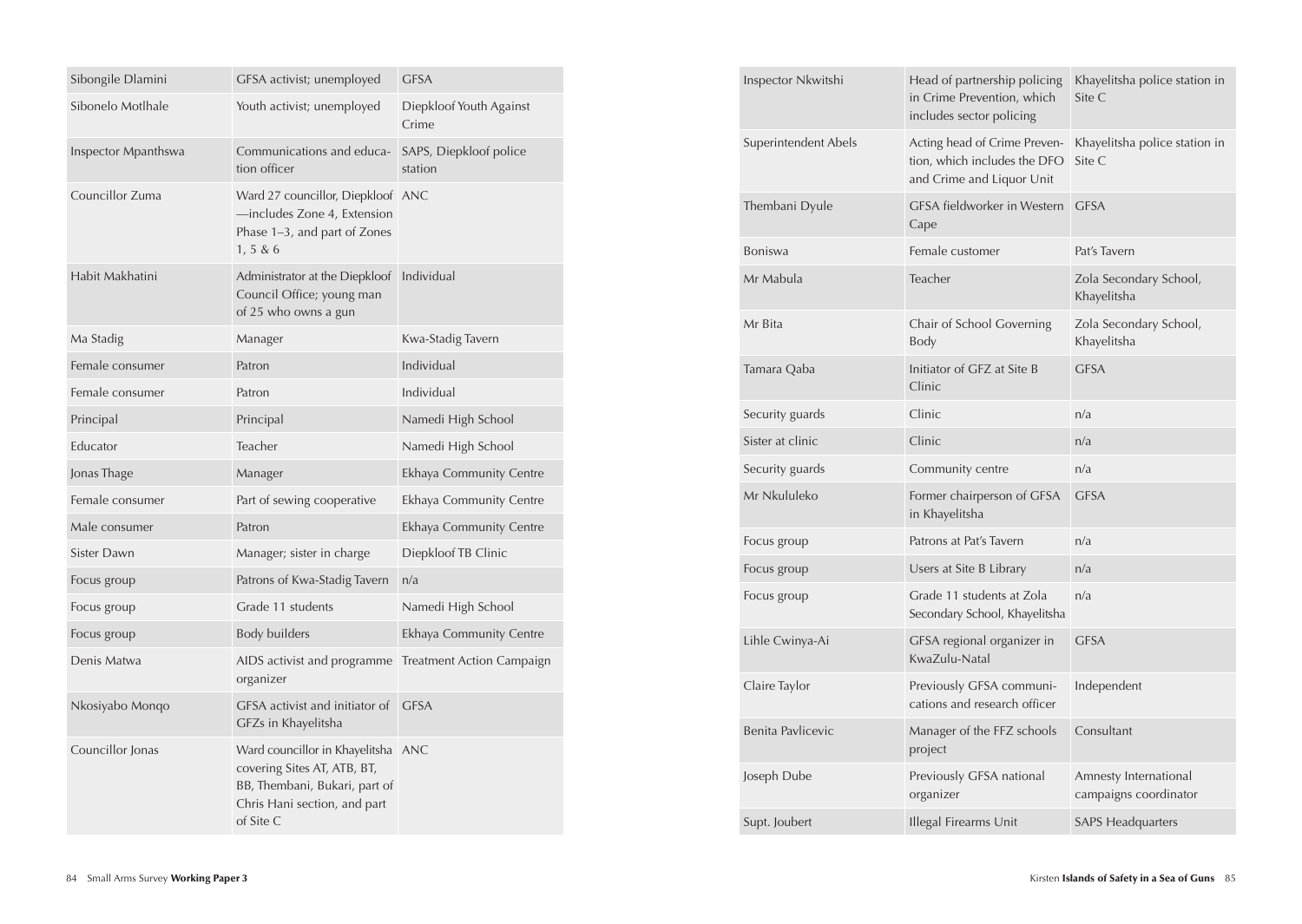## Annexe 3 GFSA's GFZ model



## Annexe 4 Church synod resolutions

## **Minutes of the Methodist Church of Southern Africa's Annual Conference**

Excerpted from Methodist Church of Southern Africa (1994).

### 28.4.2.14 Weaponry and Gunfree Campaign

Conference declares its belief that trust in deadly weapons is a sign of our failure to fashion a society free of violence and fear and that the only long-term answer to this problem lies in obeying God's teaching about caring humane relationships and respect for life.

### Conference:

- 1. Calls on all in civil society, especially Methodists, to turn away from owning firearms.
- 2. Requests the Government to ban private ownership of firearms.
- 3. Affirms the Gun-free South Africa Campaign designed to achieve the voluntary surrender of firearms and calls on all Methodists to participate in this campaign.
- 4. Directs our Ministers not to assist people to gain firearm licences.
- 5. Directs that no firearm be brought to worship services and other meetings of our Church.
- 6. Calls on toy manufacturers to stop manufacturing gun replicas of any kind.

Conference also calls on Methodists to work for the conversion of the arms industry in SA to the production of humane civilian products with due consideration to existing employment levels and/or adaptation of present skills.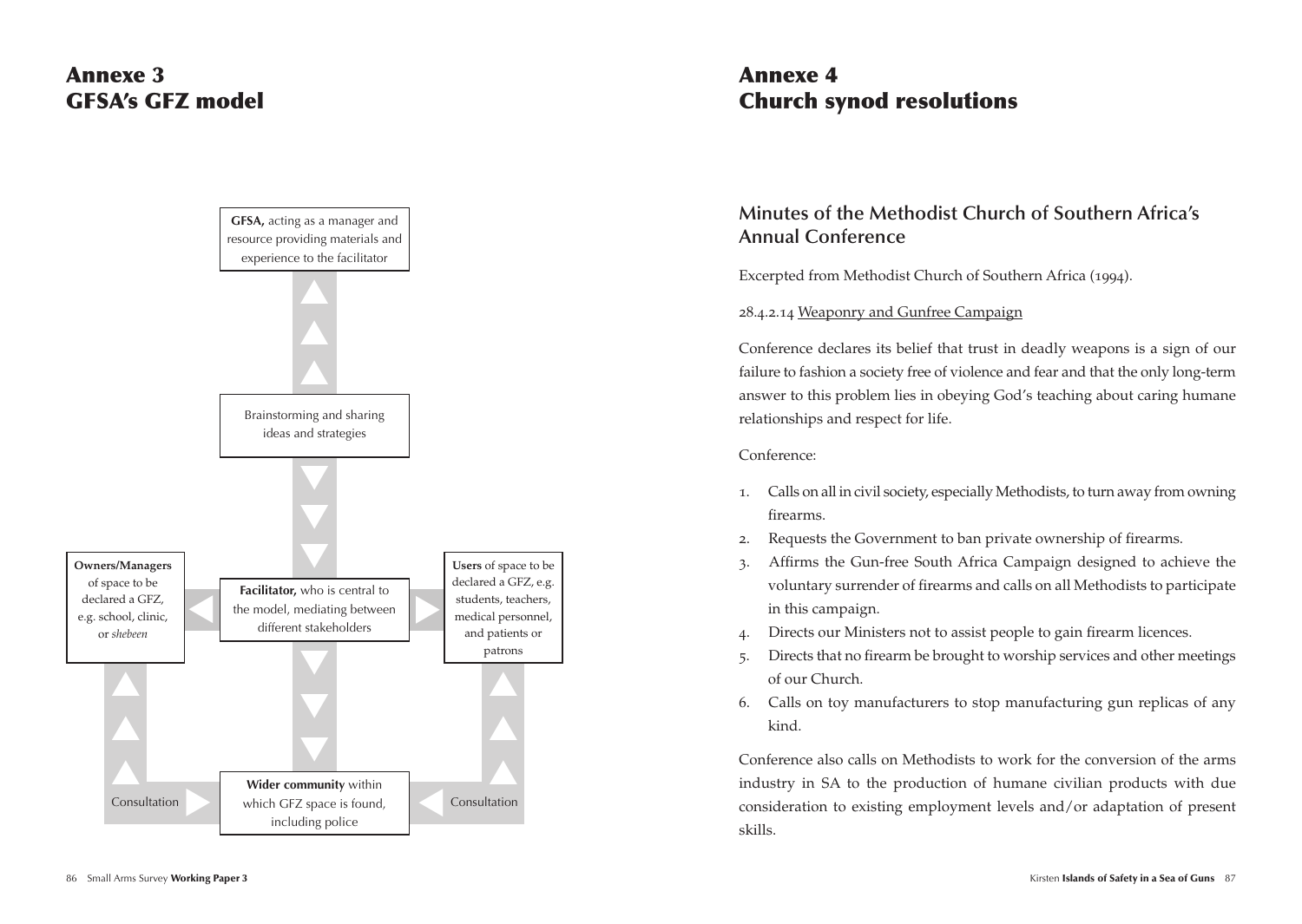## **Resolutions of the Provincial Synod of the Church of the Province of Southern Africa**

#### Excerpted from CPSA (1995).

Key resolutions are highlighted in bold (present author's emphasis).

#### 18 DISARMING THE MIND OF THE NATION

#### This synod

- 18.1. Notes with concern the climate of militarisation that still exists within the nations of southern Africa and its pervasive influence on all aspects of people's lives, together with the role it plays in promoting the current culture of violence;
- 18.2. Commends the governments of countries within the geographical boundaries of the CPSA for their initiatives to counter the climate of militarisation. In particular we commend the South African Government of National Unity for the Cameron report and its decision to place arms sales under the authority of the special Cabinet committee. We call upon the said government to extend this committee by allowing for the active participation in that committee of religious leaders;
- 18.3. Commends the Governments of Mozambique, Namibia and Angola on their initiatives in establishing demining programmes within their countries;
- 18.4. Calls upon all governments throughout the world to ban the manufacturing, storing, exporting, importing, giving and use of landmines, letter bombs and similar devices;
- 18.5. Calls upon all government and donor agencies to contribute more generously towards demining programmes in the various countries affected by landmines;
- **18.6. Calls upon the South African Government of National Unity to move towards the abolition or drastic curtailment of firearms possessed by civilians through the introduction of such legislation and measures as will make it increasingly difficult for civilians to possess a firearm. Only by reducing the number of firearms and the right of people to own and use them can the spiral of violence be halted.**
- 18.7. Notes with appreciation the decision by the South African Government to place a total ban on dealing in landmines and requests the Metropolitan to convey this to the President of the RSA [Republic of South Africa] and the Minister of Defence, while reiterating its view that no landmine whatsoever should be manufactured in the RSA;
- **18.8. Declares all churches in the CPSA "A Gun-free Zone". Calls on its members through diocesan structures and at parochial level to publicize and support the Gun-free Campaign started in 1993, and to support the Gun-free Zone Campaign, details of which will be available on CPSANET.**

**Challenges its members to surrender their guns together with their licences to the police.**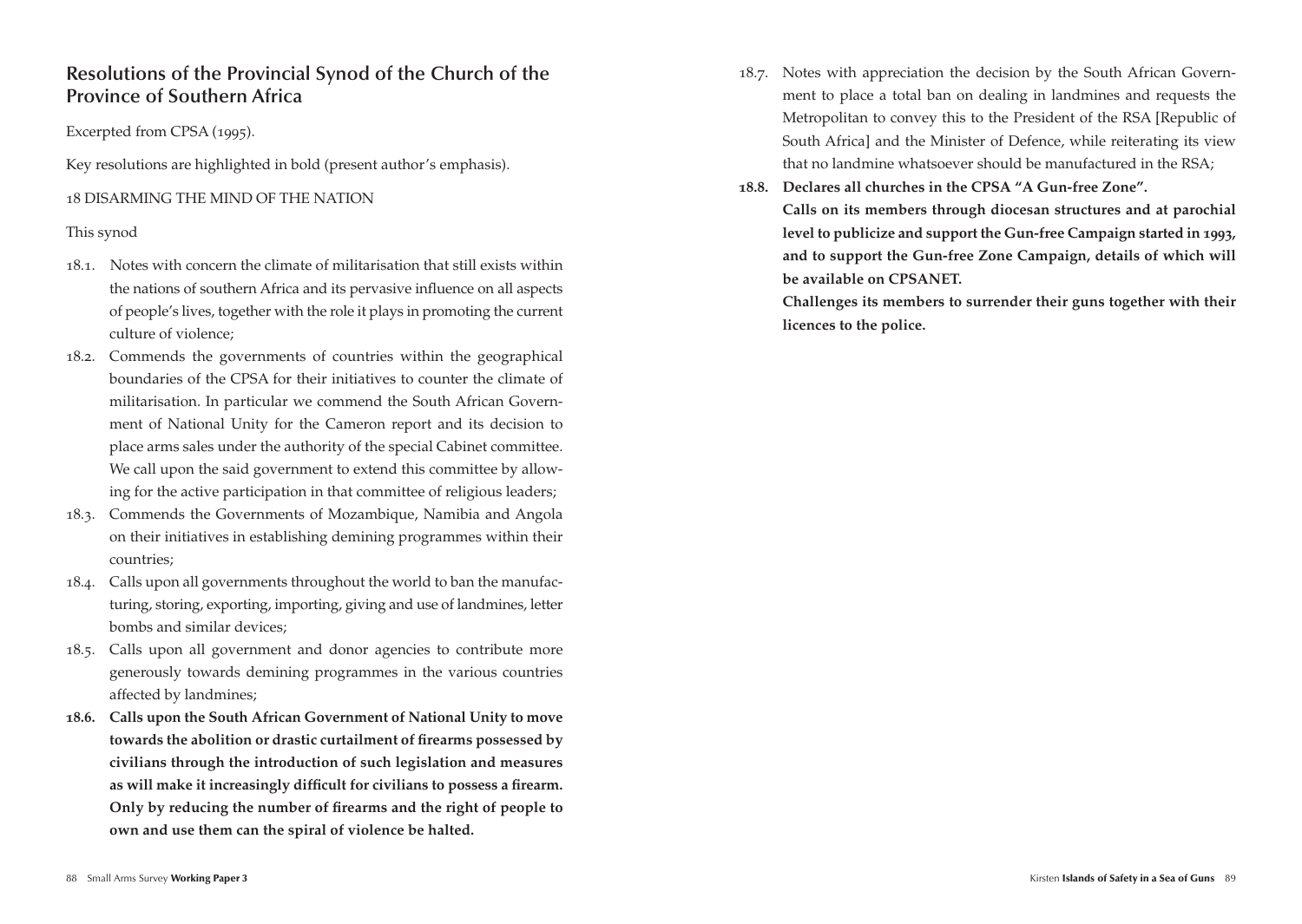## Annexe 5 Cape Town City Council proposed policy relating to declaring certain Council premises Gun-free Zones

- 1. As many Council premises as possible should be declared Firearm-free Zones under terms of provisions of Section 140 (1) of the Firearms Control Act, 2000 (Act No. 60/2000).
- 2. Applications to the Minister of Safety and Security relating to (1) above will be made subject to available financial and human resources as well as the suitability of the premises to be effectively managed as such.
- 3. As a point of departure, the Minister of Safety and Security is to be requested to declare the following premises as Firearm-free Zones: The Executive Chambers

The Office of the City Police Chief

4. All City Clinics be declared Gun-free Zones and once adequate systems are in place, consideration be given to declaring all City Clinics Firearmfree Zones.

The declaration of Clinics as FFZs will be subject to the results of an extensive consultation process to determine which clinics should first be accommodated in relation to availability of Council Security Staff.

- 5. All Council premises accommodating Sub-Council chambers and associated offices as well as all Integrated Service Centres (ISC) are to be declared Gun-free Zones with full enforcement measures and not Firearm-free Zones due to the fact that these premises will be difficult to manage as FFZs.
- 6. All Council Cash offices are to be declared Gun-free Zones that are based solely on trust, with the proviso that these offices be inspected on an individual basis in an effort to identify those that in fact can be declared FFZs. Cash offices that are identified as such are to be declared FFZs.
- 7. Other Council premises such as Finance and Housing offices where the absence of firearms are regarded as essential be declared [*sic*] Firearm-free Zones or Gun-free Zones with full enforcement measures, inclusive of security guards and metal detectors, in terms of the principles established in  $(1)$  and  $(2)$  above.
- 8. Council premises where it is deemed necessary to inform the public that firearms are unwelcome, to be declared Gun-free Zones without installation of equipment and deployment of staff.
- 9. No firearm-owner to be expected to hand in his/her weapons for safekeeping on Council premises if full enforcement measures that are aimed at keeping the area firearm-free are not in place.
- 10. Proper signage to be displayed at the entrance to all Firearm-free Zones and Gun-free Zones for purposes of informing entrants of the status of the area.
- 11. Full enforcement measures to be regarded as active point duty by security officers as well as the utilization of metal detectors and firearm safes.
- 12. The City manager is mandated to apply to the Minister of Safety and Security to declare premises provided for in this policy as Firearm-free Zones.
- 13. Operational procedures to be performed at Gun-free Zones and Firearmfree Zones inter alia include the following:

(a) Entrants to controlled areas will be required to hand in their firearms when entering Gun-free Zones that provide for full enforcement measures as well as areas declared by the Minister of Safety and Security as Firearm-free Zones in terms of the Firearms Control Act, 2000 (Act No. 60 of 2000).

(b) Firearms to be stored in individual gun safes designed to hold only one handgun.

(c) Gun safes are to be 'dual keyed' with the result that neither the Security staff nor the gun owner can access the safe without the other being present. The owner of the firearm to keep the second safe key in his/her possession until such time that he/she retrieves the weapon. (d) The necessary procedures with regard to the operation of Firearm-free Zones and Gun-free Zones such as registers to be developed, implemented and maintained.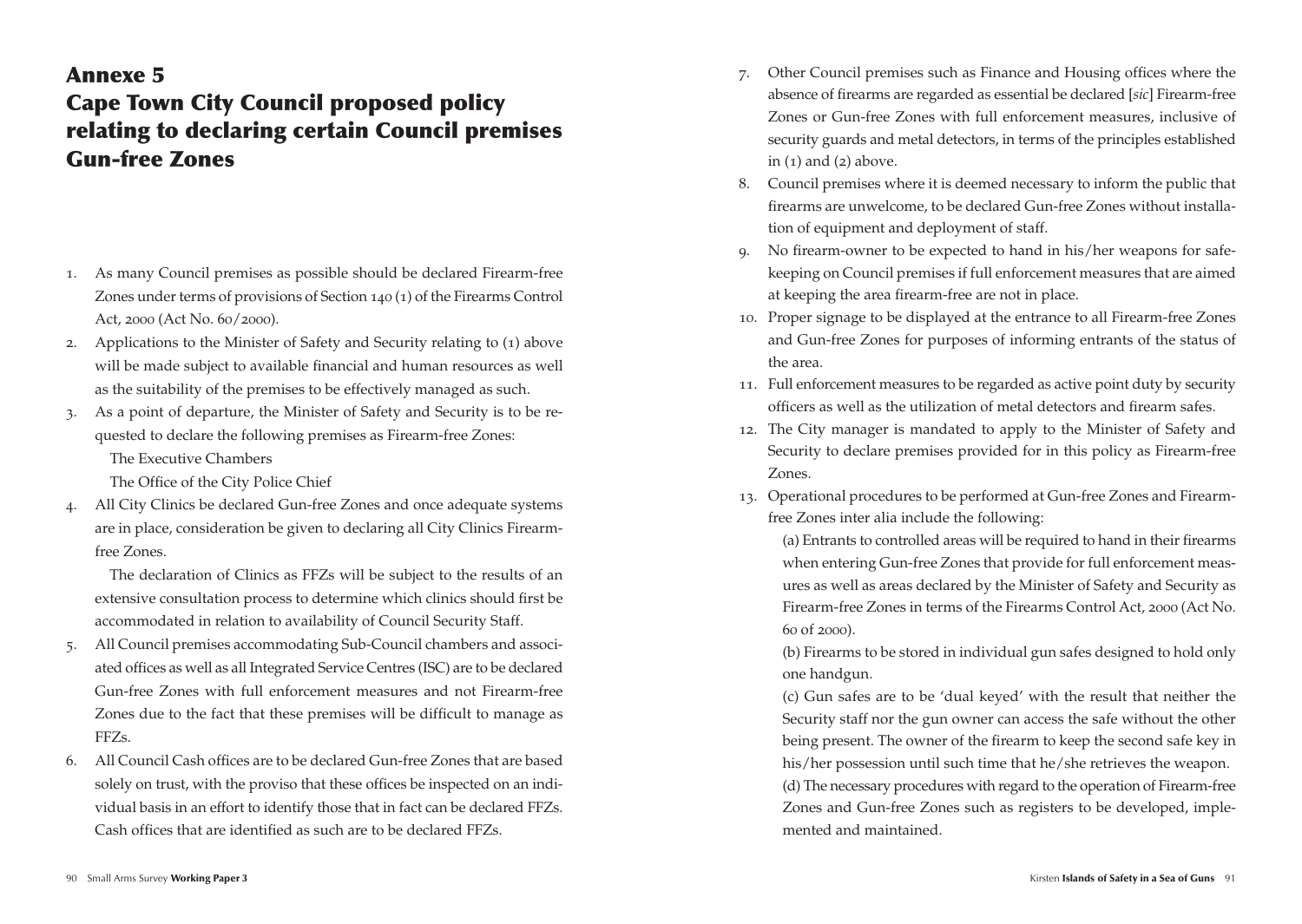## **Endnotes**

- 1 The Tiisa Thuto ('We Strengthen Education') schools project is a crime-prevention project and a joint initiative by NGOs, government, and Business Against Crime.
- 2 This is a ratio of 106 firearms for every 1,000 people. This figure is based on the 1999 midyear population estimate of 43 million (Chetty, 2000, p. 32).
- 3 Data covering the period 1 January to 31 December 2003. The percentages are from deaths registered across seven of South Africa's nine provinces, with a total of 24,600 non-natural deaths recorded, which represents at least 35 per cent of all injury deaths.
- 4 Interview with Superintendent Joubert, SAPS Serious Crime Unit, Pretoria, 13 September 2004.
- 5 Ibid.
- 6 No prices were available for the Western Cape Province, but all other provinces were covered. ZAR  $6.52 =$  USD 1 (rate as at 31 August 2005).
- 7 Interview with Superintendent Joubert, SAPS Serious Crime Unit, Pretoria, 13 September 2004.
- 8 Interview with Rev. Dr Peter Storey, Cape Town, October 2002. Storey was one of several high-profile national religious leaders during the apartheid era and was heavily involved in the peace process leading up to the elections in South Africa in 1994.
- 9 Ibid.
- 10 Self-defence units was the term given to paramilitary groups of young black men and women whose aim was to protect black communities from the security forces of the apartheid state. They were loosely affiliated to the armed wing of the ANC.
- 11 Interview with Jay Naidoo, a leading trade unionist during the 1980s and general secretary of the Congress of South African Trade Unions (COSATU) from 1986 until 1990. He served in the first post-apartheid government under President Nelson Mandela and is now a businessman.
- 12 Interview with Storey, op. cit.
- 13 Interviews with two GFSA activists and ex-employees, Joseph Dube (national organizer) and Claire Taylor (communications co-ordinator), October 2004, Cape Town.
- 14 GFSA has a database of more than 400 GFZs spread across eight of South Africa's nine provinces, with the exception of the Northern Cape. The database mainly covers community-based GFZs and does not include many of the national government buildings, banks, corporate offices, and churches that have been declared GFZs. The database consists of those institutions and individuals that have registered with GFSA. GFSA activists gather this information. In Gauteng Province, GFZs are found in central Johannesburg, Joubert Park, Diepkloof, Meadowlands, Pimville; in Vereeniging, Sebokeng, Boipatong, Orange Farm, and Bophelong in the Vaal; and in Geluksdal, Tsakane, and Brakpan on the East Rand. In the Tshwane Metropole there are GFZs in Atteridgeville, Garankuwa, Mamelodi, and Sunnyside. In Western Cape

Province, GFZs are found in Observatory, Cross Roads, Khayelitsha, Mowbray, Mitchells Plain, Elsies River, Nyanga, Phillipi, Lavender Hill, Bellville, Rondebosch, Retreat, Wynberg, Claremont, Salt River, and Woodstock. In Limpopo Province, GFZs are found in Polokwane, Mokopane, Fothane, Mapela, and Thohoyandou.

- 15 The publication of a bill is the first phase in the parliamentary process of making new law. Typically, a parliamentary committee receives written submissions on the bill, and public hearings are then held at which oral presentations are made. After this, the committee can make changes to the bill, and then submits it to Parliament for a second reading. If the bill is approved by Parliament, it is enacted, becoming a law or an Act.
- 16 This phrase, using a form of township slang, has its roots in the isiZulu language.
- 17 According to section 140 of the FCA, the minister may declare any premises or category of premises to be an FFZ. In terms of this declaration, no person may allow, carry, or store any firearm or ammunition in an FFZ.
- 18 There are 20 villages under the jurisdiction of the Mapela district, of which Fothane is one. The others are Sandsloot, Malepetleke, Phafola, Hans, Ga Chokoe, Mohlotlo, Ga Matlou, Ga Molekane, Rooival, Ga Chaba, Danisani, Machikiri, Ga Pila, Ga Mokaba, Scheming, Mashahleng, Sekuruwe, Ga Mabusela, and Ditlotswane.
- 19 In an informal conversation, one nurse revealed that although she was happy to be working closer to her home, her move to Mapela Clinic meant a major change in her job. This was because she had moved from a hospital where the doctor was responsible for making diagnoses to a clinic where she had to do the diagnoses herself.
- 20 Interview with the ANC ward councillor for Ward 27, Mr Zuma.
- 21 SAPS annual report 2004 at www.saps.gov.org. Crime in the RSA for the period April to March 1994/95 to 2003/2004. Station: Diepkloof.
- 22 SAPS annual report 2004 at www.saps.gov.org. Crime in the RSA for the period April to March 1994/95 to 2003/2004. Station: Diepkloof.
- 23 The October 2004 statistics (the latest figures available at the time of the interview) show that 9,735 patients visited the clinic in October.
- 24 '*Stadig*' is an Afrikaans word meaning 'slow'. According to the tavern owner, her late husband was a very slow person, which earned him the nickname 'Stadig'. *Kwa* means 'at the place of', thus Kwa-Stadig means 'at the place of Stadig'.
- 25 'Comrades' was the name used to describe the youth activists (most of whom were high school students) who, apart from organizing against the apartheid government, also organized against criminals. In some cases they set up people's courts to discipline criminals, suspected police informers, and collaborators.
- 26 During the interview with the principal of Namedi High School, the deputy principal came into the principal's office to report on two boys not wearing school uniform who were on the school premises. She added that the two boys were not following the day's school programme. 'When I asked them why they were not in school uniform, they responded by stating that their enemies are waiting for them outside the school gate, hence they have to use private clothes to disguise their identity', the deputy principal said. She further informed the principal that she was going to release the two boys for a week to allow them to solve their problem. Her argument was that the lack of cooperation from the two boys had the potential to distract other pupils. 'They will also give other learners an impression that they can come to school without putting on a school uniform', she said.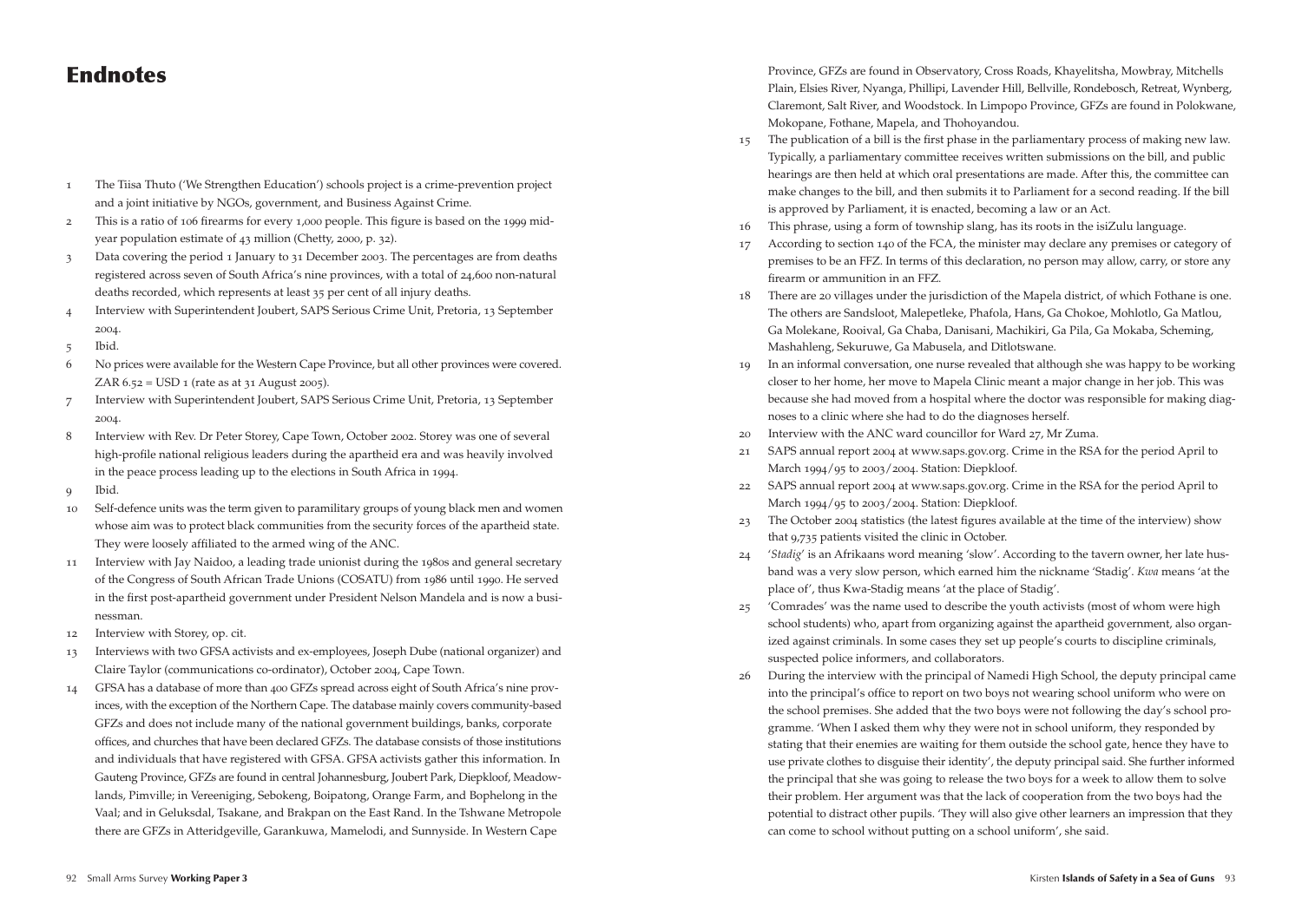- 27 Khayelitsha is a Xhosa word meaning, 'new home': many people thought that they were getting new homes when they were forcibly removed and relocated to townships.
- 28 Harare, Maccasar, Makhaya, Town 2, Thembani, Site B, Site C, and Khayelitsha make up the township of Khayelitsha.
- 29 Statistics taken from the SAPS annual report released on 21 September 2004 (SAPS, 2004) and *Sunday Times* (2004).
- 30 Raji Matshedisho had difficulty getting a coherent picture of the process of declaring community halls GFZs. At one Site C community hall he contacted Mr Skili, the caretaker. Raji said: 'I asked him about the Gun Free Zone project. He knew nothing about it. I showed him the Gun Free Zone symbol. He said that he had never seen the sign before. He told me that there were two Site C community halls; the old one at which he was the caretaker and the new one in which Mr Gani was the caretaker. He then referred me to Mr Gani and asked me to come back to him to explain about this Gun Free Zone thing and why his hall had no such sign.'

Raji continued: 'the new hall has two Gun Free Zone symbols at the main entrance. One reads: "Leave your fear at the door" and the other reads "This is a gun free zone." I asked Mr Gani about the Gun Free Zone project and he said that he had no idea [about it]. I showed him the symbol and he recognized it but said that he did not know what it meant. He then gave me a number to call Mr Ndulukazi who is at the city council offices in Khayelitsha. He also had no idea about the Gun Free Zone project.

'I also spoke to people around the hall about the project and the symbols. No one knew about the project but recognized the sign and its meaning: that people are not supposed to come in with guns. I asked them if they knew who put the signs at the entrance. They told me that the city council put the symbols there. They also told me that they wished I could give them answers to the question I was asking them.

'The Oliver Tambo Community Hall (Site C) had no GFZ signs except the no-smoking sign [*sic*]. I asked the security/receptionist about the Gun Free Zone project. He had no idea except to say that all the halls in Khayelitsha are weapons-free zones. I then asked him about the Gun Free Zone symbols. He said that he recognized the symbols. I asked why the hall had no signs. He said that not all of them have signs because some of the signs have worn off. I did not believe him because Oliver Tambo Hall is relatively new: even its brass plaque still shines. He then told me to contact Mr Gani.'

The researcher then visited the city council offices in Khayelitsha. He made enquiries and no one was able to assist him. The council offices also had no Gun Free Zone symbols or any written prohibition on weapons in the premises. Neither the City Police nor the manager of the Social Crime Prevention Project knew about the Gun Free Zones project in Khayelitsha. They knew about the Firearms Control Act of 2000 and mentioned that the City Police force was working with the metropolitan council on a proposed policy to declare certain council premises Gun Free Zones.

- 31 In the NIMSS (2004) report, 43 per cent of firearm murder victims had positive blood alcohol content levels, indicating alcohol abuse. This was in a national sample of 4,077 murder victims.
- 32 Although both taverns and *shebeens* are drinking places or bars, they differ in nature. Taverns are legally registered outlets for the sale of alcoholic beverages, whereas *shebeens* are not, and are thus illegal.
- 33 What is a gun-free zone?
	- In a gun-free zone no firearms are allowed
	- Gun carriers must declare their firearms at reception on arrival
	- Gun-free zones are intended to help protect people who live and work in them
	- Don't you feel safer in a place where you know that nobody is carrying a gun?
- 34 The GFSA director and national organizer were present at this stakeholder meeting, which was attended by approximately 80 people, including the tribal chief and members of her tribal council.
- 35 Interview with Sister Onica Sebola of the Mapela Clinic, July 2004.
- 36 Joseph Dube was employed by GFSA in 1996 as a part-time fieldworker. His primary task was to implement the GFZ project at grass-roots level. In 1998 he was employed full time by GFSA and in 1999 he was promoted to the position of national organizer. He played a key role throughout his eight years with GFSA in the conceptualization, adaptation, and implementation of the GFZ campaign.
- 37 Mapela Clinic focus group, July 2004.
- 38 Namedi High School focus group, August 2004.
- 39 Kwa-Stadig tavern focus group, October 2004.
- 40 In terms of the FCA, the firearm needs to be in the possession of the licensed owner at all times, unless stored in a safe. So it is an offence to keep someone else's weapon.
- 41 The owner, keen on reinforcing his earlier view (given during the interview), told the researcher that even though the gun was visible, no one would bother to inform him (the owner) and that it was his responsibility to confront the gun carrier. The researcher left the premises at 9.50 p.m., before the owner confronted the gun carrier, which casts doubts on the owner's willingness to enforce the gun-free status of Quick Motel. He had been there since 6pm.
- 42 This is a form of prostitution, but because the girls are under age, it is regarded as statutory rape.
- 43 Interview with Mapela police officer, July 2004.
- 44 For example, since most of the priests and ministers of the local churches are not residents of Fothane, anyone with some recognized status in the community can be asked to perform religious duties, such as presiding over a funeral. While in Fothane on a Friday in the company of a local teacher, a member of the research team met a local school principal who informed his colleague (the school teacher accompanying the researcher) that he was preparing to stand in for a religious minister who could not make it to a night vigil.
- 45 Kwa-Stadig tavern focus group, October 2004.
- 46 Namedi High School focus group, October 2004.
- 47 In Fothane there is no evidence of the existence of formal gangs. It seems that individual young men use guns to cooperate on an ad hoc basis or operate as individuals. Interviewees also reported that in most cases a group of young men uses one gun to attack. Usually a gang would be in possession of multiple weapons.
- 48 In the late 1980s, after the ANC called on the black population to make the country 'ungovernable', the 'youth' frequently attacked security officers in order to take their guns. There was also a culture of car-jacking, which involved attacking delivery vehicles belonging to white-owned companies at gunpoint. Delivery vans entering townships were thus considered legitimate targets. In some cases cars belonging to local residents were also attacked, hence motorists started to buy bumper stickers that carried slogans such as I ♥ SOWETO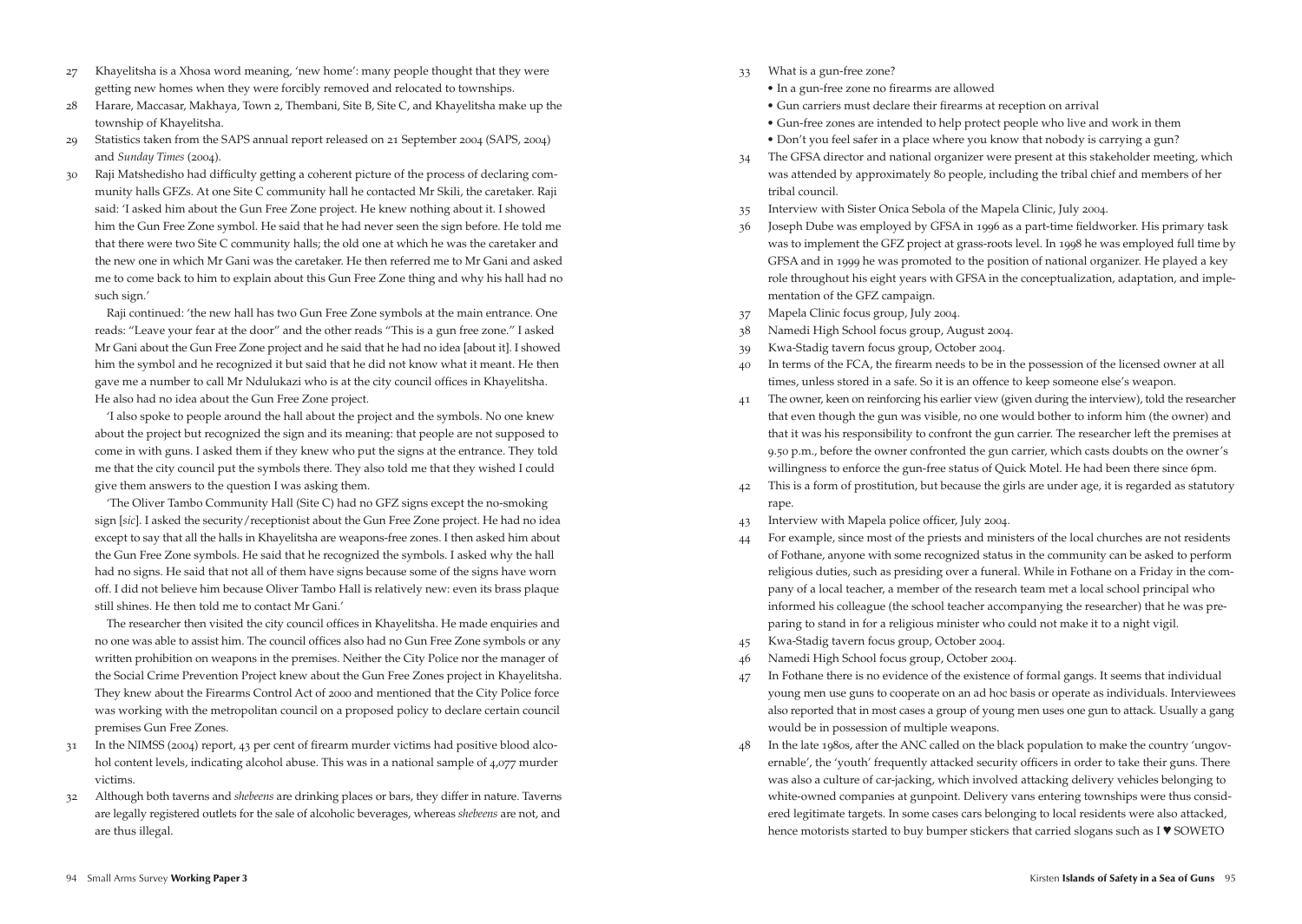and I ♥ ALEXANDRA (a township to the north of Johannesburg) in order to make their cars easily identifiable as belonging to locals. Although some argued that car-jacking was part of the struggle against apartheid, some criminal elements hid behind the label of a war for liberation in order to carry out car-jackings.

## **Bibliography**

- Albrecht, T. L., G. M. Johnson, and J. B. Walther. 1993. 'Understanding Communication Process in Focus Groups.' In D. L. Morgan, ed., *Successful Focus Groups*. Newbury Park: Sage.
- BICC (Bonn International Center for Conversion). 1997. *Conversion Survey 1997: Global Disarmament and Disposal of Surplus Weapons*. Oxford: Oxford University Press.

Centre for Humanitarian Dialogue. 2003. *Putting People First: Human Security Perspectives on Small Arms Availability and Misuse.* Geneva. July.

- Chetty, R., ed. 2000. *Firearm Use and Distribution in South Africa*. Pretoria: National Secretariat for Safety and Security, National Crime Prevention Centre.
- CPSA (Church of the Province of Southern Africa). 1995. *Provincial Synod Resolutions*. Johannesburg: University of the Witwatersrand Library, Historical Papers: AB2527 CPSA.
- Cock, J. 1997. 'Deadly Symbolism of the Gun.' *Weekly Mail* (Johannesburg). 21–27 February, p. 24–25.
- ——. 2001. 'Butterfly Wings and Green Shoots: The Impact of Peace Organisations in Southern Africa.' *Track Two*, Vol. 10. Cape Town: Centre for Conflict Resolution.
- —— and Laurie Nathan, eds. 1989. *War and Society: The Militarisation of South Africa*. Cape Town: David Philip.
- Cote, S. and T. Healy. 2001. *The Well-Being of Nations: The Role of Human and Social Capital.* Paris: OECD.
- De Villiers, S. 2001. *A People's Government. The People's Voice. A Review of Public Participation in the Law and Policy-Making Process in South Africa.* Cape Town: Parliamentary Support Programme.

Faltas, Sami and Wolf-Christian Paes. 2004. *Exchanging Guns for Tools: The TAE Approach to Practical Disarmament. An Assessment of the TAE Project in Mozambique*. BICC Brief No. 29. Bonn: BICC.

- GFSA (Gun-free South Africa). 1994. 'Calling for a Gun-free South Africa.' Campaign pamphlet. Johannesburg: GFSA.
- $-$ -1995a. *Summary of the Way Forward for GFZ Campaign*. **Internal GFSA document.** 2 August.
- ——. 1995b. *Minutes of the Communications Strategy Meeting: Gun-free�� Zones Campaign.* Internal GFSA document. 24 August.
- ——. 1996a. *Steering Committee Minutes*. 29 January.
- ——. 1996b. *GFZ Manual*. Johannesburg: GFSA.
- ——. 2001a. *Annual Report 2001–02.* Johannesburg: GFSA.
- ——. 2001b. *Making Your School a Firearm-free Zone*. FFZ manual*.* Johannesburg: GFSA.
- ——. 2002a. *Firearm-free Schools: A Pilot Project*. Firearms Control Briefing No. 40. Johannesburg: GFSA.
- ——. 2002b. *A Profile of Fatal Injuries in SA, 2000: Focusing on Firearms.* Firearms Control Briefing No. 42. Johannesburg: GFSA.
- ——. 2002c. *Statistics Sheet.* Firearms Control Briefing No. 44. Johannesburg: GFSA.
- ——. 2002d. '*igun iflop*.' Newsletter of the FFZ schools pilot project. Johannesburg: GFSA.
- ——. 2003. *The Recovery and Destruction of Firearms in South Africa.* Unpublished report. Johannesburg: GFSA.